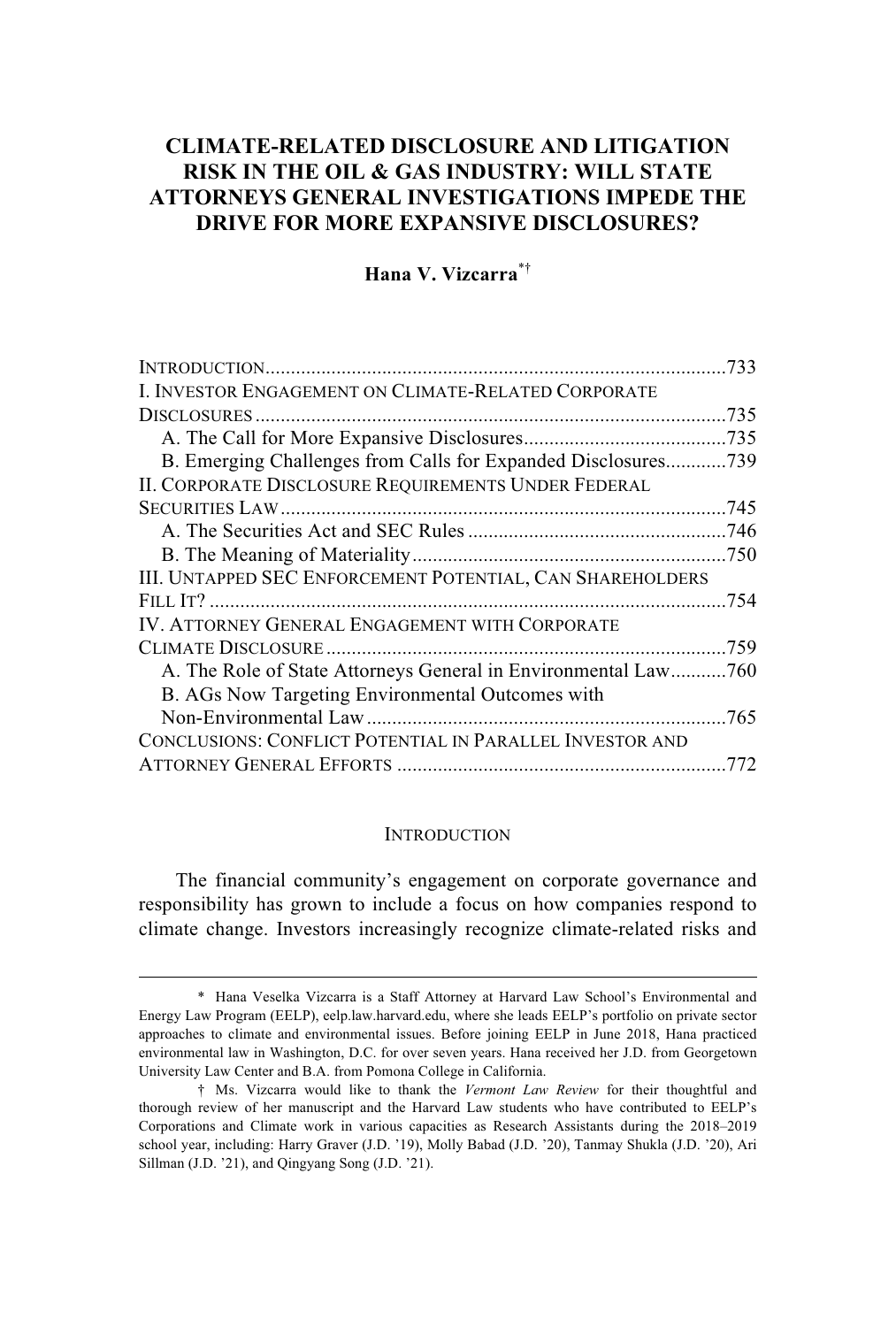opportunities as relevant to the financial health of a company and to their own investment decisions. Investors are demanding more information from energy companies on expected climate-induced physical impacts and their plans for a future with a different energy mix. This growth in interest in climate-related disclosures initially coincided with regulatory and policy efforts in the U.S. and abroad to address climate change. These policy efforts were expected to impose substantial burdens on the energy industry.

The election of President Trump marked a sharp turn away from this expected trajectory. His Administration has instead worked to relieve industry of environmental regulations, particularly the energy industry, and stall efforts to address climate change.<sup>1</sup> Trump's announced plan to exit the 2015 Paris Agreement shook the foundation for progress the landmark agreement had laid. As the federal government retreats on climate policy, U.S. political leaders at other levels have vowed to pick up the slack. Among them, state attorneys general (AGs) have significant powers to influence federal and corporate actors and have aimed their powers at energy industry targets, including a focus on the adequacy of oil and gas company climate disclosures.

Despite shifts in U.S. climate policy, investor interest in climate planning remains high. Large institutional and mainstream investors concerned about long-term economic return now raise the profile of calls for more detailed disclosure on the physical and transitional risks of climate change. The creation of the Task Force on Climate-Related Financial Disclosures (TCFD) by the G-20's Financial Stability Board (FSB) in 2015 likewise elevated efforts to improve the quality of corporate climate-related disclosures.

Yet uncertainties about regulatory efforts, in addition to legal and technical concerns, have hindered widespread adoption of consistent climate-related disclosure practices. Questions of when climate risks become legally material and how to treat scenario analysis in disclosures remain significant topics of conversation among corporate and financial actors. Meanwhile, state investigations of corporate climate disclosures illuminate a new challenge for companies. Relying on different legal principles, the parallel efforts of investors and the AGs could work at crosspurposes, potentially impeding improved disclosure of climate risks.

<sup>1.</sup> For more information on the myriad deregulatory efforts under this Administration, see *Regulatory Rollback Tracker*, HARV. L. SCH. ENVTL. & ENERGY L. PROGRAM, https://eelp.law.harvard.edu/regulatory-rollback-tracker/ (last visited Apr. 27, 2019), as well as *EPA Mission Tracker*, HARV. L. SCH. ENVTL. & ENERGY L. PROGRAM, https://eelp.law.harvard.edu/epamission-tracker/ (last visited Apr. 27, 2019).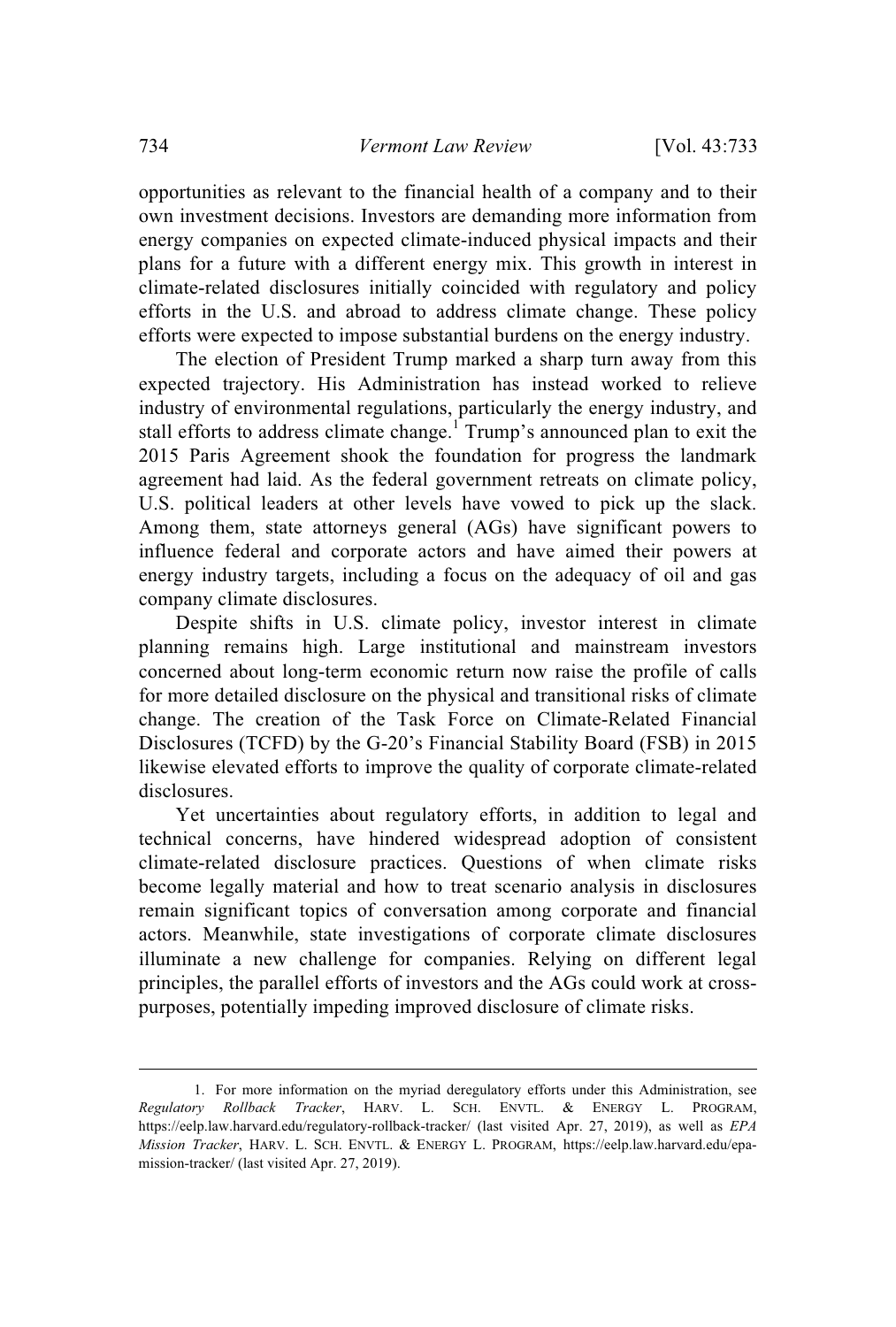This Article explores the parallel legal regimes and actors pressuring energy companies for expanded climate disclosure and whether delicately balanced efforts to increase meaningful climate-risk disclosure are at risk. The Article starts by describing the evolution in investor focus on climate and provides background on the federal securities law that governs disclosures. This Article then discusses failed federal efforts to encourage meaningful disclosures of climate risks and explains the rise of state investigations in this area. Finally, the Article concludes by considering the tensions these parallel efforts create.

### I. INVESTOR ENGAGEMENT ON CLIMATE-RELATED CORPORATE **DISCLOSURES**

Today's corporate responsibility regimes evolved out of the response to human rights abuses in supply chains in the 1990s. 2 Environmental, sustainability, and governance (ESG) concerns have grown to support a considerable community of corporate sustainability and ESG professionals.<sup>3</sup> In the environmental space, recent ESG efforts have shifted from addressing regulatory compliance and sustainability within the communities in which a company operates to include the more expansive challenge of responding to climate change.<sup>4</sup> The question of how the changing climate impacts business increased in importance as political leaders sought to take serious measures to avoid the worst climate outcomes—prompting companies and their stakeholders to look beyond the question of how to lessen a business's impact on its immediate environment to consider its impact on the climate as a whole and the climate's impact on the business.<sup>5</sup>

### *A. The Call for More Expansive Disclosures*

One result of this shift in focus is that investors increasingly pressure companies to disclose climate-related risk information, hoping for insight

<sup>2.</sup> Students Against Sweatshops, originating in the 1990s, initially targeted Nike for practices in overseas factories but expanded to many different companies. *See About*, UNITED STUDENTS AGAINST SWEATSHOPS, http://usas.org/about/ (last visited Apr. 27, 2019) (detailing the history of United Students Against Sweatshops).

<sup>3</sup>*. See* Georg Kell, *The Remarkable Rise of ESG*, FORBES (July 11, 2018), https://www.forbes.com/sites/georgkell/2018/07/11/the-remarkable-rise-of-esg/#f22eaf16951f (chronicling the rise of ESG and noting that "thousands of professionals from around the world hold the job title 'ESG Analyst'").

<sup>4</sup>*. See id.* (explaining that climate change has financial relevance for ESG as a current threat with "multi-billion-dollar economic consequences").

<sup>5.</sup> *Id.* ("The rise of ESG investing can also be understood as a proxy for how markets and societies are changing and how concepts of valuation are adapting to these changes.").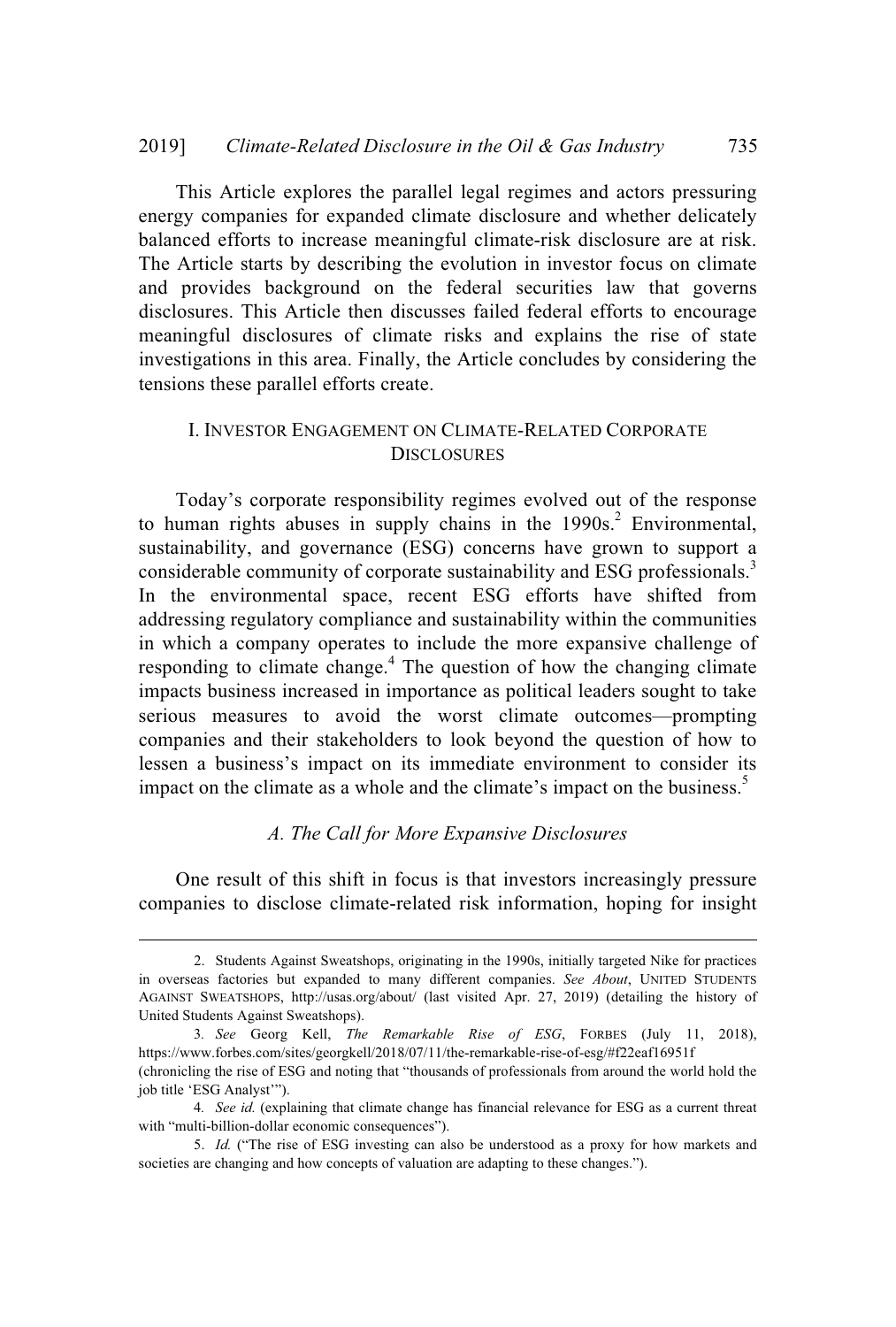into corporate planning for the physical and transitional risks of climate change.<sup>6</sup> Concerned about the impact of climate-sensitive business operations on their investments and interested in exploring opportunities that could arise, the financial community recognizes that climate change impacts corporate planning, long-term operations, price and demand, and resilience of facilities and supply chains.<sup>7</sup>

Evidence of this interest abounds. The United Nation's (UN) Principles of Responsible Investment organization, started in 2006 to aid in incorporating ESG factors into investment and ownership decisions, 8 has grown from 63 signatories to over 1,900, covering \$80 trillion in assets under management.<sup>9</sup> 2015 marked a turning point in the ESG and climate disclosure discussion. That year the G-20's FSB established the  $TCFD<sup>10</sup>$ and Mark Carney, Governor of the Bank of England, spoke of "Breaking the tragedy of the horizon" to Lloyd's of London.<sup>11</sup> At that time, the U.S. was already enacting climate policy designed to make significant strides towards achieving its commitments.<sup>12</sup> In June 2016, BlackRock published a document calling for "a consistent global framework that enables stakeholders and market participants to develop detailed ESG standards and best practice guidelines."<sup>13</sup> Despite the shifts in U.S. climate policy following the change in administration in January 2017, investor interest in

10. *About the Task Force*, TASK FORCE ON CLIMATE-RELATED FIN. DISCLOSURES, https://www.fsb-tcfd.org/about/ (last visited Apr. 27, 2019).

<sup>6</sup>*. See, e.g.*, David S. Rauf, *Powerful Investors Push Big Companies to Plan for Climate Change*, SCI. AM. (May 3, 2018), https://www.scientificamerican.com/article/powerful-investors-pushbig-companies-to-plan-for-climate-change/ (explaining that shareholders are successfully pushing businesses to address climate change and that "[n]early a dozen companies, Dominion Energy and Devon Energy among them, have agreed to produce reports on climate-related financial risks").

<sup>7</sup>*. See id.* (noting that Wall Street now recognizes the risk of climate change).

<sup>8.</sup> *About the PRI*, PRINCIPLES OF RESPONSIBLE INV., https://www.unpri.org/about-the-pri (last visited Apr. 27, 2019).

<sup>9.</sup> Barbara Novick, Vice Chairman, BlackRock, Remarks at the World Economic Forum, Building Sustainable Markets: What Is Needed For A Transformation To A Sustainable Market Place? 1–2 (Sept. 24, 2018), https://www.blackrock.com/corporate/literature/publication/remarks-barbaranovick-building-sustainable-markets-092418.pdf.

<sup>11.</sup> Mark Carney, Gov. of the Bank of England and Chairman of the Financial Stability Board, Speech at Lloyd's of London: Breaking the Tragedy of the Horizon – Climate Change and Financial Stability (Sept. 29, 2015), https://www.bis.org/review/r151009a.pdf.

<sup>12</sup>*. See* Robinson Meyer, *How Obama Could Lose His Big Climate Case*, ATLANTIC (Sept. 29, 2016), https://www.theatlantic.com/science/archive/2016/09/obama-clean-power-plan-dc-circuitlegal/502115/ (noting that the Obama Administration promulgated the Clean Power Plan to implement the goals set at the Paris Agreement); Regulatory Rollback Tracker, *supra* note 1 (describing on separate pages examples such as the Bureau of Land Management Methane Waste Prevention Rule, the EPA VOC and Methane Standards, the Clean Power Plan, and regulation of Hydroflourocarbons).

<sup>13.</sup> Barbara Novick, *supra* note 9, at 6 (referring to BlackRock's ViewPoint document, *Exploring ESG: A Practitioner's Perspective*).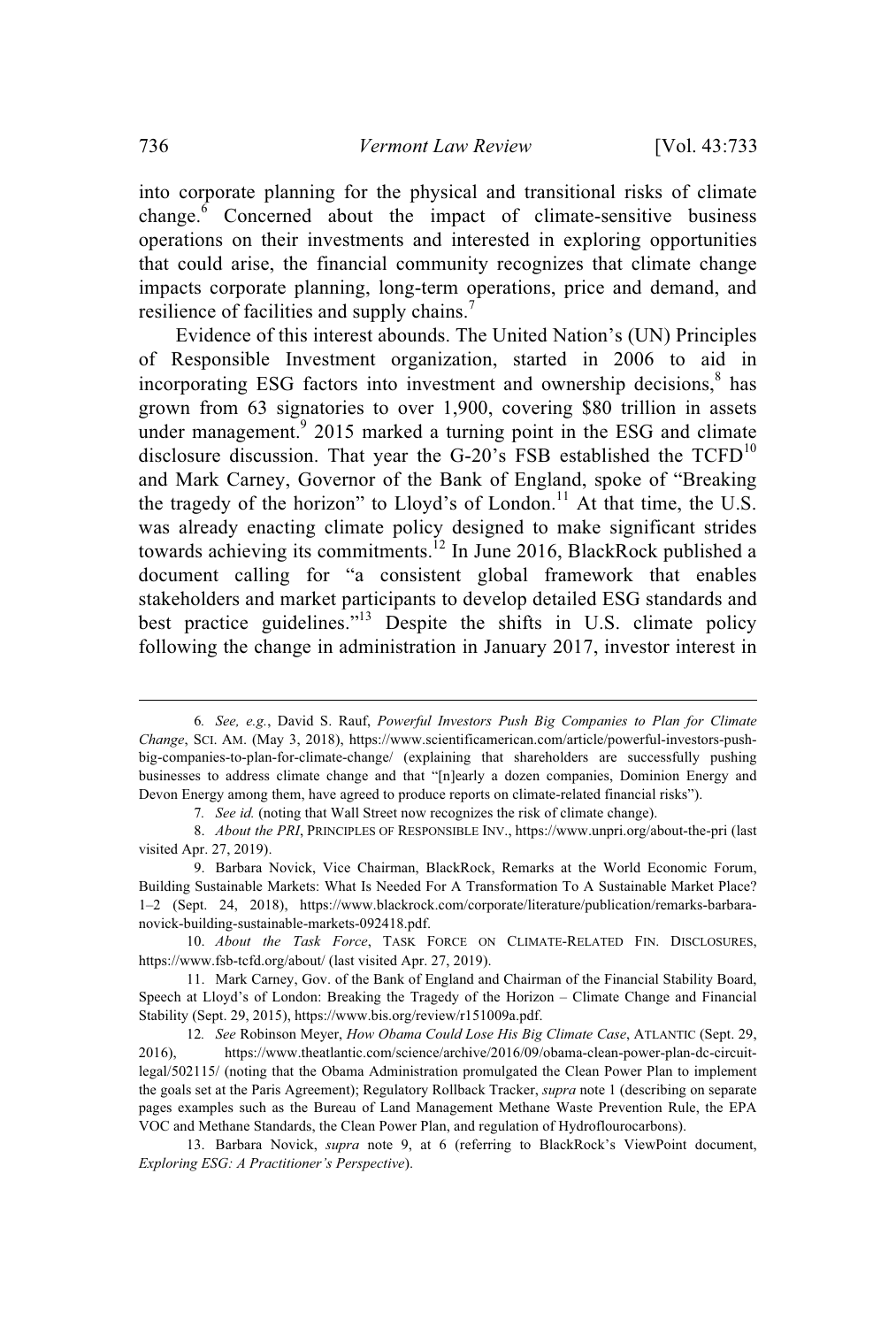corporate planning related to climate change—both its potential impacts and the prospect of longer-term climate mitigation policies—persists. $14$ 

Climate concerns no longer emanate exclusively from values investors seeking to further environmental agendas. The investment community has used a number of tools to encourage expanded disclosure of climate-related risks by energy companies, including: direct engagement by long-term institutional investors, voting in support of shareholder resolutions that require management to improve disclosure in some specified way, and shareholder suits alleging misleading disclosure after a potentially avoidable loss. BlackRock points to its investment stewardship activities as one way in which it engages companies on these issues.<sup>15</sup> All of these tools are geared towards influencing management to undertake actions that the proponents believe will result in long-term success and competitiveness of the business.

The investment community has exhibited a willingness to use these tools to address climate governance and disclosure in recent years. Large institutional investors acknowledge climate change as relevant to financial outcomes.<sup>16</sup> Major asset managers have voted in support of efforts to improve corporate governance on climate.<sup>17</sup> No longer appeased by general sustainability reports, investors seek detailed and expansive information backed up by data. In December 2017, BlackRock sent letters to corporategovernance teams urging them to report in accordance with the TCFD

15. Novick, *supra* note 9, at 4;

*Id*.

16. CalPERS and CalSTRS will begin reporting publicly on climate-related financial risk in their portfolios in 2020. Jennifer Thompson, *California Turns Up the Heat on Climate Change Disclosures*, FIN. TIMES (Sept. 29, 2018), https://www.ft.com/content/a4c8fffa-869a-3e76-8e05 e8acc572d293. New York City's pension funds are considering climate risks and opportunities in their portfolios and also committing to investing 2% of the funds (or \$4 billion) in climate change solutions over three years. Press Release, Office of New York City Comptroller, Mayor and Comptroller Announce Pension Fund Goal to Invest \$4 Billion in Climate Change Solutions by 2021 (Sept. 13, 2018) [hereinafter Press Release, New York City Comptroller], https://comptroller.nyc.gov/newsroom/ mayor-and-comptroller-announce-pension-fund-goal-to-invest-4-billion-in-climate-change-solutions-by-2021/.

17. Rauf, *supra* note 6.

<sup>14</sup>*. See* Chris Taylor, *The Trump White House Gave These Mutual Funds a Big Boost*, FORTUNE (Sept. 7, 2017), http://fortune.com/2017/09/07/trump-esg-mutual-funds-investing/ (explaining that ESG investing remains active during the Trump Administration).

As stewards acting on behalf of clients, we encourage the adoption of sound business practices that are consistent with delivering sustainable long-term financial results for our clients through both constructive and continuous engagement with investee companies and proxy voting. Our approach to stewardship as a long-term investor is to be patient with companies to ultimately develop the mutual understanding that supports continued, effective dialogue paving the way for durable positive change over time.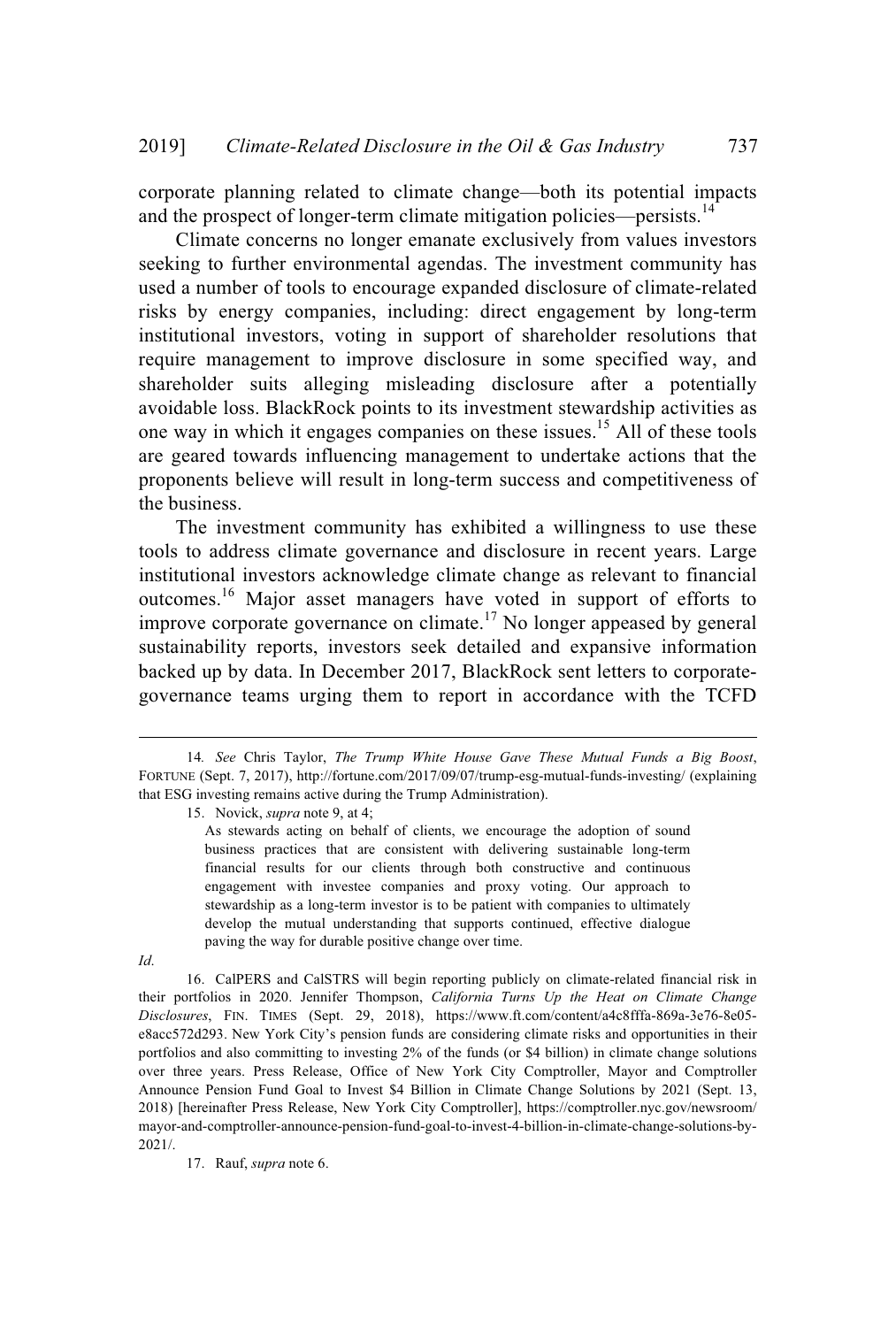recommendations and arguing that it will help achieve "the comparability and consistency of reporting" important to investors.<sup>18</sup> BlackRock voted in support of shareholder proposals asking companies to disclose more on climate in 2017 and released a document outlining how it engages on climate risk.<sup>19</sup> BlackRock's Investment Stewardship Engagement Priorities for 2018 highlighted climate risk disclosure as one of its five priorities, specifically pointing to the TCFD recommendations as the "relevant roadmap" for corporate disclosure.<sup>20</sup> In January 2017, State Street's letter to company boards noted it would be "increasingly focused on board oversight of environmental and social sustainability in areas such as climate change" and highlighted its votes in 2016 in support of shareholder resolutions on climate change initiatives.<sup>21</sup> The letter included an attached document describing its framework for evaluating how companies incorporate sustainability into long-term strategy.<sup>22</sup> Vanguard also announced in September 2017 its willingness to take public positions on topics such as climate disclosures even if it requires voting against management.<sup>23</sup> Over 2018, "six in 10 institutional investors have changed their approach to voting or have incorporated environmental, social and governance criteria."<sup>24</sup> California pension funds will begin reporting publicly on

<sup>18.</sup> Emily Chasan, *BlackRock Wields its \$6 Trillion Club to Combat Climate Risks*, BLOOMBERG (Dec. 8, 2017), https://www.bloomberg.com/news/articles/2017-12-08/blackrock-wieldsits-6-trillion-club-to-combat-climate-risks.

<sup>19.</sup> *How BlackRock Investment Stewardship Engages on Climate Risk*, BLACKROCK (Mar. 2017), https://www.eenews.net/assets/2017/03/13/document\_gw\_05.pdf.

<sup>20.</sup> *BlackRock Investment Stewardship Engagement Priorities*, BLACKROCK (Mar. 2018), https://www.blackrock.com/corporate/literature/publication/blk-stewardship-2017-2018-priorities-

final.pdf [https://web.archive.org/web/20190409153656/https://www.blackrock.com/corporate/ literature/publication/blk-stewardship-2018-priorities-final.pdf]. BlackRock has also published two documents on climate issues in investing. BLACKROCK INV. INST., THE PRICE OF CLIMATE CHANGE: GLOBAL WARMING'S IMPACT ON PORTFOLIOS (Oct. 2015), https://www.blackrock.com/corporate/ literature/whitepaper/bii-pricing-climate-risk-us.pdf; BLACKROCK INV. INST., ADAPTING PORTFOLIOS TO CLIMATE CHANGE (Sept. 2016), https://www.blackrock.com/corporate/literature/whitepaper/biiclimate-change-2016-us.pdf.

<sup>21.</sup> Letter from Ronald O'Hanley, State Street Global Investors, to Board Members (Jan. 26, 2017), https://www.ssga.com/investment-topics/environmental-social-governance/2017/Letter-and-ESG-Guidelines.pdf.

<sup>22.</sup> *Id.*

<sup>23.</sup> Madeleine Cuff, *Vanguard Names Climate Risk as Defining Investment Theme*, GREENBIZ (Sept. 7, 2017), https://www.greenbiz.com/article/vanguard-names-climate-risk-defining-investmenttheme.

<sup>24.</sup> Huw van Steenis, Opinion, *Defective Data is a Big Problem for Sustainable Investing*, FIN. TIMES (Jan. 21, 2019), https://www.ft.com/content/c742edfa-30be-328e-8bd2-a7f8870171e4 (explaining that sustainable investment is now a vital part of successful investment, and that most institutional investors have altered their method of voting or have included ESG standards in the last 12 months, according to the marketing company Edelman).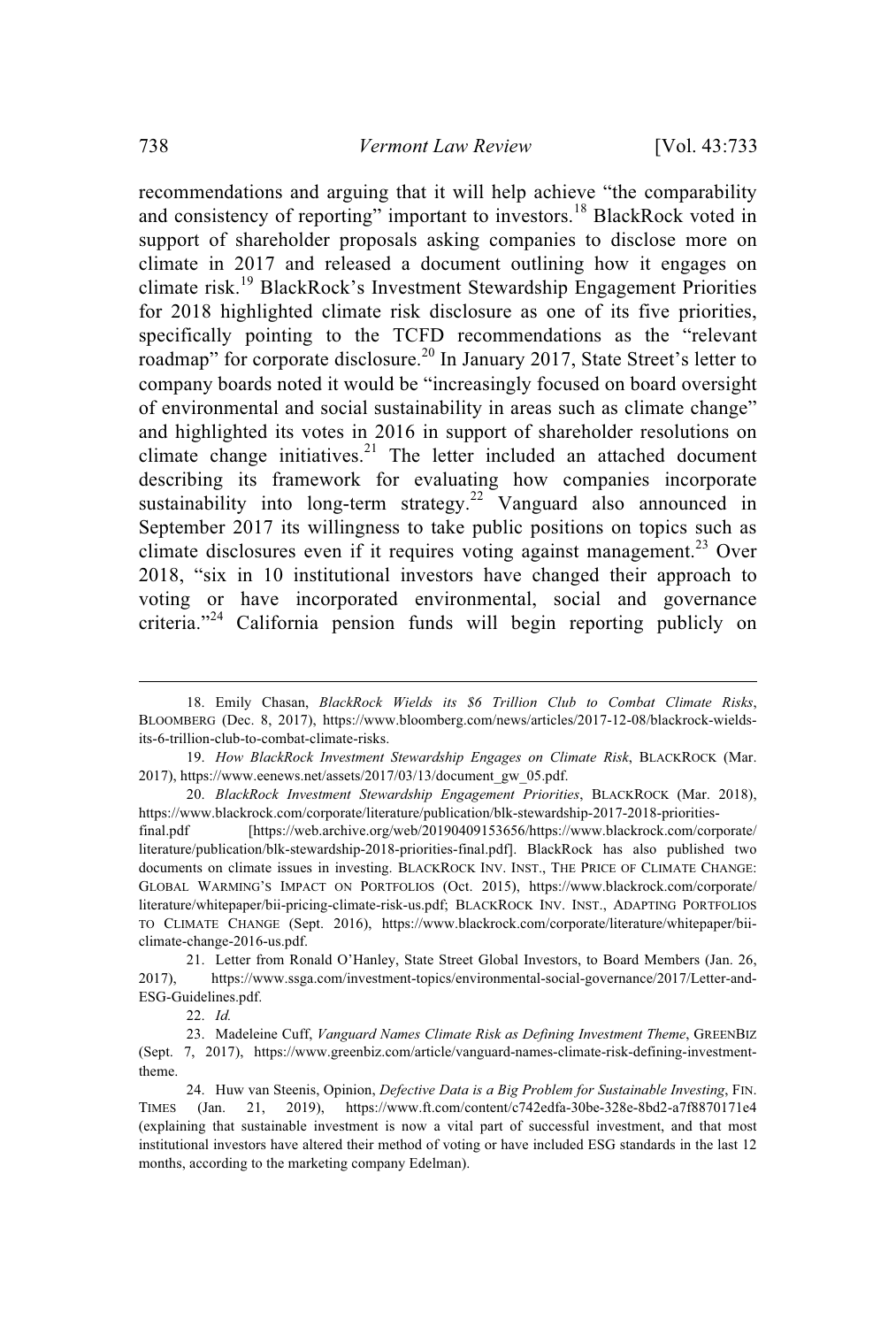climate-related financial risk in their portfolios in  $2020$ ,<sup>25</sup> and New York City's pension funds plan to direct \$4 billion in fund investments to climate change solutions over the next three years.<sup>26</sup>

### *B. Emerging Challenges from Calls for Expanded Disclosures*

In the midst of this swirl of public acknowledgment of the importance of climate in corporate governance, risk management, and disclosure practices, companies continue to find it challenging to grasp the range of needs and interests of a diverse financial community. Asset owners, asset managers, and the standards and ratings organizations that inform them have not converged on a unified concept of what climate-related disclosure for oil and gas companies means in practice. $27$  Numerous organizations and efforts to inform the process have developed, along with separate voluntary reporting mechanisms and competing efforts to develop standards for reporting.<sup>28</sup> The Global Reporting Initiative developed a framework for reporting.<sup>29</sup> The CDP (formerly Carbon Disclosure Project) asks companies to provide disclosures through its form and then reports publicly on entities' emissions and other climate and environmental indicators.<sup>30</sup> The Sustainable Accounting Standards Board (SASB) is developing sets of industry-specific technical standards for disclosure of financially material climate and environmental information,<sup>31</sup> and the Climate Disclosure Standards Board (CDSB) is developing standards for disclosure internationally,<sup>32</sup> among numerous others weighing in on reporting and disclosure practices and asking companies to fill out questionnaires. "A proliferation in surveys and standards is an issue for companies, and it risks confusing investors, too . . . . The International Trade Centre identifies at

<sup>25.</sup> Jennifer Thompson, *supra* note 16.

<sup>26.</sup> Press Release, New York City Comptroller, *supra* note 16.

<sup>27</sup>*. See* Nina Chestney, *Climate-Related Financial Disclosure Becoming More Mainstream: G20 Task Force*, REUTERS (Sept. 26, 2018), https://www.reuters.com/article/us-climatechangefinancial-disclosure/climate-related-financial-disclosure-becoming-more-mainstream-g20-task-forceidUSKCN1M61OM (finding that climate-related disclosures vary by industry).

<sup>28</sup>*. See, e.g.*, *About the Task Force*, *supra* note 10 (discussing the Task Force's mission to develop "voluntary, consistent climate-related financial risk disclosures for use by companies").

<sup>29.</sup> *See About GRI*, GLOB. REPORTING INITIATIVE, https://www.globalreporting.org/ information/about-gri/Pages/default.aspx (last visited Apr. 27, 2019) (describing the GRI Sustainability Reporting Standards as the first standards used for reports on sustainability).

<sup>30.</sup> *About Us: Our Mission and Vision*, CDP, https://www.cdp.net/en/info/about-us (last visited Apr. 27, 2019).

<sup>31.</sup> *Standards Overview*, SUSTAINABLE ACCT. STANDARDS BD., https://www.sasb.org/ standards-overview/ (last visited Apr. 27, 2019).

<sup>32.</sup> *About the Climate Disclosure Standards Board*, CLIMATE DISCLOSURE STANDARDS BD., https://www.cdsb.net/our-story (last visited Apr. 27, 2019).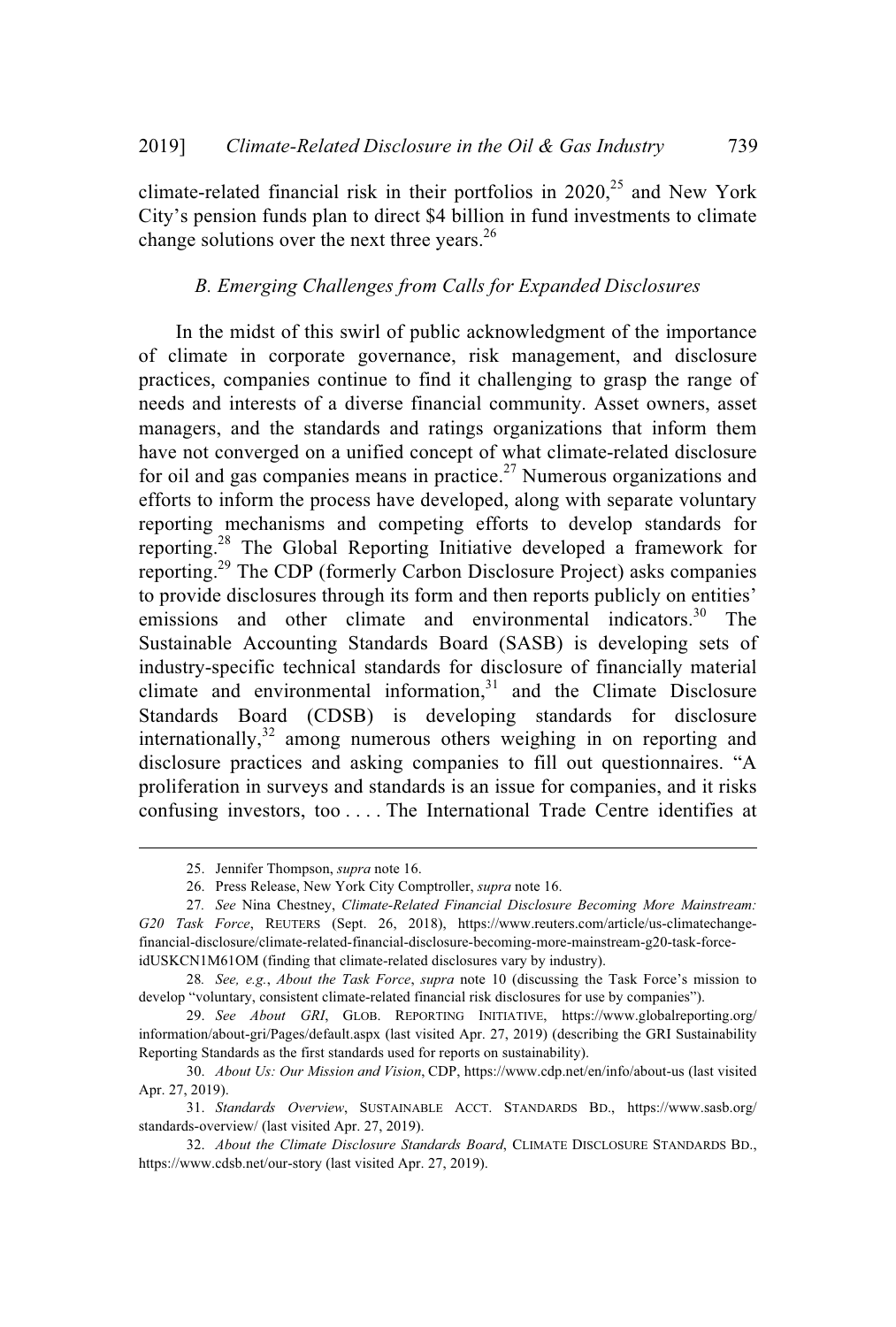least 230 corporate sustainability standards initiatives in more than 80 sectors."33

The investment stewardship engagement efforts of large asset managers also involve specific requests regarding corporate disclosure practices.<sup>34</sup> Differing ideas within the investment and non-governmental organizations (NGOs) community persist about how to disclose. Some argue for incorporating most information directly into annual reports filed with the Securities and Exchange Commission (SEC) while others find standalone reporting adequate.<sup>35</sup> Some investors seek robust incorporation of climate issues into long-term risk management reflected in company reports, while other funds may simply desire comparable metrics within an industry that fulfill a checklist of ESG issues. This lack of alignment hinders understanding of what is decision-useful information for the investment community and how it will inform their decision making.

The investment community has also exhibited frustration with the lack of consistency and detail in corporate disclosures on ESG issues.<sup>36</sup> The numerous voluntary disclosure, ratings, and standards organizations and their varying quality and heterogeneity can be as challenging for investors to interpret and use as for companies to navigate.<sup>37</sup> Along the way, ratings tools such as Sustainalytics (which has now partnered with Glass Lewis on corporate governance data) that attempt to provide snapshots of how companies compare across an industry raise the stakes by providing an easy mechanism for investors to establish a threshold for investment though their

[W]e encourage policymakers to provide guidance that recognizes the need to tailor reporting across diverse industries, because relevant ESG factors can vary primarily by industry, and also by geography, and even by specific company. While each framework has its own merits and some industry bodies are trying to address the lack of consistency, policy makers could encourage companies to provide clear and consistent data on material sustainability issues and contribute to greater standardization of reporting frameworks. I emphasize the importance of 'materiality' here, which means to focus the reporting on what is relevant for the particular business and its long-term commercial prospects, both in terms of risks and opportunities, and what is relevant for investors to make better investment decisions.

<sup>33.</sup> van Steenis, *supra* note 24.

<sup>34.</sup> *See id.* (explaining that managers controlling more than a quarter of the global assets under management seek to integrate sustainable investment principles into their practices).

<sup>35</sup>*. Id.* (explaining that while sustainable investment measures provide investors with quality insight on the risks of investing, a popular new standard of voluntary ESG disclosure may build upon already established investment schemes and better inform markets).

<sup>36</sup>*.* For example, BlackRock called on policy makers to establish a "consistent global framework" and also commented that:

*See* Novick, *supra* note 9, at 6–7.

<sup>37</sup>*. Id.* at 6.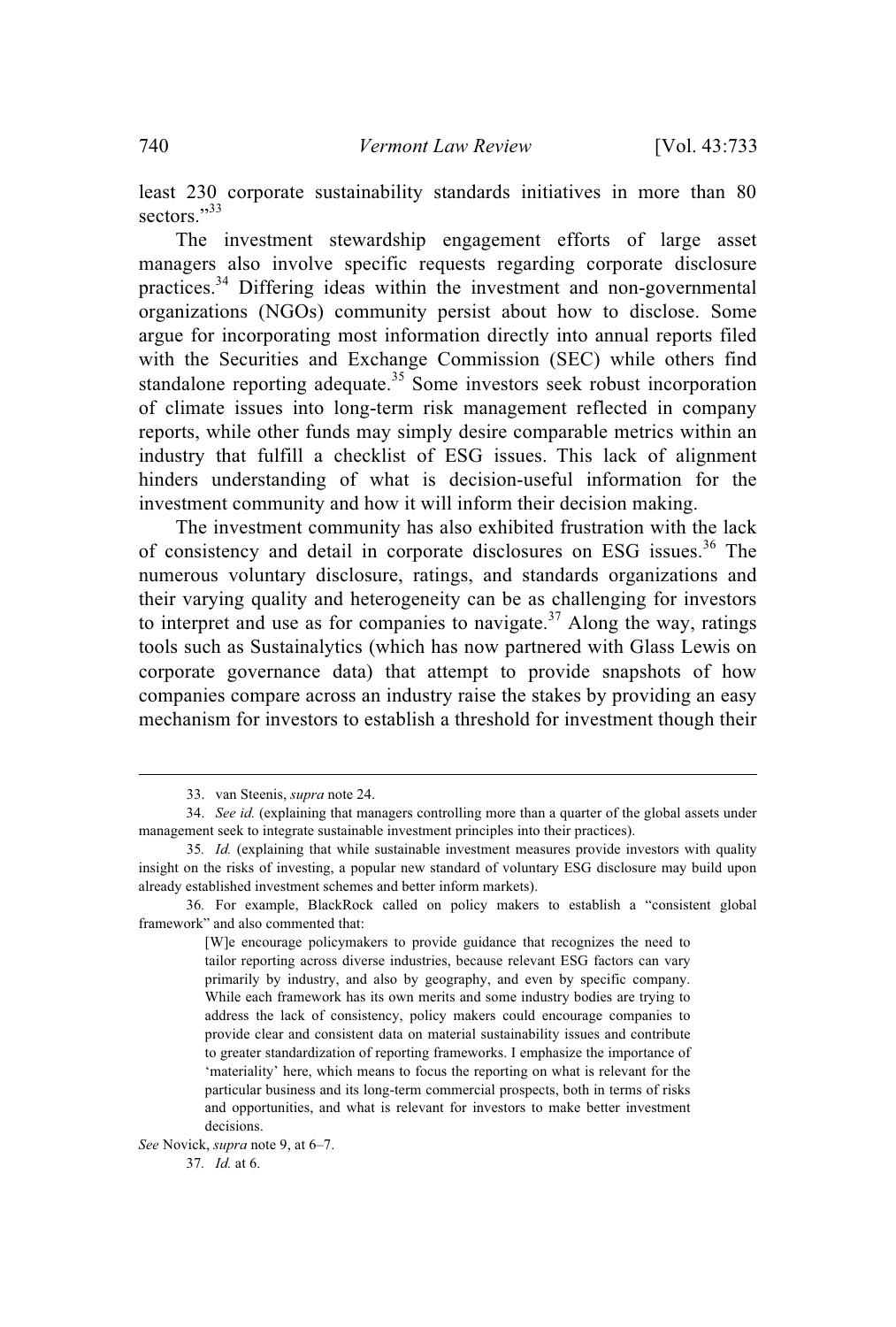efficacy and quality are questionable given the uneven state of disclosure practices. 38

The TCFD is an attempt to address the alignment dilemma.<sup>39</sup> The FSB charged the TCFD with investigating the state of disclosures and recommending improvements, with the goal of aligning current practices and improving the quality of corporate climate-related disclosures.<sup>40</sup> In June 2017, the TCFD released a framework for improving climate-related financial reporting.<sup>41</sup> The framework encouraged companies to incorporate as much information as possible into mandatory financial reporting, but acknowledged companies must consider the materiality thresholds applied to such reporting in their home jurisdictions.<sup>42</sup> TCFD's efforts have focused recent discussions of these issues among investors and companies.<sup>43</sup> Mainstream investors and voluntary reporting and rating organizations have signaled their support for the TCFD recommendations and companies have begun to incorporate the recommendations into their reporting and disclosure practices. <sup>44</sup> The TCFD's September 2018 Status Report assessed progress to date implementing its 2017 recommendations, and announced at the time that over 500 firms had committed to supporting them.<sup>45</sup>

40. *Id.*

<sup>38.</sup> *Sustainalytics and Glass Lewis Team Up on Corporate Governance Data Services Offering*, SUSTAINALYTICS (Oct. 22, 2018), https://www.sustainalytics.com/press-release/sustainalyticsglass-lewis-corporate-governance-data-services-offering/; *Data Services: Corporate Governance Data*, SUSTAINALYTICS, https://www.sustainalytics.com/esg-data/#cgrawdata (last visited Apr. 27, 2019).

<sup>39.</sup> *See About the Task Force*, *supra* note 10 (establishing good alignment between firms and their investors as part of their mission).

<sup>41.</sup> TASK FORCE ON CLIMATE-RELATED FINANCIAL DISCLOSURES, FINAL REPORT: RECOMMENDATIONS OF THE TASK FORCE ON CLIMATE-RELATED FINANCIAL DISCLOSURES (June 2017) [hereinafter *TCFD Recommendations*], https://www.fsb-tcfd.org/wp-content/uploads/2017/06/FINAL-2017-TCFD-Report-11052018.pdf.

<sup>42.</sup> *Id.* at 17.

<sup>43</sup>*. See, e.g.*, *infra* note 60 (describing recent sustainability reports by U.S. oil companies addressing TCFD disclosure recommendations).

<sup>44</sup>*. See infra* note 60 and accompanying text (noting the support for TCFD Recommendations among rating agencies and corporations); *See, e.g.*, James Murray, *Investors Urged to Flex Muscle in Support of a Just Transition*, BUSINESSGREEN (Feb. 4, 2019), https://www.businessgreen.com/bg/newsanalysis/3070412/investors-urged-to-flex-muscle-in-support-of-just-transition (finding a trend of energy companies beginning to support climate-related resolutions); Hana Vizcarra, *Shifting Perspectives: E&P Companies Talk Climate and the Energy Transition*, HARV. L. SCH. ENVTL. & ENERGY L. PROGRAM (Mar. 26, 2019), https://eelp.law.harvard.edu/2019/03/shifting-perspectives-ep-companies-talkingclimate-and-the-energy-transition-trends-in-disclosure-and-climate-strategy/ (noting a significant shift towards reporting and acknowledging climate change associated risks).

<sup>45.</sup> TASK FORCE ON CLIMATE-RELATED DISCLOSURES, 2018 STATUS REPORT (Sept. 2018) [hereinafter *TCFD 2018 Status Report*], https://www.fsb-tcfd.org/wp-content/uploads/2018/08/FINAL-2018-TCFD-Status-Report-092518.pdf.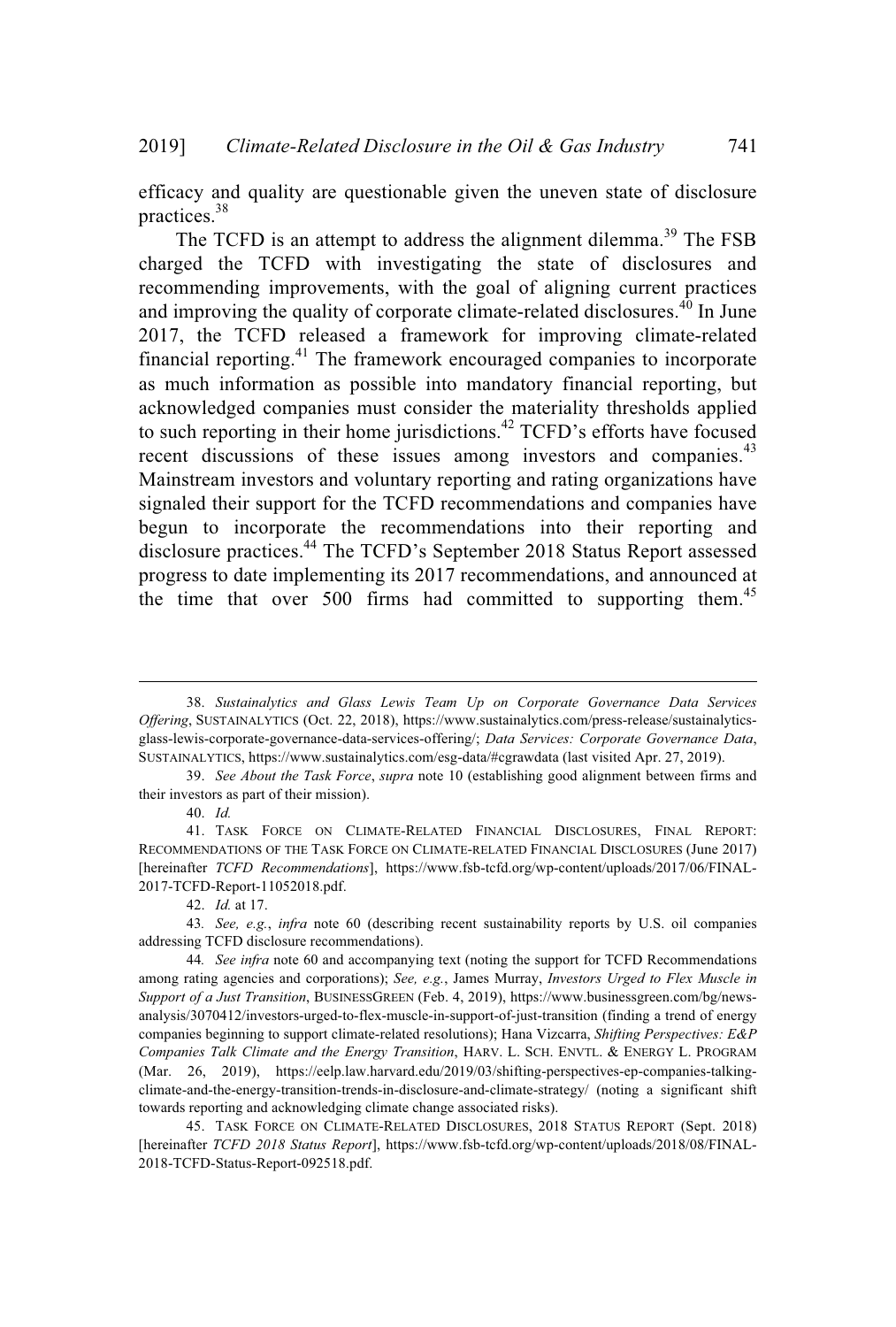BlackRock's Barbara Novick noted in January 2019 that companies are also working to align with UN Sustainable Development Goals.<sup>46</sup>

Energy companies have adjusted disclosure practices in response to investor pressures even though the lack of alignment within the financial community has left them guessing about how best to do so. Assessments conducted before TCFD released its recommendations found meager disclosures on climate issues.<sup>47</sup> Ceres reviewed SEC filings of S&P 500 companies following the 2010 SEC interpretive guidance on climate disclosure (discussed in detail in below). $48$  Their analysis found companies did not discuss "company specific material information" nor "quantify[] risks or past impacts."<sup>49</sup> Instead they used "boilerplate language of minimal utility to investors" to "briefly discuss<sup>[]"</sup> climate change.<sup>50</sup> Specifically looking at the oil and gas industry, Ceres noted that these companies "typically devoted a few paragraphs" to discussing climate change issues in their 2012 10-Ks and that there was a "high degree of variability" in their quality.<sup>51</sup> A 2016 analysis of the SEC filings and sustainability reports of fifteen oil and gas companies (both domestic and international) found the disclosures in SEC filings "generally weak" but noted they "demonstrate[d] progress . . . even before the final [TCFD] report was issued" and that "some foundation is in place for companies to implement the TCFD's recommendations."<sup>52</sup> In its 2018 status report, the TCFD conducted a cursory review of disclosures across various industries since the release of its recommendations.<sup>53</sup> It reported wide variety in disclosure across industries.<sup>54</sup> It also found minimal disclosure of forward-looking climate

*Id.*

50. *Id.*

<sup>46</sup>*. See* Novick, *supra* note 9, at 2.

We are also seeing a trend where companies and asset owners are aligning their business and investments with the UN Sustainable Development Goals (SDGs). According to the KPMG Survey of Corporate Responsibility Reporting (2017), 40% of the world's 250 largest corporations discuss the SDGs in their corporate reporting. In particular, European-based companies and consumer facing sectors (i.e., utilities, automotive, retail) are reporting on the SDGs.

<sup>47</sup>*. See infra* notes 48–55 and accompanying text.

<sup>48</sup>*.* JIM COBURN & JACKIE COOK, CERES, COOL RESPONSE: THE SEC & CORPORATE CLIMATE CHANGE REPORTING 4 (2014), https://www.ceres.org/sites/default/files/reports/2017-03/ Ceres\_SECguidance-append\_020414\_web.pdf.

<sup>49.</sup> *Id.* at 5.

<sup>51</sup>*. Id.* at 16, 18.

<sup>52.</sup> Robert G. Eccles & Michael P. Krzus, An Analysis of Oil & Gas Company Disclosures from the Perspective of the Task Force on Climate-Related Financial Disclosures 19–20 (Dec. 14, 2017) (unpublished manuscript), https://ssrn.com/abstract=3091232.

<sup>53.</sup> *TCFD 2018 Status Report*, *supra* note 45, at 6.

<sup>54.</sup> *Id.* at 14.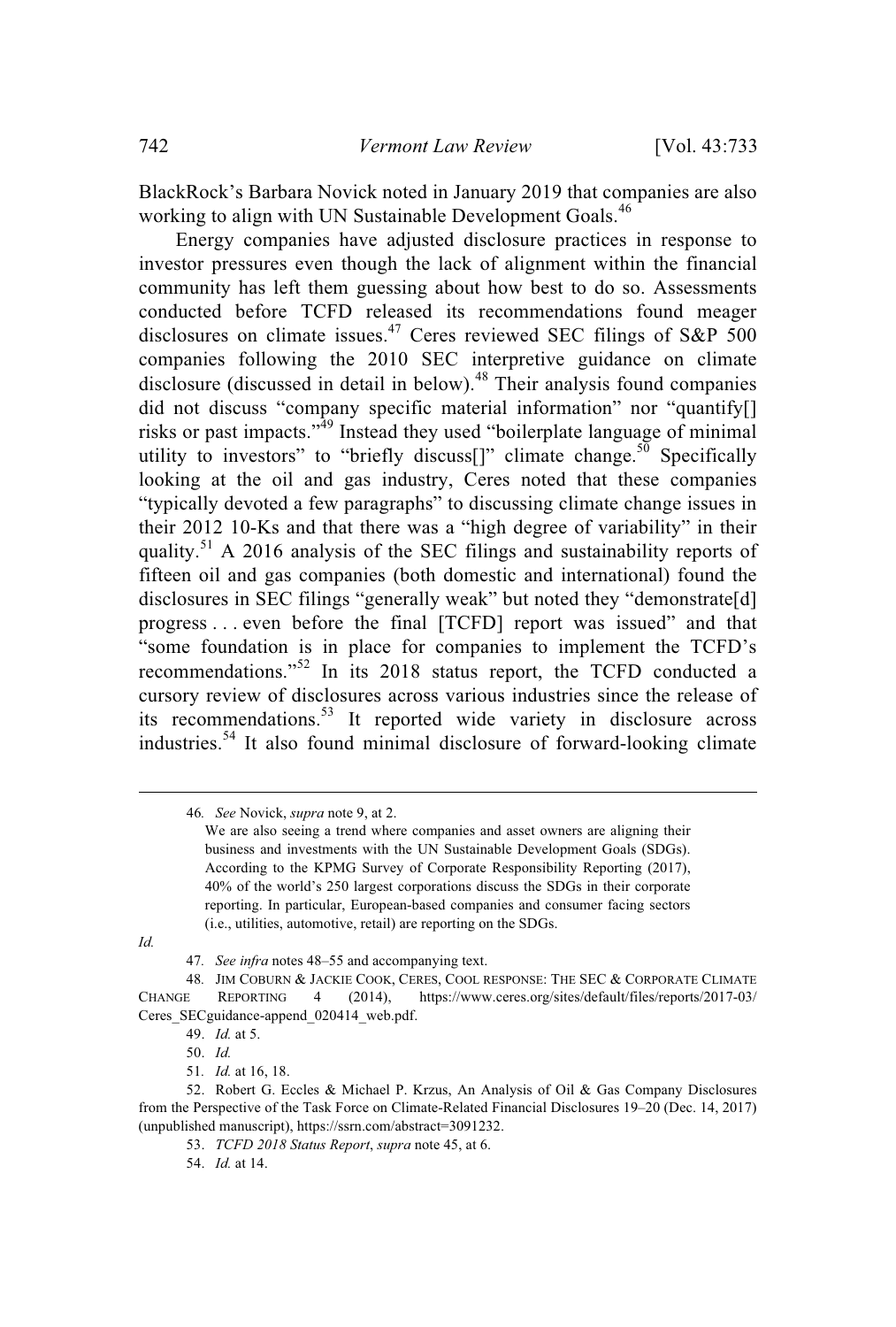targets, resilience strategies, and financial impacts of climate change.<sup>55</sup> However, the energy industry seemed to be further along than others as an automated analysis of 270 energy companies (international in scope) found they "had the highest percentage of disclosures that appeared to align with five of the [TCFD's] recommended disclosures."<sup>56</sup> TCFD's manual review of 25 energy companies' disclosures found the companies primarily disclosed climate-related information through sustainability or other voluntary reports rather than mandatory financial filings.<sup>57</sup>

TCFD established an Oil and Gas Preparer Forum composed of four European oil and gas companies (Eni, Equinor, Shell, and Total), coordinated by the World Business Council for Sustainable Development (WBCSD) that released a report in 2018 providing high-level description of how those companies implement the TCFD recommendations.<sup>58</sup> The report presents their collective view of effective, TCFD-consistent disclosure, pointing to excerpts of their annual reports.<sup>59</sup> U.S.-based oil and gas companies have focused less on incorporating additional information and data into annual reports and more on preparing tailored sustainability or climate-specific reports in response to the TCFD recommendations and investor interest.<sup>60</sup>

59. *Id.*

60. Chevron released a report in 2018 addressing decision making in light of TCFD's disclosure recommendations. CHEVRON, CLIMATE CHANGE RESILIENCE: A FRAMEWORK FOR DECISION MAKING 43 (Mar. 2018), https://www.chevron.com/-/media/shared-media/documents/climate-changeresilience.pdf. It followed this with a 2019 updated report as well. CHEVRON, UPDATE TO CLIMATE CHANGE RESILIENCE: A FRAMEWORK FOR DECISION MAKING (Feb. 2019), https://www.chevron.com/- /media/shared-media/documents/update-to-climate-change-resilience.pdf. ExxonMobil also released a 2018 report in which it describes its approach to long-term planning with regards to climate. EXXONMOBIL, 2018 OUTLOOK FOR ENERGY: A VIEW TO 2040, at 2 (2018), https://corporate.exxonmobil.com/en/~/media/Global/Files/outlook-for-energy/2018-Outlook-for-Energy.pdf. Similarly, Occidental Petroleum has released a 2018 sustainability report, discussing TCFD's recommendations. OCCIDENTAL PETROLEUM CORP., CLIMATE-RELATED RISKS AND OPPORTUNITIES: POSITIONING FOR A LOWER-CARBON ECONOMY 2 (2018), https://www.oxy.com/

SocialResponsibility/overview/SiteAssets/Pages/Social-Responsibility-at-Oxy/Assets/Occidental\_ Climate%20Report\_2018.pdf. Hess primarily provides its climate-related disclosures in its sustainability report, with its most recent report being a report released in 2018. HESS CORP., HESS CORPORATION 2017 SUSTAINABILITY REPORT 37 (2018), http://www.hess.com/docs/default-source/sustainability/hess-2017-sustainability-report.pdf?sfvrsn=2. ConocoPhillips has a "TCFD Table" available on its website

<sup>55.</sup> *Id.* at 13–14 (noting that the many companies who disclose climate-related information do not necessarily disclose the financial implications of climate change on the company).

<sup>56.</sup> *Id.* at 30.

<sup>57.</sup> *Id.*

<sup>58.</sup> WORLD BUS. COUNCIL SUSTAINABLE DEVELOPMENT, CLIMATE-RELATED FINANCIAL DISCLOSURE ACROSS FOUR MAJOR OIL AND GAS COMPANIES: IMPLEMENTING THE TCFD RECOMMENDATIONS (2018), https://www.wbcsd.org/Programs/Redefining-Value/External-Disclosure/ TCFD/News/In-depth-look-at-climate-related-financial-disclosure-across-four-major-oil-and-gascompanies.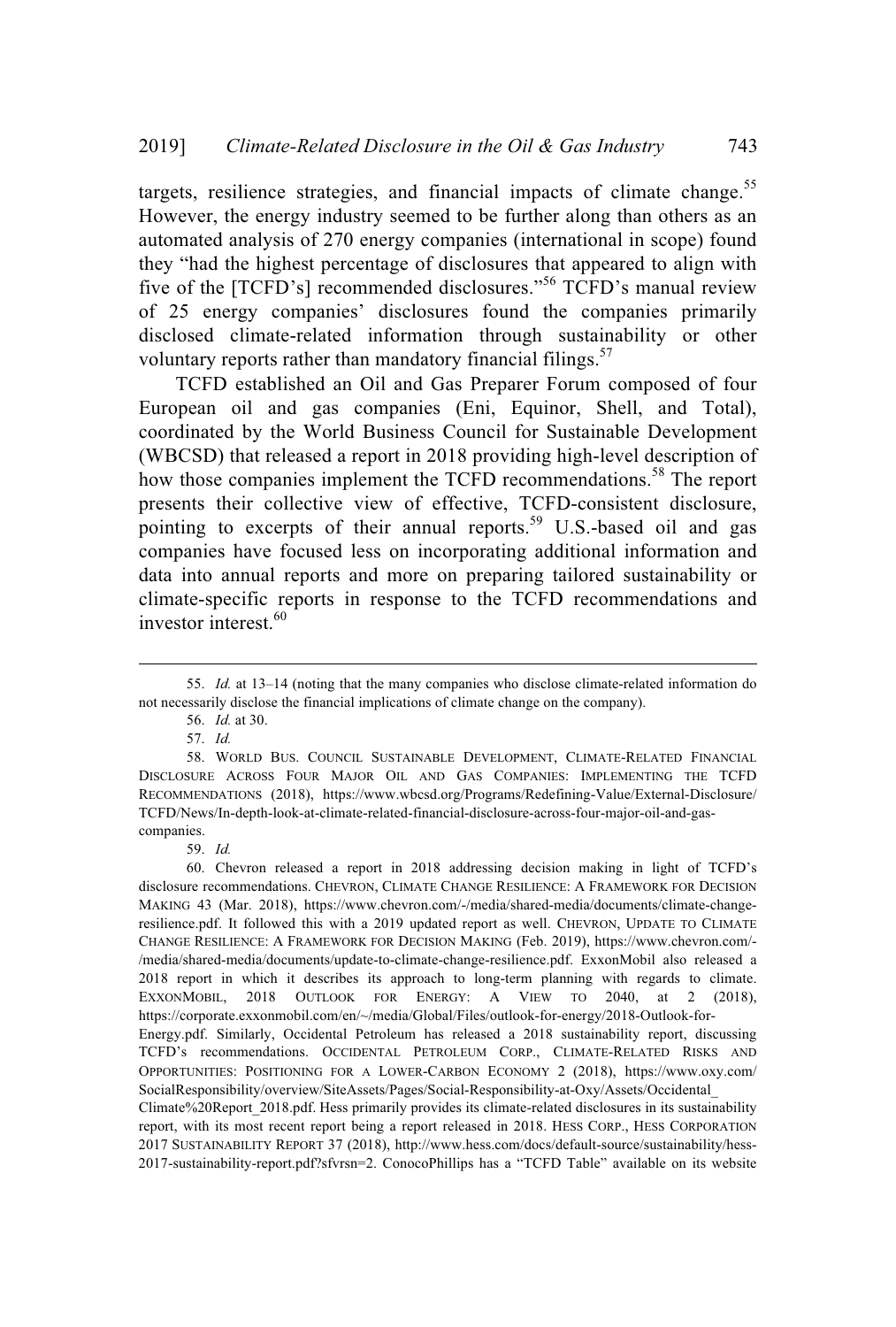U.S. energy companies do discuss climate in their FY 2017 and 2018 10-Ks, but, with some exceptions, this discussion is largely limited to risk factors such as potential regulation and active litigation involving the company. They remain under pressure to release more detailed information into their mainstream financial filings.<sup>61</sup> They have taken other climate-

that lists each TCFD recommendation with a link to what report, filing, or portion of its public-facing documents fulfill that specific disclosure recommendation. CONOCOPHILLIPS, *TCFD Table*, http://www.conocophillips.com/about-us/sustainability-approach/tcfd-table/ (last visited Apr. 27, 2019). ConocoPhillips also released its first climate-specific report in early 2019. CONOCOPHILLIPS, MANAGING CLIMATE-RELATED RISKS: BUILDING A RESILIENT STRATEGY FOR THE ENERGY TRANSITION (Feb. 2019), http://www.conocophillips.com/company-reports-resources/managingclimate-related-risks/. Many of these companies also include reports made to CDP or GRI on their websites. *See* Hana Vizcarra, *supra* note 44 (discussing trends in disclosure among oil and gas companies).

<sup>61.</sup> Chevron, ExxonMobil, Occidental Petroleum, Hess, and ConocoPhillips all include some discussion of climate-related issues in their financial filings to varying degrees. *See* ConocoPhillips, Annual Report (Form 10-K) (Feb. 20, 2018) (providing Conoco Phillips's annual report pursuant to the Securities Exchange Act, and detailing its financial impacts of climate issues, specifically that it has implemented a "corporate Climate Change Action Plan" that includes an emissions reduction target); ConocoPhillips, Annual Report (Form 10-K) (Feb. 19, 2019) (ConocoPhillips' filing includes the most detailed information in SEC reporting of the non-European companies reviewed. Their 10-K mentions climate change in multiple sections of the report and details its process for managing climate concerns. In addition to discussing potential GHG regulation and severe weather impacts as risk factors, the report notes climate change lawsuits involving the company, includes GHG emissions prices, legislation and regulation, sea level rise and other physical impacts of climate change as factors that could impact financial performance. It also outlines the Sustainable Development Risk Management Practice and Climate Change Action Plan developed to assess climate-related risks and track mitigation activities and describes internal carbon pricing and emissions reduction targets.); Exxon Mobil Corp., Annual Report (Form 10-K) (Feb. 28, 2018) (explaining that the risk of climate change resulted in numerous countries adopting regulatory frameworks to lessen GHG emissions, and that new regulations of such will increase costs and implement other hurdles for Exxon Mobil, however, the company states that its *Outlook* is consistent with the 2015 Paris Agreement); Chevron Corp., Annual Report (Form 10-K) (Feb. 22, 2018) (explaining that GHG regulations could result in negative economic impacts for Chevron, however, the company is committed to advancing energy efficiency in its daily operations, as well as complying with related GHG laws and regulations); Chevron Corp., Annual Report (Form 10-K) (Feb. 22, 2019) (noting Chevron joined OGCI and launched the Chevron Future Energy Fund to invest in technology to lower emissions in 2018, acknowledging the potential for physical risks such as sea level rise and severe storms to impact their operations, but also pointing to risk management systems designed to assess these risk and plan for resiliency, and explaining that GHG regulations could result in increased operational costs and reduced demand for Chevron's products); Occidental Petroleum Corp., Annual Report (Form 10-K) (Feb. 22, 2018) (detailing concerns about climate change and consequential regulations that may adversely alter Occidental's operations or results); Occidental Petroleum Corp., Annual Report (Form 10-K) (Feb. 21, 2019) (detailing concerns about climate change and further GHG emissions regulation that may adversely affect operations or results, including acknowledging increased interest by the investment community as well as the potential for catastrophic events such as extreme weather events); Hess Corp., Annual Report (Form 10-K) (Feb. 7, 2018) (addressing that new climate change agreements, regulations, and laws may result in future changes for Hess that are likely to increase costs for many operational aspects); Hess Corp., Annual Report (Form 10-K) (Feb. 21, 2019) (recognizing climate change initiatives as potentially resulting in significant operational changes and expenditures and reduced demand and noting lawsuits targeting fossil fuel producers for damage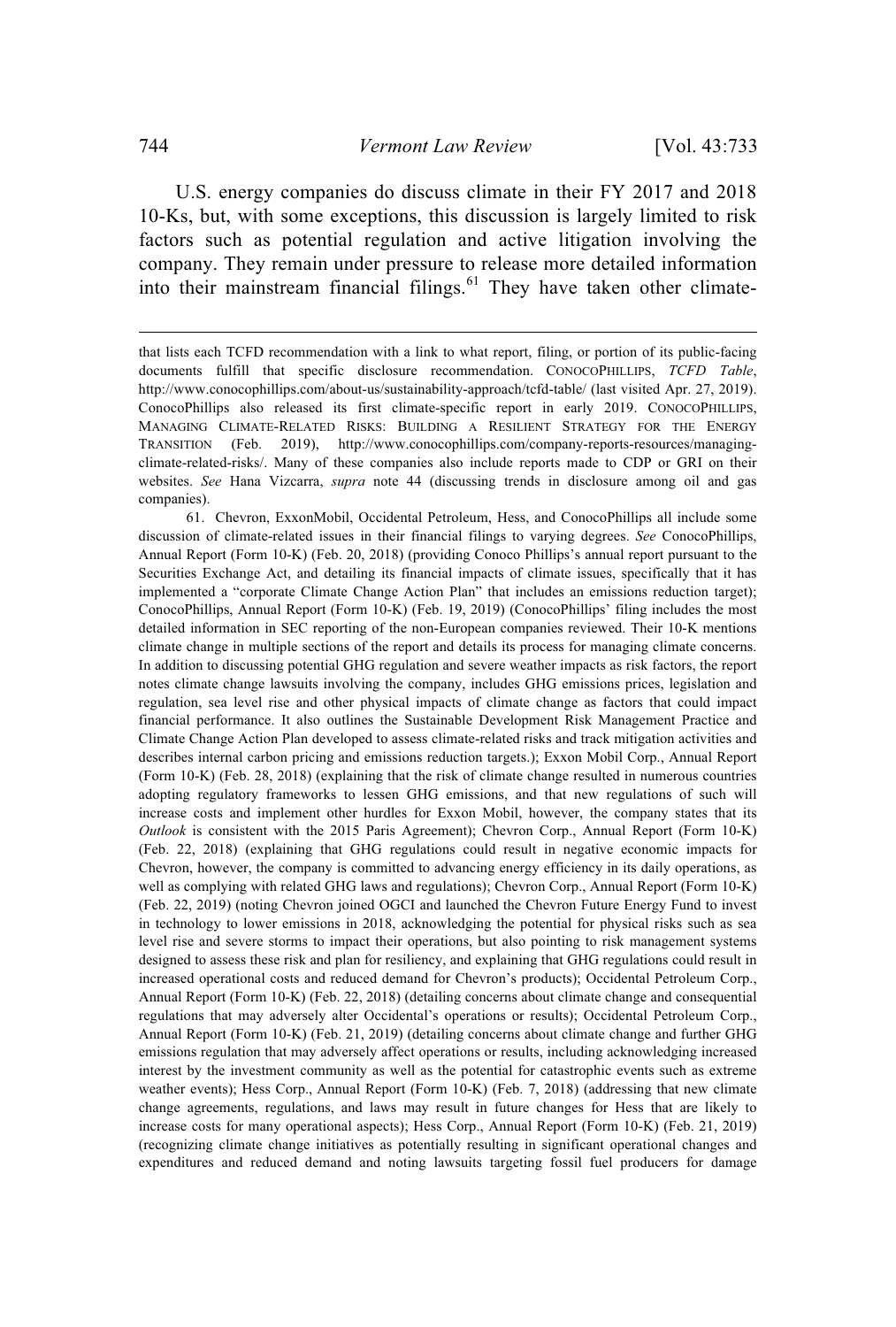focused steps as well. For example, ExxonMobil, Chevron, and Occidental Petroleum have joined the Oil and Gas Climate Initiative, an industry effort to address climate change by setting methane reduction targets and funding research designed to: (1) reduce methane leakage; (2) develop efficiency solutions that lower the carbon footprint of the energy, industrial, and transport sectors; and (3) develop carbon capture and recycling technologies. $62$  Other companies have also made individual research and development or investment commitments, and have set targets for reduction of methane emissions in operations or greenhouse gas (GHG) emissions across the company more broadly.<sup>63</sup>

Even with their changes in disclosure practices thus far, companies remain under pressure to release more detailed metrics, data, and analysis, and incorporate more information into their mainstream financial filings. The TCFD itself acknowledged in its 2017 report that further work is necessary to align existing reporting frameworks, develop methodologies and available tools for scenario analysis, improve data availability and quality, and standardize metrics.<sup>64</sup> Discussions among the investment community, companies, standards organizations, and the legal and academic communities continue to progress on aligning investor interests in disclosure with corporate outputs and standardizing expectations and best practices.<sup>65</sup> As described in the next Part, securities law around disclosure is steeped in the loosely defined concept of materiality—a concept highly dependent on the views of investors.

### II. CORPORATE DISCLOSURE REQUIREMENTS UNDER FEDERAL SECURITIES LAW

The legal framework around financial disclosure in U.S. securities law heightens the importance of understanding what institutional and other

allegedly caused by climate change; noting the company's commitment to complying with all GHG emissions mandates and responsible management of GHGs at its facilities).

<sup>62</sup>*. See* OIL AND GAS CLIMATE INITIATIVE, AT WORK COMMITTED TO CLIMATE ACTION: A REPORT FROM THE OIL AND GAS CLIMATE INITIATIVE 27 (2018) (explaining that the Oil and Gas Climate Initiative intends to comply with the 2°C goal of the Paris Agreement by focusing on reducing both carbon and methane emissions, and initiating a carbon capture, use, and storage practice).

<sup>63</sup>*. See* Hana Vizcarra, *supra* note 44 (listing examples of emissions reductions targets made by top oil and gas companies in the last year).

<sup>64.</sup> *TCFD Recommendations*, *supra* note 41, at 32.

<sup>65</sup>*. See TCFD 2018 Status Report*, *supra* note 45, at 3, 25 (providing a review of hundreds of companies' implementation of TCFD's suggested disclosure framework, explaining that in some jurisdictions, the legal framework has evolved to require companies with public debt or equity to disclose this information, and giving an example of a financial filing that recognizes academic research in favor of ESG integration in investment decisions in order to understand risks).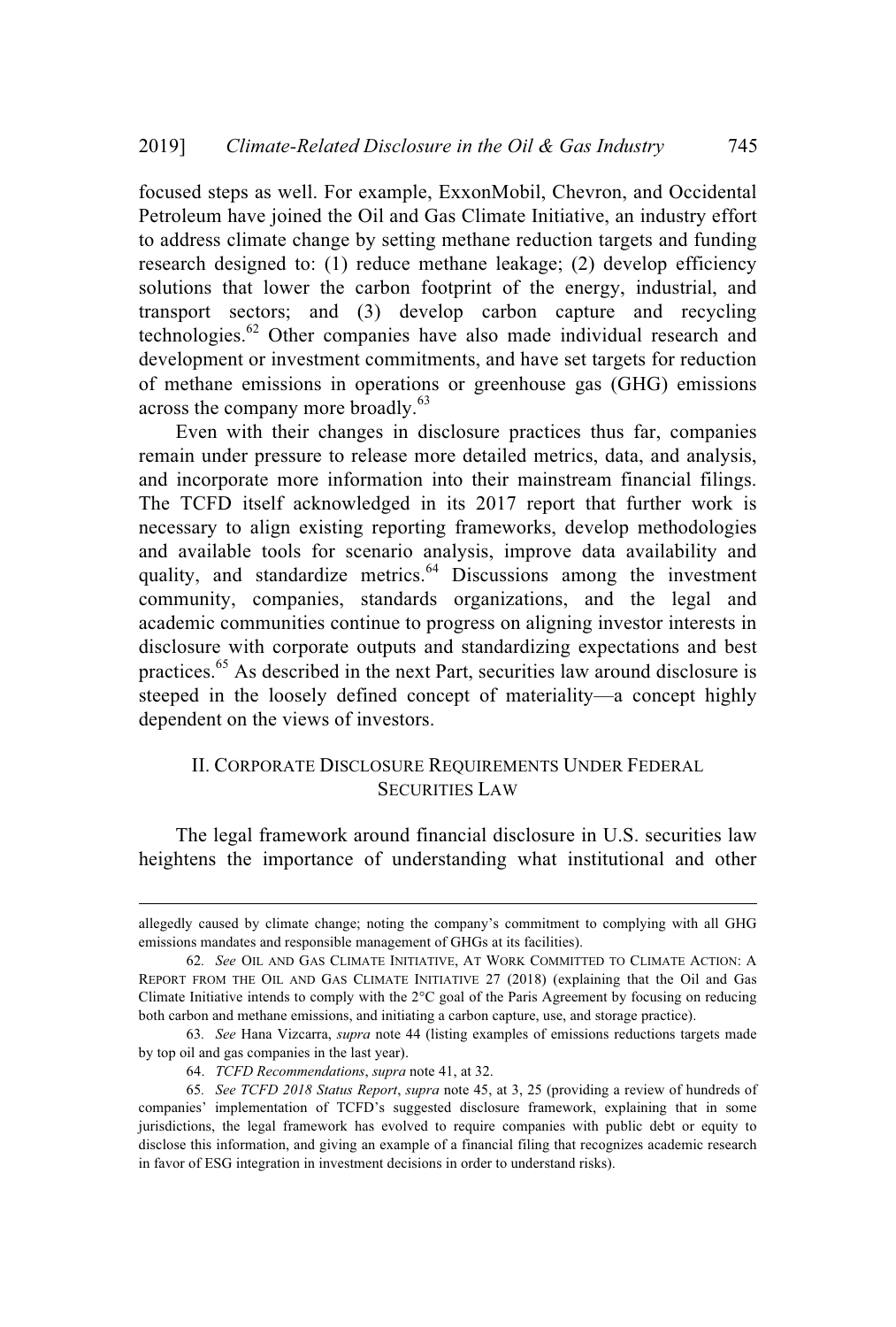investors really want from climate-related disclosures. U.S. securities law requires certain disclosures from public companies and imposes liability for untrue statements, misleading investors, and omitting financially material information. The crux of the decision a company must make about what and when to disclose information in its annual reports is whether or not it is *material*—a definition highly dependent on determining what a reasonable investor would find useful.

### *A. The Securities Act and SEC Rules*

U.S. securities law requires public companies to share certain information with investors and the public, and imposes liability for misleading investors in these disclosures. <sup>66</sup> The Securities Act of 1933 (The Securities Act) and the Securities Exchange Act of 1934 (The Exchange Act) are the statutory backbone of the U.S. securities law regime.<sup>67</sup> Later reforms have left their mark on corporate governance and disclosure requirements, including the Sarbanes–Oxley Act of 2002 and the Dodd– Frank Act of 2010, amending the original acts.<sup>68</sup> Companies offering securities for sale must disclose financial and other significant information as part of the offering and are prohibited from engaging in misrepresentation and fraud in the sale of securities.<sup>69</sup> These acts created the SEC and conferred it regulatory, oversight, and enforcement powers over public companies.<sup>70</sup> Under this legislative framework, the SEC requires that companies file, among other requirements: (1) registration statements and prospectuses for all securities sold in the U.S. (with some exemptions); (2) annual and other periodic reports (for companies with more than \$10 million in assets and with more than 500 owners); and (3)

69. *Id.*

<sup>66.</sup> Securities Act of 1933, 15 U.S.C. §§ 77a–77mm; The Securities Exchange Act of 1934, 15 U.S.C. §§ 78a–78kk; *The Laws That Govern the Securities Industry*, SEC. EXCH. COMM'N, https://www.sec.gov/answers/about-lawsshtml.html (last visited Apr. 27, 2019).

<sup>67</sup>*. See The Laws That Govern the Securities Industry*, *supra* note 66 (stating that the Securities Act is frequently known as the "truth in securities" law, and that the Securities Exchange Act prohibits particular trading activities and empowers the SEC to enact certain disciplinary measures).

<sup>68</sup>*. Id.* (providing that President Bush signed the Sarbanes–Oxley Act in 2002, which mandated reforms to strengthen corporate duties and financial disclosures; and that President Obama signed the Dodd–Frank Wall Street Reform and Consumer Protection Act in 2010, which reworked the U.S. regulatory system in areas such as consumer protection, trading, financial products, and corporate disclosure).

<sup>70</sup>*. Id.* (explaining that the Securities Exchange Act created the Securities Exchange Commission, as well as authorized this Commission with extensive authority over the securities industry to register, regulate, and supervise brokerage firms, transfer representatives, and clearing organizations).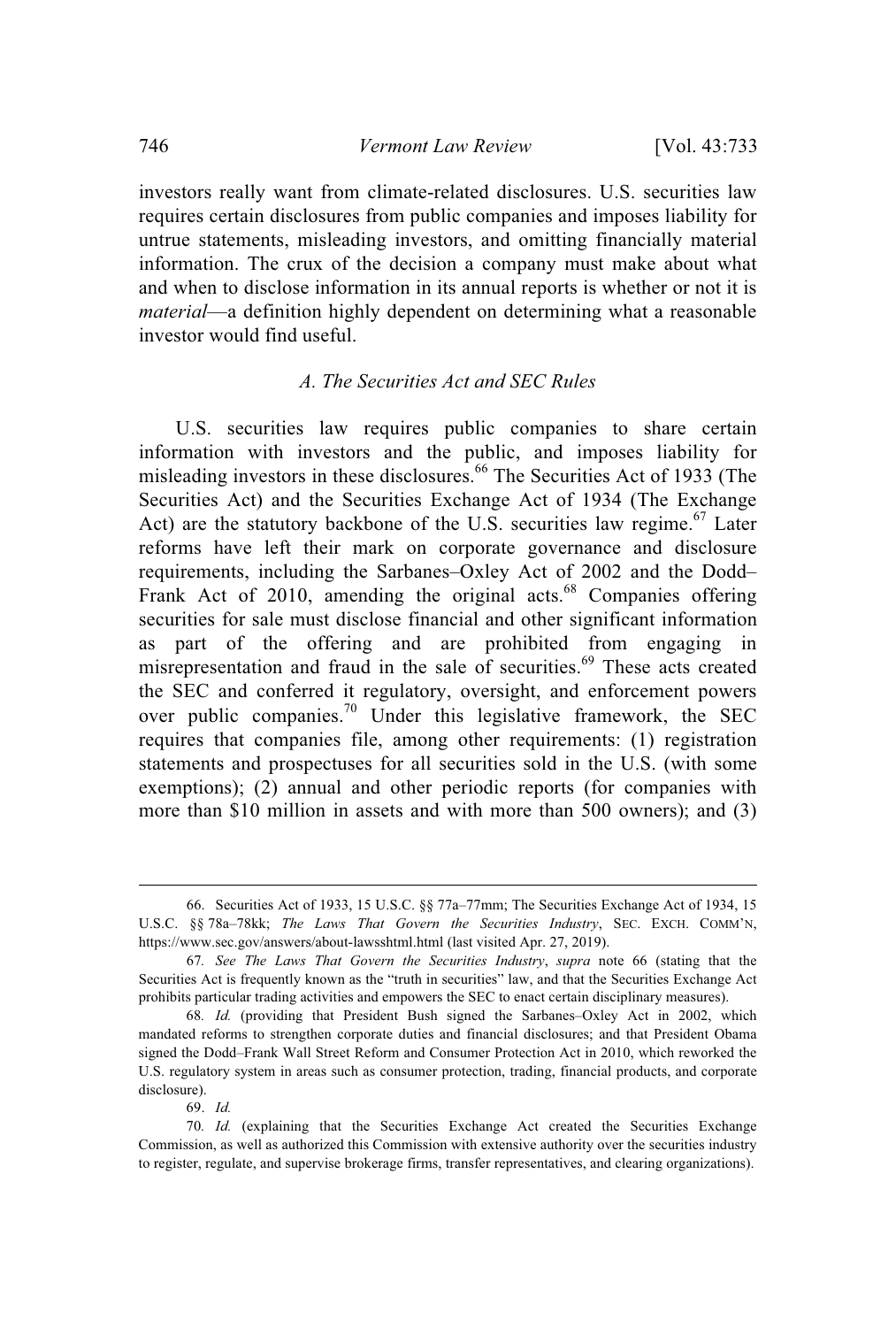materials provided to shareholders ahead of votes.<sup>71</sup> False or misleading statements or omissions can lead to enforcement by the SEC or private actions by shareholders.

The concept of materiality is scattered throughout the acts. Individuals can sue if they purchased or sold a security in reliance on a misrepresentation or omission—that was material and made with the intent to deceive and caused an economic loss—and the SEC has enforcement powers for violations of securities law obligations.<sup>72</sup> The Securities Act prohibits material misstatements and omissions in various sections and allows the SEC to take action to prevent its dissemination while also providing for private rights of action.<sup>73</sup> The Exchange Act prohibits false or misleading statements of material fact and creates private rights of action for those who relied on such statements in the purchase or sale of a security, provides authority for the SEC to assess civil penalties, and authorizes fraud actions.<sup>74</sup> Willful violations of these provisions can result in criminal

73. Section 77d-1(c) authorizes a purchaser of securities to bring an action against the issuer for "material misstatements and omissions." 15 U.S.C. § 77d-1(c) (2012). Section 77h allows the SEC to take action when it finds a statement is incomplete or inaccurate "in any material respect" or suspend the registration if it "includes any untrue statement of a material fact or omits to state any material fact required to be stated." *Id.* § 77h(b), (d). Section 77j prohibits the untrue statement or omission of a material fact in connection with the purchase or sale of securities and allows the SEC to issue an order to prevent or suspend its use. *Id.* § 77j(b). Section 77k provides a private right of action for materially false or misleading statements or omissions in registration statements and Section 77l provides for a private right of action for such statements or omissions in a prospectus or other communication associated with the sale of securities. *Id.* §§ 77k, 77l. Section 77m limits the private actions under Sections 77k and 77l to one year from the discovery of an untrue statement or omission and within three years of the sale. *Id.* § 77m. Section 77x provides for fines or prison for any person who willfully makes an untrue statement of a material fact or misleading omission. *Id.* § 77x. However, the Act does include a safe harbor provision for forward-looking statements if they have meaningful cautionary statements or are immaterial. *Id.* § 77z–2(c).

74. Section 78n(e) makes it:

[U]nlawful for any person to make any untrue statement of a material fact or omit to state any material fact necessary in order to make the statements made, in the light of the circumstances under which they are made, not misleading, or to engage in any fraudulent, deceptive, or manipulative acts or practices" in tender offers or solicitation of security holders.

*Id.* § 78n(e). Section 78o provides for punishment of brokers or dealers who willfully cause an application or registration to be filed with false or misleading statements of material facts or omissions of material facts. *Id.* § 78o(b). Section 78r creates liability for false or misleading statements of material fact and a cause of action for anyone who relied on such statements in the purchase or sale of a security.

<sup>71</sup>*. Id.* (stating that sold securities must be registered to provide crucial details such as descriptions of the company's properties, business, offered security, and management of the company, and that the Securities and Exchange Acts requires that companies file materials used to generate shareholders' votes with the Commission before solicitation).

<sup>72.</sup> Nicholas G. Terris, *Some Liability Considerations Relating to ESG Disclosures*, K&L GATES (May 2017) (citing to *Lee v. Ernst & Young, LLP*, 294 F.3d 969, 976 (8th Cir. 2002) as an example) (on file with *Vermont Law Review*).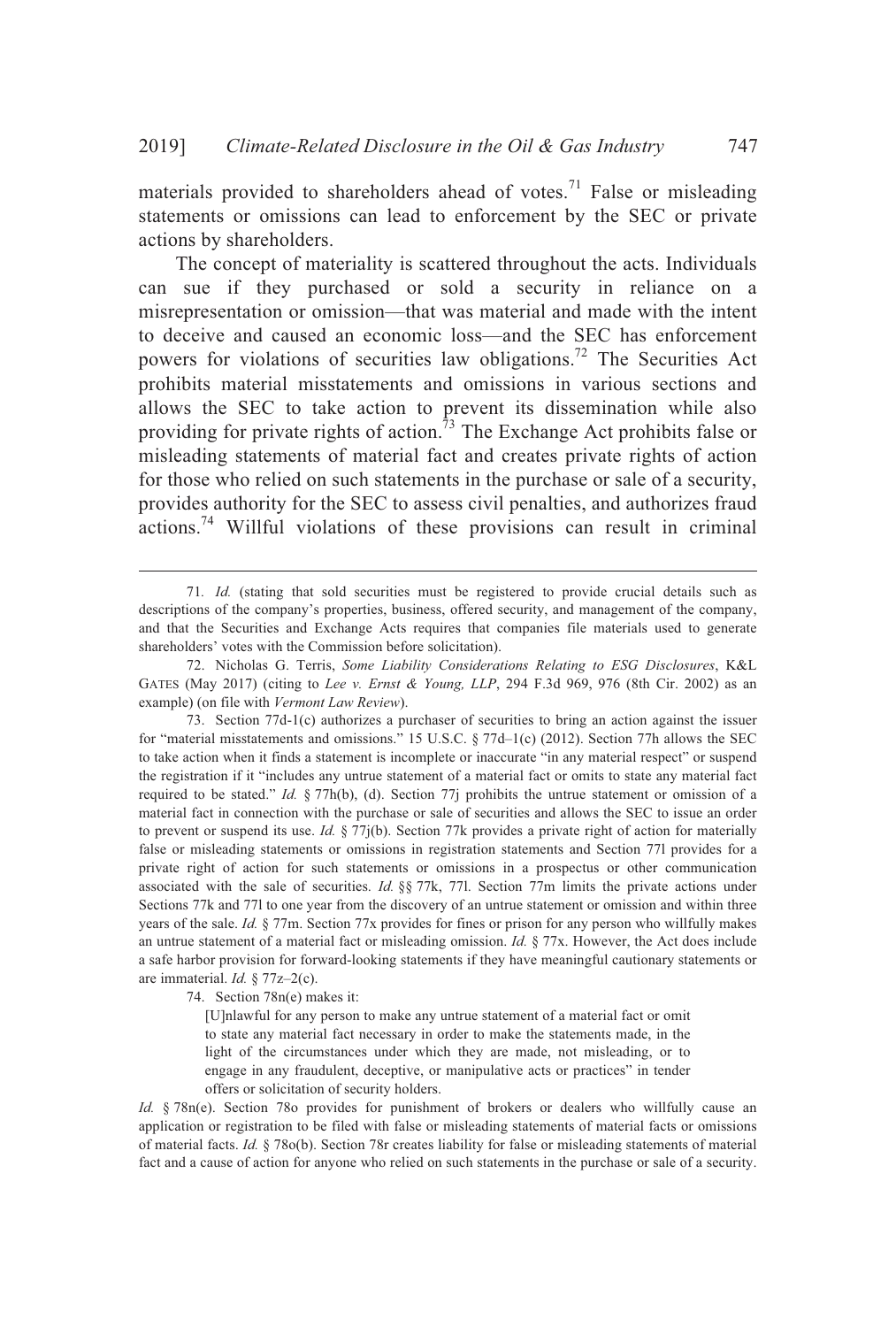penalties and prison.<sup>75</sup> Safe harbors exist for forward-looking statements that either include meaningful cautionary statements or are immaterial.<sup>76</sup>

Not all the information companies must disclose is limited by materiality thresholds.<sup>77</sup> SEC regulations and disclosure forms also outline the statutes' disclosure requirements.<sup>78</sup> Some of the disclosure requirements most relevant to environmental disclosures include:

- Item 101 (Business Description—complying with environmental regulation): requiring a description of the business, including capital expenditures and "the material effects" of complying with provisions regulating "the discharge of materials into the environment, or otherwise relating to the protection of the environment."<sup>79</sup> Filers must disclose "material estimated capital expenditures for environmental control facilities for the remainder of its current fiscal year and its succeeding fiscal year and for such further periods as the registrant may deem material[]."<sup>80</sup>
- Item 103 (Disclosure of Legal Proceedings): requiring disclosure of "material pending legal proceedings, other than ordinary routine litigation incidental to the business."<sup>81</sup> Instructions note this requirement generally excludes claims whose alleged damages will not exceed 10% of current assets but that environmental proceedings are not generally considered routine litigation incidental to the business and must be described if they are material; involve damages, potential monetary sanctions, capital expenditures, etc. that

*Id.* § 78r(a). Section 78u–2 gives the SEC authority to assess civil penalties for false or misleading statements or omission of material fact in any application for registration or required filing. *Id.* § 78u– 2(a)(1). Section 78u–4 authorizes securities fraud actions for untrue statement of material fact or omission of material fact necessary to make the statement not misleading. *Id.* § 78u–4(a)(1). Section 78u–5 provides a safe harbor for forward-looking statements accompanied by meaningful cautionary statements. *Id.* § 78u–5(c). Section 78ff outlines penalties and prison for willful violation of these provisions. *Id.* § 78ff(a).

<sup>75</sup>*. See id.* §§ 77x, 78ff (outlining criminal penalties for willful violations).

<sup>76</sup>*. See id.* §§ 77z–2(c), 78u–5(c) (outlining safe harbor provisions).

<sup>77.</sup> Business and Financial Disclosure Required by Regulation S–K, 81 Fed. Reg. 23,916, 23,925 (Apr. 22, 2016) (explaining that prescriptive disclosure requirements demand disclosure based on quantitative thresholds regardless of materiality). Of course, as has previously been discussed, information that does not meet a prescriptive disclosure threshold may still have to be disclosed if omitting it would make other disclosed information misleading.

<sup>78</sup>*. See* 17 C.F.R. §§ 201, 229 (2018) (laying out instructions for filing required forms under the Securities Act and the Exchange Act).

<sup>79.</sup> *Id.* § 229.101(c)(xii).

<sup>80.</sup> *Id.*

<sup>81.</sup> *Id.* § 229.103.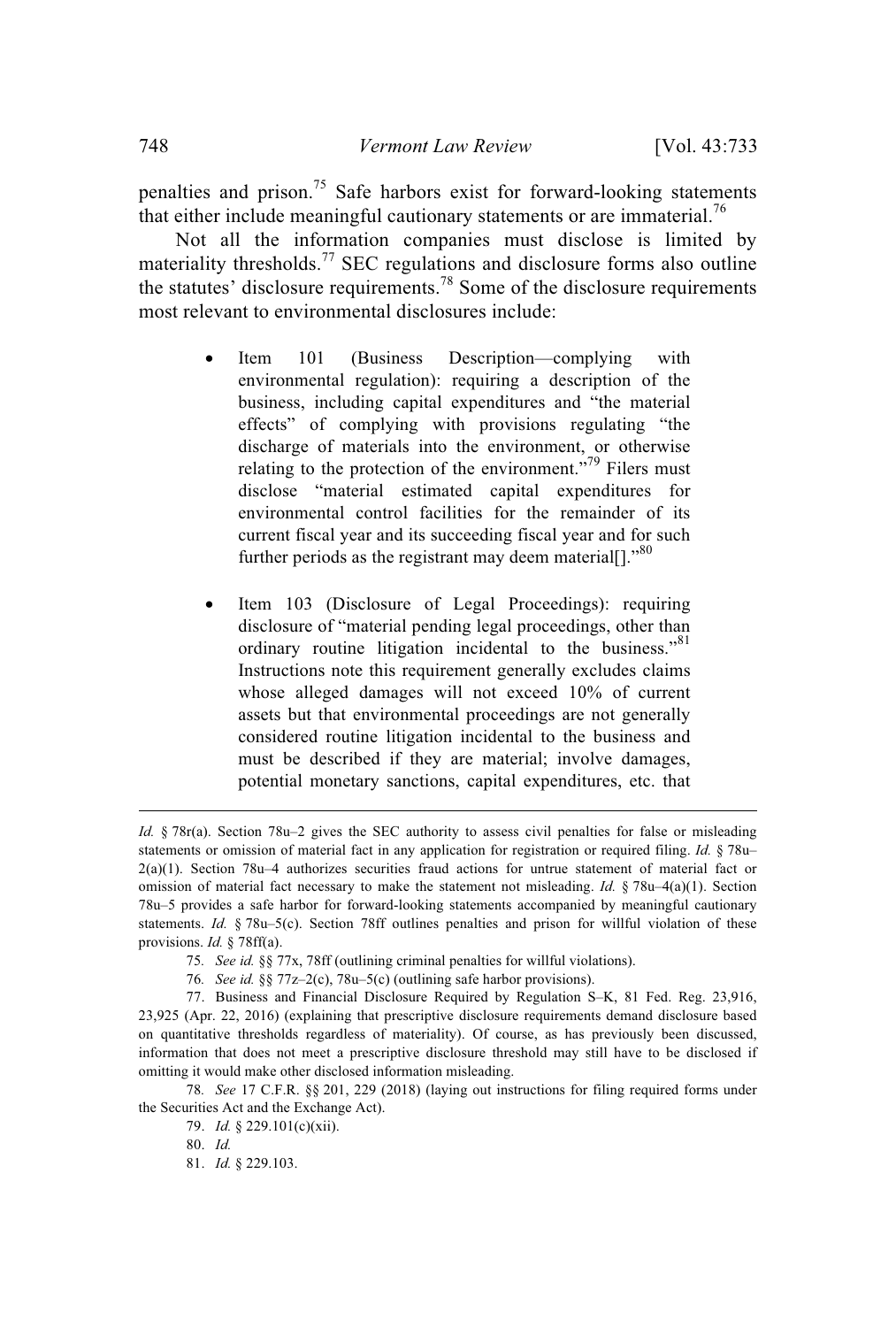would exceed 10% of current assets, or a government authority is a party and it could result in sanctions of \$100,000 or more.<sup>82</sup>

- Item 303 (Management Discussion and Analysis (MD&A)): requiring filers to describe "known trends or uncertainties that have had or that the registrant reasonably expects will have a material favorable or unfavorable impact on net sales or revenues or income from continuing operations" and "events that will cause a material change in the relationship between costs and revenues."<sup>83</sup> Companies are to focus on "material events and uncertainties known to management that would cause reported financial information not to be necessarily indicative of future operating results or of future financial condition," such as matters that would impact future operations but have not impacted past or that have impacted the past but are not expected to impact future operations. 84
- Item 503 (Risk Factors): requires companies to discuss "the most significant factors that make the offering speculative or risky."<sup>85</sup>

SEC Rule 408 compels companies to provide additional material information not specifically requested in these line-items if it is "necessary to make the required statements, in the light of the circumstances . . . not misleading."<sup>86</sup> Rule 12b-20 has an essentially identical requirement. $87$  Rule 10b-5 extends liability for misstatements made outside of SEC filings such as in voluntary sustainability or climate reports.<sup>88</sup>

<sup>82.</sup> *Id.*

<sup>83.</sup> *Id.* § 229.303(a)(2)(ii).

<sup>84.</sup> *Id.* § 229.303(a).

<sup>85.</sup> *Id.* § 229.503(a).

<sup>86.</sup> *Id.* § 230.408(a).

<sup>87</sup>*. Id.* § 240.12b–20.

<sup>88.</sup> *Id.* § 240.10b–5.

It shall be unlawful for any person, directly or indirectly, by the use of any means or instrumentality of interstate commerce, or of the mails or of any facility of any national securities exchange, (a) To employ any device, scheme, or artifice to defraud, (b) To make any untrue statement of a material fact or to omit to state a material fact necessary in order to make the statements made, in the light of the circumstances under which they were made, not misleading, or (c) To engage in any act, practice, or course of business which operates or would operate as a fraud or deceit upon any person, in connection with the purchase or sale of any security.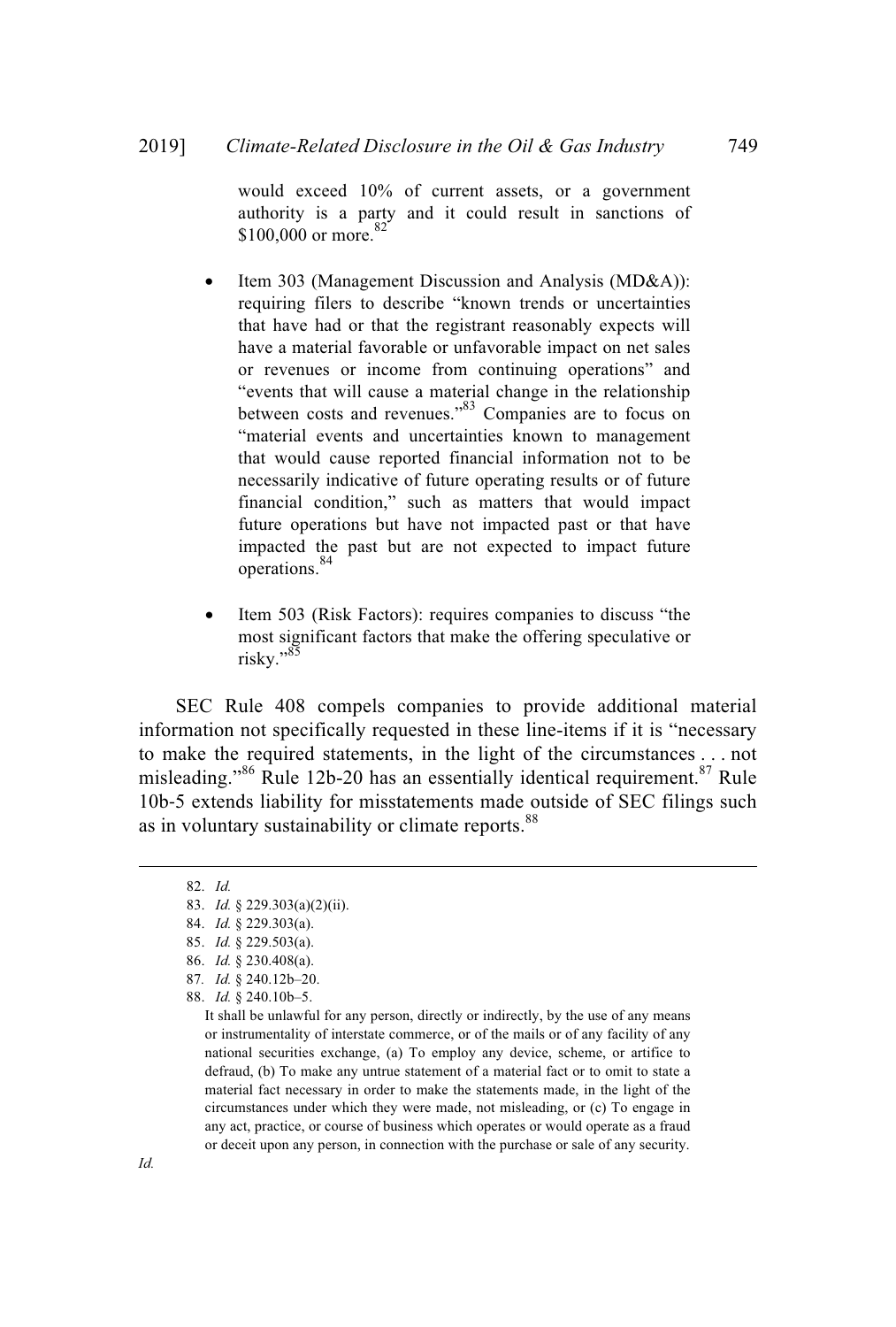How and to what extent these disclosure requirements reach the type of climate-related information that investors and NGOs seek remains an active topic of discussion within the ESG community and between investors and companies.<sup>89</sup> It is difficult to determine when climate-related risks cross the materiality threshold for required disclosure. For example, Item 303 requires disclosure of information "presently known to management and reasonably likely to have material effects on the registrant's financial conditions or results of operations"<sup>90</sup> but "[i]t is not enough that it *should* have known of the existing trend<sup>"91</sup> and it "ordinarily does not require companies to disclose projections or other forward-looking information."<sup>92</sup> It remains difficult to distill a general understanding of climate impacts on an industry as a whole down to impacts on a particular company in a way in which their financial materiality can be measured.

### *B. The Meaning of Materiality*

Despite being used throughout the acts, the securities statutes do not define the term "materiality." The SEC, however, has defined the term and adjusted it to align with the definition devised by the Supreme Court.<sup>93</sup> The Supreme Court expressed the standard for materiality in the 1976 case *TSC Industries v. Northway*, finding omitted information material when there is "a substantial likelihood that the disclosure of the omitted fact would have been viewed by the reasonable investor as having significantly altered the 'total mix' of information made available."<sup>94</sup> Over a decade later, the Court affirmed and clarified this concept, noting "materiality depends on the

<sup>89.</sup> *See, e.g.*, Mark Latham, *Environmental Liabilities and the Federal Securities Laws: A Proposal for Improved Disclosure of Climate Change-Related Risks*, 39 ENVTL. L. 647, 679, 702–03 (2009) (concluding that SEC environmental disclosure requirement framework is insufficient to cause meaningful climate change disclosures).

<sup>90.</sup> Stratte-McClure v. Morgan Stanley, 776 F.3d 94, 101 (2d Cir. 2015) (quoting Management's Discussion and Analysis of Financial Condition and Results of Operations, Exchange Act Release No. 6835, 43 S.E.C. Docket 1330, 1989 WL 1092885, at \*4 (May 19, 1989)).

<sup>91.</sup> Indiana Pub. Retirement Sys. v. SAIC, Inc., 818 F.3d 85, 95 (2d Cir. 2016) (emphasis added)

<sup>92.</sup> Terris, *supra* note 72; *see also* 17 C.F.R. § 229.303(a) ("Any forward-looking information supplied is expressly covered by the safe harbor rule for projections.").

<sup>93.</sup> Rule 12b-2 defines "material" as limiting the disclosure required to "those matters to which there is a substantial likelihood that a reasonable investor would attach importance in determining whether to buy or sell the securities registered." 17 C.F.R. § 240.12b–2. *See also* Business and Financial Disclosure Required by Regulation S–K, Concept Release, 81 Fed. Reg. 23,916, 23,925 (Apr. 22, 2016) (explaining that the Commission changed the definition of materiality used in Rule 12b-2 in 1982 to that adopted by the by the Supreme Court in *TSC Industries, Inc. v. Northway, Inc.*, 426 U.S. 438, 449 (1976)).

<sup>94.</sup> TSC Indus., Inc. v. Northway, Inc., 426 U.S. 438, 449 (1976).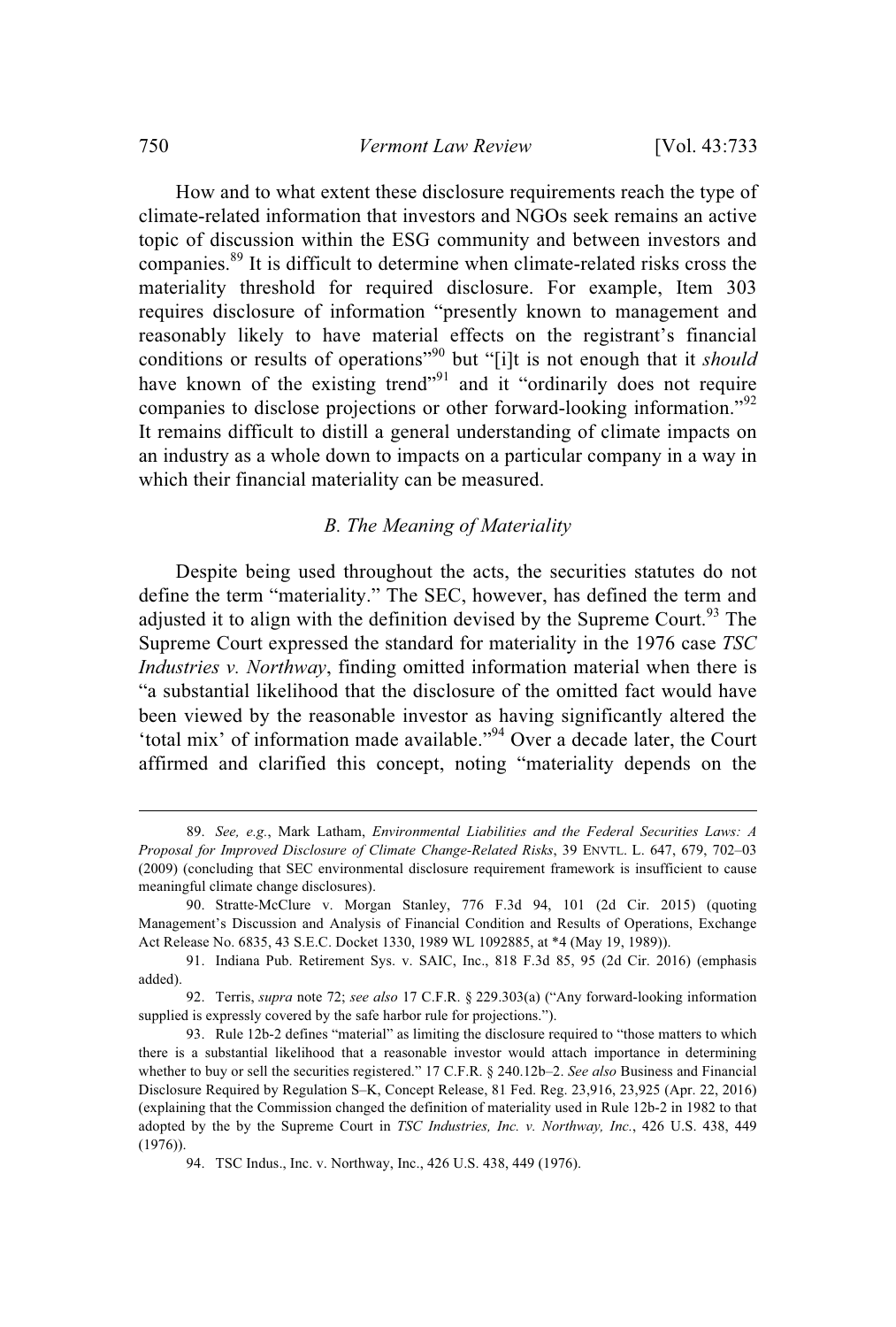significance the reasonable investor would place on the withheld or misrepresented information."<sup>95</sup> The SEC's definition simply restates the Court's standard without providing additional insight into its interpretation, thus, the "inattention of Congress, the SEC, and the FASB has left elaboration of materiality to the judiciary."<sup>96</sup>

Determining whether information is material requires a case-specific approach with no bright-line rule to apply. $\frac{97}{2}$  SEC guidance emphasizes the holistic nature of a materiality inquiry that must account for both quantitative and qualitative considerations.<sup>98</sup> Companies do not have a duty to disclose information not specifically requested, even if material, unless it is necessary to avoid misleading investors.<sup>99</sup> However, omissions of material information can be actionable, as can material misrepresentation in voluntary reports.<sup>100</sup> The financial impact of information does not determine materiality. SEC guidance has noted that the accounting practice of considering anything above 5% of the balance sheet total material can be instructive but not determinative.<sup>101</sup> The potential for a misstatement to result in a significant market reaction can also overcome a presumption of immateriality.<sup>102</sup>

Courts are wary of setting the threshold for materiality too low; not everything considered important by a reasonable investor reaches the level

<sup>95.</sup> Basic, Inc. v. Levinson, 485 U.S. 224, 240 (1988).

<sup>96.</sup> Kurt S. Schulzke & Gerlinde Berger-Walliser, *Toward a Unified Theory of Materiality in Securities Law*, 56 COLUM. J. TRANSNAT'L L. 6, 16 (2017).

<sup>97</sup>*. See Basic*, 485 U.S. at 236 ("Any approach that designates a single fact or occurrence as always determinative of an inherently fact-specific finding such as materiality, must necessarily be over inclusive or underinclusive."). *See also* Matrixxx Initiatives, Inc. v. Siracusano, 563 U.S. 27, 30 (2011) ("We conclude that the materiality of adverse event reports cannot be reduced to a bright-line rule."); Litwin v. Blackstone Grp., 634 F.3d 706, 717 (2d Cir. 2011) (stating that the court has "consistently rejected a formulaic approach to assessing the materiality of an alleged misrepresentation" (quoting Ganino v. Citizens Utils. Co., 228 F.3d 154, 162 (2d Cir. 2000)); Schulzke & Berger-Walliser, *supra* note 96.

<sup>98.</sup> *See* SEC Staff Accounting Bulletin No. 99, 64 Fed. Reg. 45,150, 45,151 (Aug. 19, 1999) (recommending consideration of qualitative factors and analysis of all relevant considerations when determining materiality).

<sup>99</sup>*. See Basic*, 485 U.S. at 239 n.17 ("Silence, absent a duty to disclose, is not misleading under Rule 10b–5"); Terris, *supra* note 72 (describing the use of silence as a method to avoid disclosing information).

<sup>100.</sup> *See* TSC Indus., Inc. v. Northway, Inc., 426 U.S. 438, 449 (1978) (considering whether omitted information from a proxy statement was materially misleading and defining a material fact as a fact that a reasonable shareholder is substantially likely to consider important in deciding how to vote).

<sup>101.</sup> SEC Staff Accounting Bulletin No. 99, 64 Fed. Reg. at 45,152 ("Evaluation of materiality requires a registrant and its auditor to consider *all* the relevant circumstances, and the staff believes that there are numerous circumstances in which misstatements below 5% could well be material. Qualitative factors may cause misstatements of quantitatively small amounts to be material . . . .").

<sup>102</sup>*.* Terris, *supra* note 72.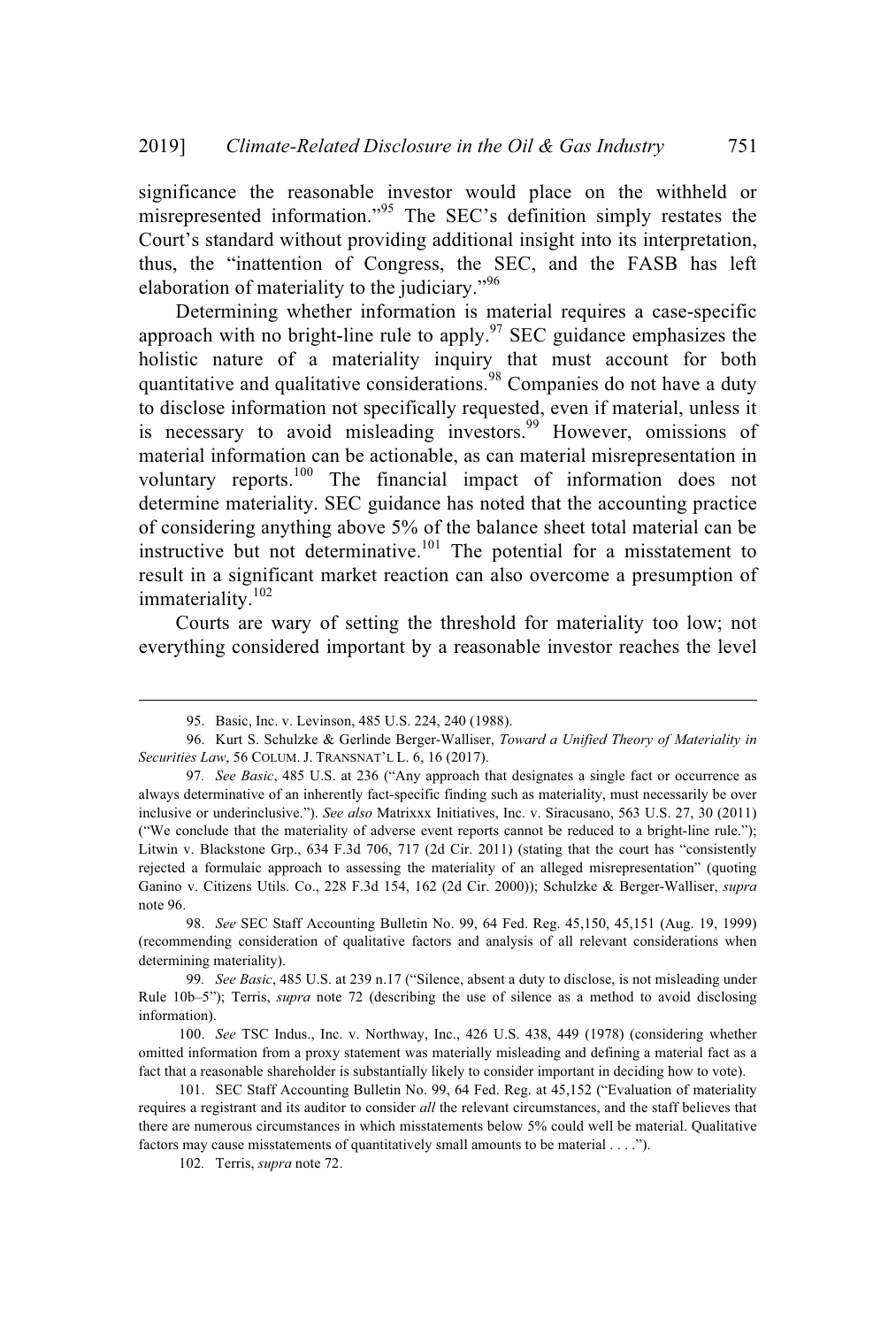of materiality necessary to mandate inclusion in financial filings.<sup>103</sup> This is particularly true when considering contingent events where companies must balance "the indicated probability that the event will occur and the anticipated magnitude of the event in light of the totality of the company activity."<sup>104</sup> Cases where courts have found materially misleading statements or omissions often involve significant acute events, such as spills or accidents that provide strong evidence of the gap between the statement or omission and the reality.<sup>105</sup> Although not the perfect parallel for inadequate disclosure of a company's planning or consideration of climate-related risks, such cases can provide insight into how the courts may perceive physical risks of climate change in this context. Claims that directly reference statements about climate-related decision making have already made it to the courtroom, but have not yet resulted in substantive application of the law regarding materiality to climate risks. $106$ 

The concept of the "reasonable investor" is key to determining materiality. Courts have said materiality is a term "within the jury's ordinary experience and understanding" and thus without need for further definition.<sup>107</sup> Yet it remains a relatively fluid concept when viewed in relation to specific information. How the definition interacts with an emerging issue of interest in disclosure is key to determining when that issue crosses the materiality threshold.

Courts contend the reasonable investor standard is objective; a standard measured by the views of the mainstream market as a whole in which the

<sup>103</sup>*. Basic*, 485 U.S. at 231 ("[A] minimal standard might bring an overabundance of information within its reach, and lead management simply to bury the shareholders in an avalanche of trivial information—a result that is hardly conducive to informed decisionmaking." (quoting *TSC Indus.*, 426 U.S. at 448).

<sup>104</sup>*. Id.* at 238 (quoting SEC v. Tex. Gulf Sulphur Co., 401 F.2d 833, 849 (2d Cir. 1968)).

<sup>105</sup>*. See, e.g*., *In re* Plains All Am. Pipeline, 307 F. Supp. 3d 583, 593 (S.D. Tex. 2018) (addressing the plaintiff's complaint of an oil spill off the California coast when the defendants respond with numerous statements of misrepresentations about scope of the oil spill and the economic effects on the oil and gas pipeline owner and operator); Reese v. Malone, 747 F.3d 557, 569–70 (9th Cir. 2014) (finding that plaintiffs sufficiently pled that defendants made material misstatements in alleging securities fraud); *In re* BP P.L.C. Sec. Litig., 922 F. Supp. 2d 600, 609, 640–41 (S.D. Tex. 2013) (discussing several misstatements regarding key safety measures in corporate sustainability reports, and elsewhere, found to be material).

<sup>106</sup>*. See* Ramirez v. Exxon Mobil Corp., 334 F. Supp. 3d 832, 845–52, 857–59 (N.D. Tex. 2018) (holding that the plaintiffs sufficiently alleged material misstatements and loss causation, in claiming that oil company, ExxonMobil, committed securities fraud, allowing the plaintiffs to partly survive Exxon's motion to dismiss).

<sup>107</sup>*.* United States v. Sayre, 434 Fed. App'x 622, 624 (9th Cir. 2011) (reasoning "the term 'reasonable investor' is a concept within the jury's ordinary experience and understanding," that does not need to be defined).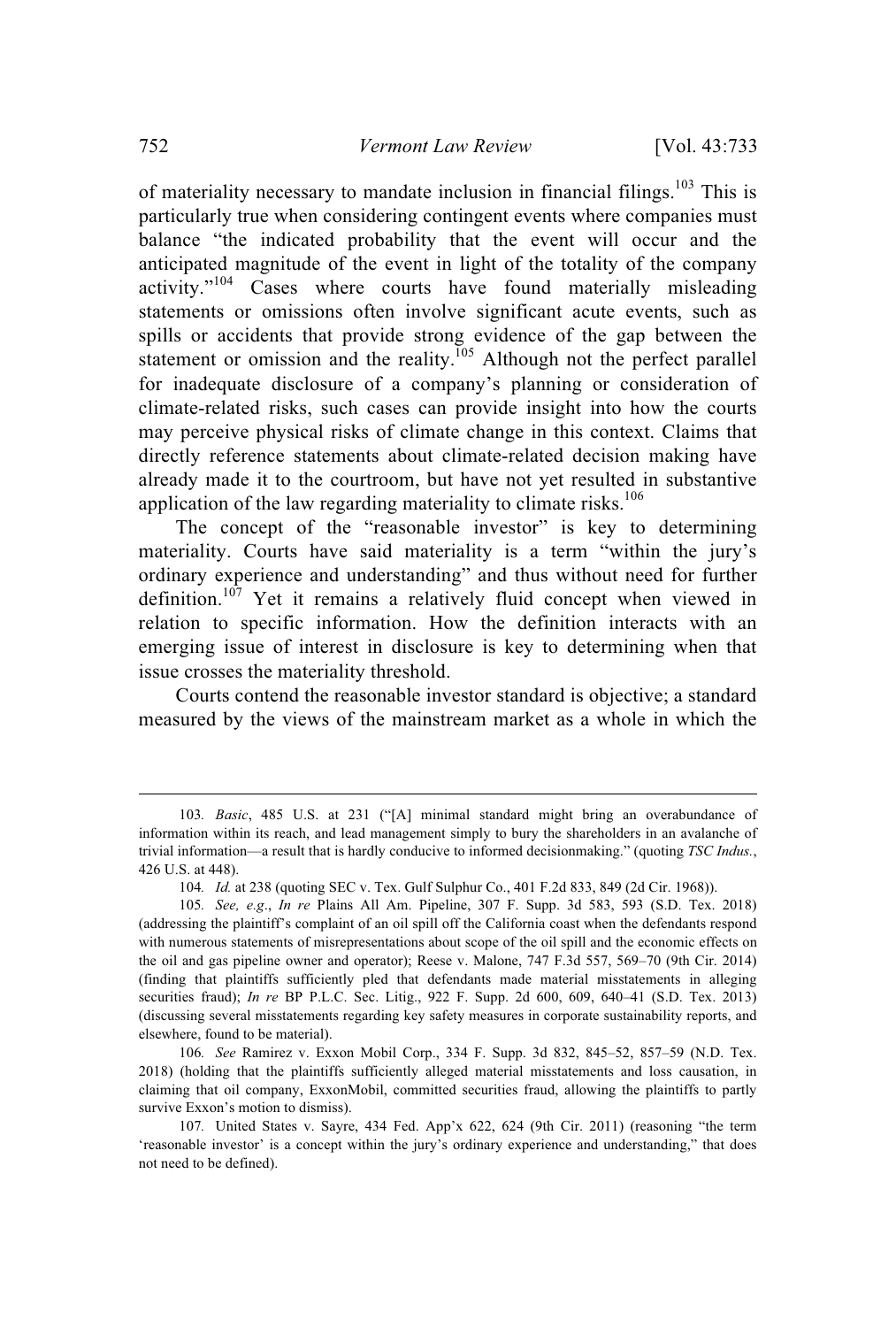reasonable investor sits not as the "worst informed" nor the best.<sup>108</sup> A reasonable investor is one of "ordinary intelligence," not a "scientific expert," who reads prospectuses, reports, and other information relevant to their investments. <sup>109</sup> She should exercise due care in considering information,<sup>110</sup> "is presumed to have information available in the public domain,"<sup>111</sup> and "takes into account the customs and practices of the relevant industry."<sup>112</sup> But objective does not mean invariable. In fact the reasonable investor's relationship to the whole of investors engaged in the market guarantees variability over time as "[t]he standard may vary . . . with the nature of the traders involved in the particular market."<sup>113</sup>

Investors' increasing and persistent focus on climate concerns may represent a shift in what a reasonable investor considers important to the total mix of information. Presumptively reasonable investors considering climate-related information important to their voting decisions could indicate that such information has become more financially *material*. The

111. Whirlpool Fin. Corp. v. GN Holdings, Inc., 67 F.3d 605, 610 (7th Cir. 1995).

112. Omnicare, Inc. v. Laborers Dist. Council Const. Indus. Pension Fund, 135 S.Ct. 1318, 1330 (2015).

> [W]hether an omission makes an expression of opinion misleading always depends on context. Registration statements as a class are formal documents, filed with the SEC as a legal prerequisite for selling securities to the public. Investors do not, and are right not to, expect opinions contained in those statements to reflect baseless, off-the-cuff judgments, of the kind that an individual might communicate in daily life. At the same time, an investor reads each statement within such a document, whether of fact or of opinion, in light of all its surrounding text, including hedges, disclaimers, and apparently conflicting information. And the investor takes into account the customs and practices of the relevant industry. So an omission that renders misleading a statement of opinion when viewed in a vacuum may not do so once that statement is considered, as is appropriate, in a broader frame.

*Id.*

113. *Litvak*, 889 F.3d at 64.

<sup>108.</sup> United States v. Litvak, 889 F.3d 56, 65 (2d Cir. 2018) ("The reasonable investor in a market in which many individual investors trade will be deemed to be somewhat less schooled and sophisticated than a reasonable investor in a market . . . in which only institutions trade with the help of complex computer programs and professional traders . . . . [T]here must be evidence of a nexus between a particular trader's viewpoint and that of the mainstream thinking of investors in that market. Materiality cannot be proven by the mistaken beliefs of the worst informed trader in a market.").

<sup>109.</sup> Alaska Elec. Pension Fund v. Pharmacia Corp., 554 F.3d 342, 347 (3d Cir. 2009).

<sup>110.</sup> *See* FindWhat Inv'r Grp. v. FindWhat.com, 658 F.3d 1282, 1305 (11th Cir. 2011) ("A statement is misleading if 'in the light of the facts existing at the time of the [statement] . . . [a] reasonable investor, in the exercise of due care, would have been misled by it.' Thus, the 'appropriate primary inquiry' is 'into the meaning of the statement to the reasonable investor and its relationship to truth.'" (alterations in original) (quoting Sec. & Exch. Comm'n v. Tex. Gulf Sulphur Co., 401 F.2d 833, 862–63 (2d Cir. 1968))).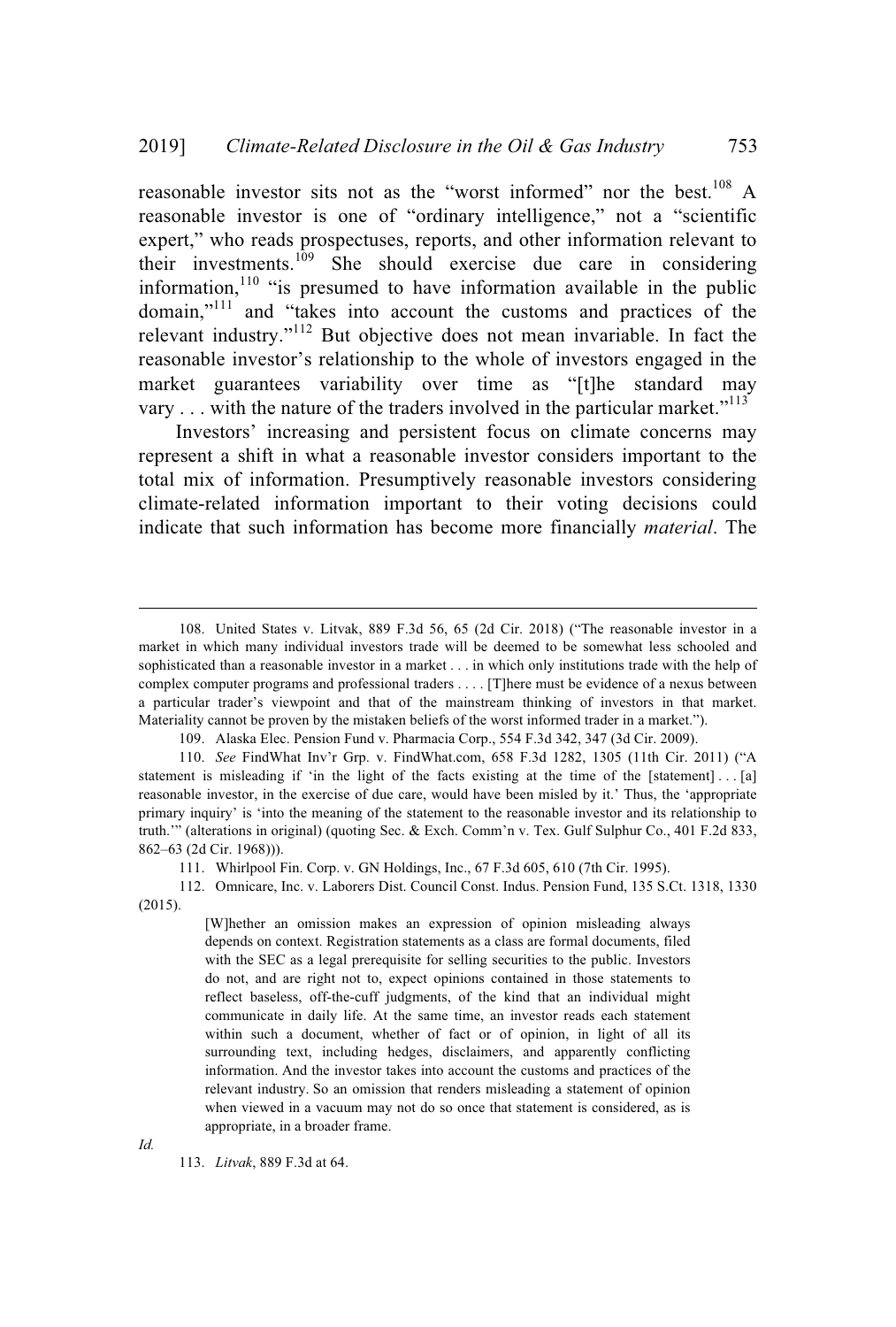SEC has recognized that such a shift could lead to additional social and environmental performance disclosure requirements.<sup>114</sup>

Individual companies must navigate the somewhat subjective interpretation of materiality in our case law to avoid disclosure liability. While courts find substantial non-compliance with regulation material to reasonable investors, $115$  it is not so clear when information on a company's approach to managing climate risks (beyond basic compliance with environmental regulation) is material.<sup>116</sup> Whether the spike in investor focus on climate concerns will impact courts' understanding of the expectations of the reasonable investor remains to be seen. The investment community's internal divergence regarding what disclosure mechanisms and frameworks to use could cut against determinations that certain omissions are material even if the issues are considered generally important by investors. However, this discussion illustrates that it is no simple task to determine what specific information in a particular issue area a company should deem material for the purposes of SEC filings. Without consistent enforcement and guidance from the regulatory agency, courts' fact-based determinations of specific instances are the only guideposts a company has to rely on in making such determinations.

### III. UNTAPPED SEC ENFORCEMENT POTENTIAL, CAN SHAREHOLDERS FILL IT?

The SEC has not effectively used its enforcement powers to foster meaningful disclosure in annual reports. In 2010, it issued guidance on disclosure of climate-related issues that discussed to what extent existing reporting requirements reach climate concerns.<sup>117</sup> In it, the SEC distinguished between what must be disclosed—that is, items that are

<sup>114.</sup> Business and Financial Disclosure Required by Regulation S–K, Concept Release, 81 Fed. Reg. 23,916, 23,971 (Apr. 22, 2016) ("The role of sustainability and public policy information in investors' voting and investment decisions may be evolving as some investors are increasingly engaging on certain ESG matters . . . .").

<sup>115.</sup> Meyer v. Jinkosolar Holdings Co., Ltd., 761 F.3d 245, 252 (2d Cir. 2014) (holding "a trier of fact could find that the existence of ongoing and substantial pollution problems—here the omitted facts—was of substantial importance to investors" as "a reasonable investor could conclude that a substantial non-compliance would constitute a substantial threat to earnings").

<sup>116.</sup> Leah A. Dundon, *Climate Change Risks and Disclosure Obligations in an Age of Uncertainty*, 14 ENVTL. DISCLOSURE COMMITTEE NEWSL., no. 3, Aug. 2017, at 3 ("The reality is that companies now make statements regarding climate risk across many channels, through both voluntary and mandatory reporting, making it more challenging to assess the consistency of such disclosures and avoid legal risk.").

<sup>117.</sup> Commission Guidance Regarding Disclosure Related to Climate Change, 75 Fed. Reg. 6290, 6295 (Feb. 8, 2010).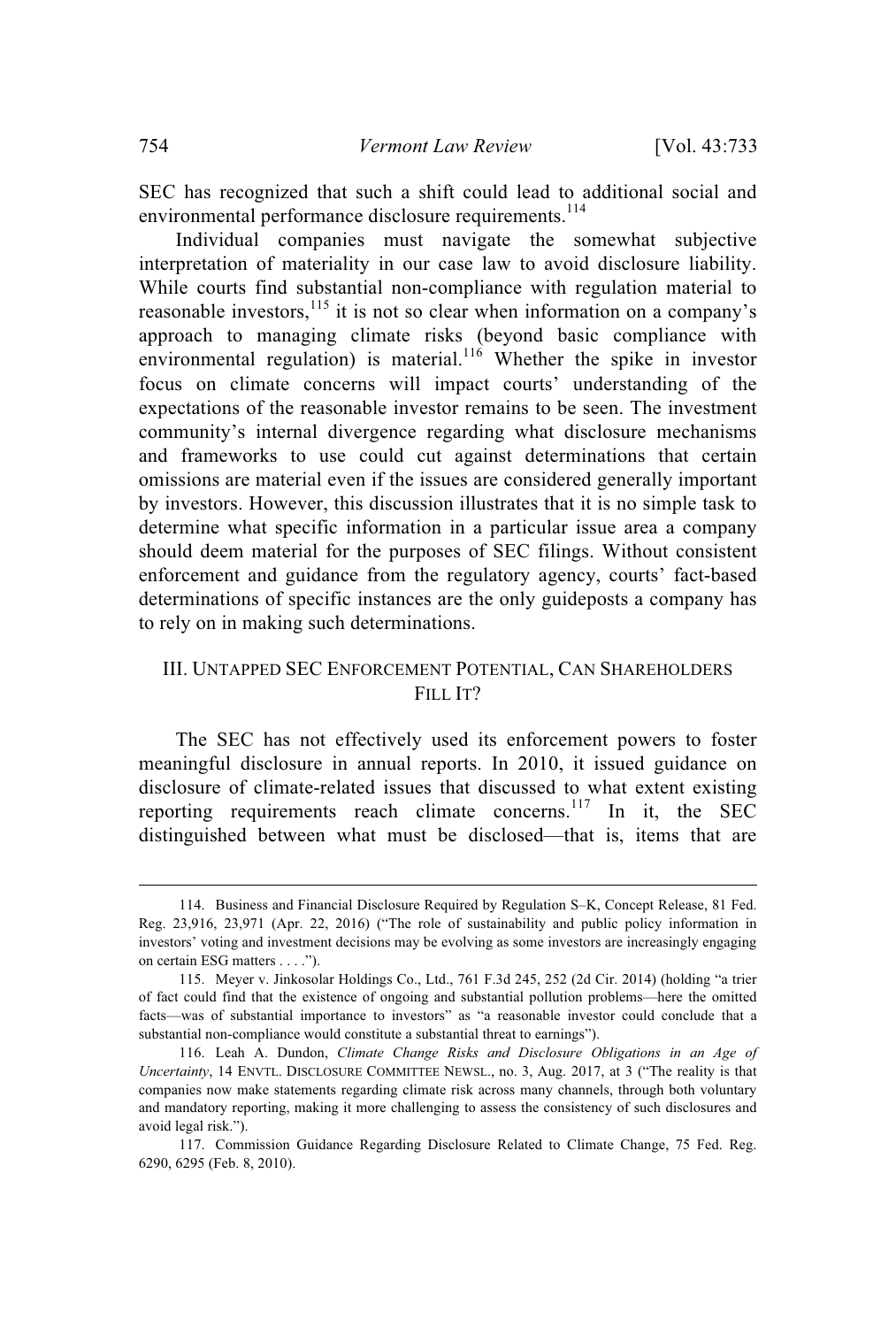considered financially material to the company—and what should be considered when making that materiality determination.<sup>118</sup> For example, in disclosing "known trends, events . . . [or] uncertainties" in Item 303 (MD&A disclosure), companies should remember that "[w]hile these materiality determinations may limit what is actually disclosed, they should not limit the information that management considers in making its determinations."<sup>119</sup> The SEC emphasized that "registrants are expected to consider all relevant information even if that information is not required to be disclosed."<sup>120</sup>

The guidance points to four types of information likely to trigger disclosure: the impacts of legislation and regulation, international accords, indirect consequences of regulation or business trends, and the physical impacts of climate change.<sup>121</sup> The SEC provides some detail on legislationrelated disclosure and focuses on changes in demand for goods in relation to a company's carbon footprint, increased competition, and changes in energy demand in describing disclosure of indirect consequences of regulation or business trends.<sup>122</sup> Reputational risk is also mentioned as a potential indirect risk.<sup>123</sup> In discussing physical risk of climate change, the SEC focuses on the impacts of severe weather on facilities, distribution systems, and supply chains as well as the potential for increased insurance claims and the impact of increased premiums and deductibles. $124$ 

The SEC's 2010 guidance listed ways that climate change can impact businesses.<sup>125</sup> It did not provide any additional guidance on how to determine materiality in the context of climate-related information, instead it simply restated the materiality standard that *TSC Industries* defined and the SEC adopted in its regulations. Although the release indicated the Commission would consider additional guidance or rulemaking,<sup>126</sup> no such additional guidance resulted. A promised roundtable on the subject never materialized and the Investor Advisory Committee charged with considering the need for additional action was temporarily disbanded in

<sup>118.</sup> *Id.* at 6295–97.

<sup>119</sup>*. Id.* at 6294–95.

<sup>120</sup>*. Id.* at 6295.

<sup>121.</sup> *Id.* at 6295–97; A Government Accountability Office report includes a good chart of the risks and examples provided in the SEC guidance. U.S. GOV'T ACCOUNTABILITY OFF., GAO-13-188, CLIMATE-RELATED RISKS: SEC HAS TAKEN STEPS TO CLARIFY DISCLOSURE REQUIREMENTS 9 (Feb. 2018), https://www.gao.gov/ assets/700/690197.pdf.

<sup>122.</sup> Commission Guidance Regarding Disclosure Related to Climate Change, 75 Fed. Reg. at 6296.

<sup>123.</sup> *Id.*

<sup>124</sup>*. Id.* at 6297.

<sup>125</sup>*. Id.* at 6290.

<sup>126</sup>*. Id.* at 6297.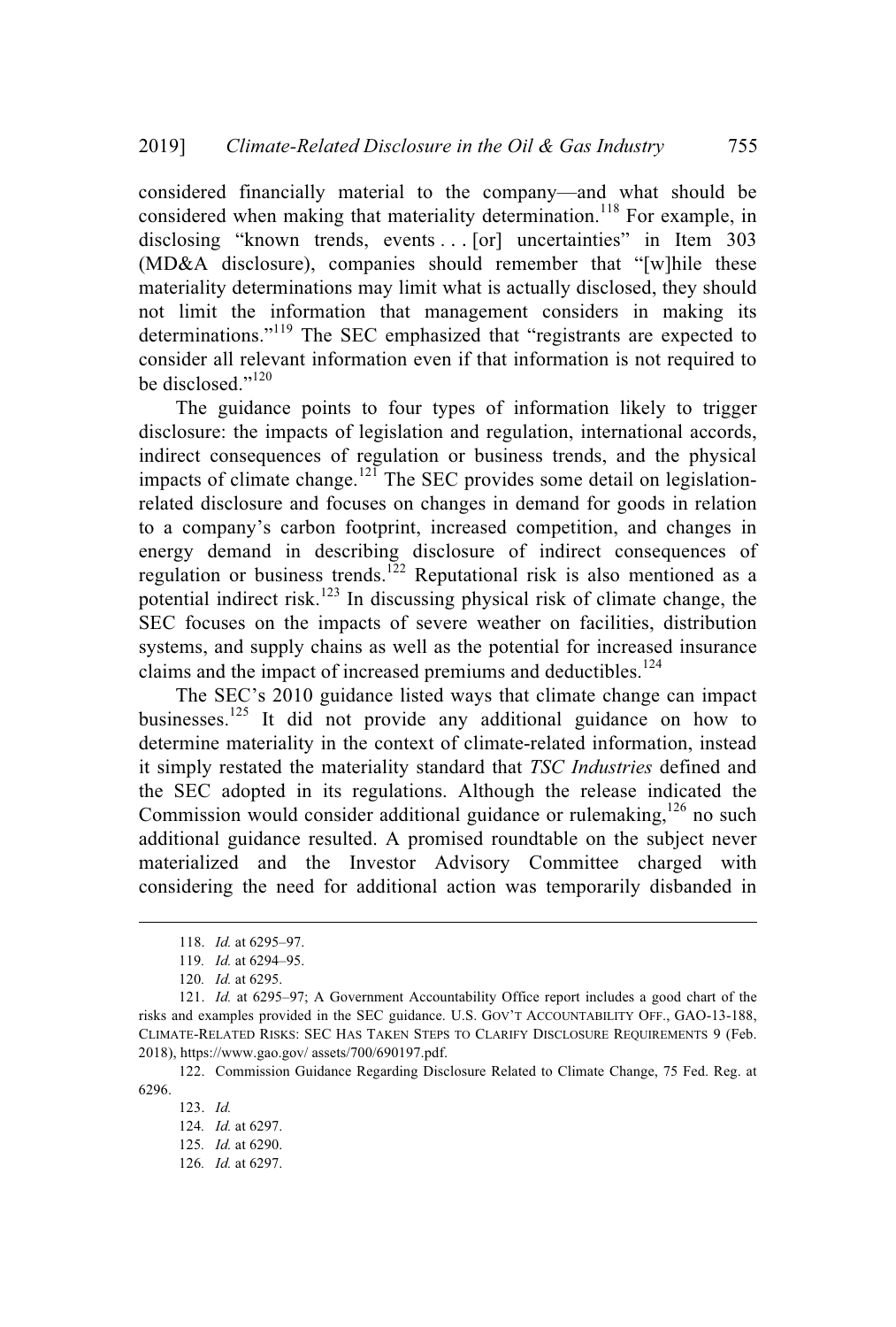October 2010 as a result of the Dodd–Frank Act (and subsequently reformed).<sup>127</sup> During this timeframe, the cap and trade legislation that had seemed so close to passing in 2009 and early 2010 fell apart, never reaching the President's desk. $^{128}$ 

After the 2010 guidance, the Commission engaged with some registrants on the quality of their climate-related disclosures, but it did so gingerly. The small amount of prodding of a handful of individual companies did not produce substantial improvement in corporate climate disclosures. As previously discussed, a 2014 Ceres review of disclosures found little discussion of specific material information or quantification of impacts after the 2010 guidance was released.<sup>129</sup> SEC staff sent a handful of comment letters to companies about their climate-related disclosures (25 letters to 23 companies from 2010 to 2013 out of more than 45,000 comment letters and 14 letters to 14 companies out of over 41,000 letters issued from 2014 to 2017).<sup>130</sup> SEC staff has noticed little change in climaterelated disclosures as a result of the 2010 guidance.<sup>131</sup>

In 2016, the Commission issued a 341-page concept release for public comment seeking to "moderniz[e]" the Regulation S-K disclosure

<sup>127.</sup> *Id.* (explaining that the IAC was "considering climate change disclosure issues as part of its overall mandate to provide advice and recommendations to the Commission"). *See* Melissa Klein Aguilar, *SEC Committee to Get a Makeover Due to Dodd-Frank*, COMPLIANCE WK. (Sept. 3, 2010), https://www.complianceweek.com/sec-committee-to-get-a-makeover-due-to-dodd-frank/18569.article (explaining that the June 2009 IAC disassembled for reason of differences in that committee and what Section 911 of the Dodd–Frank Act required for a committee); Press Release, SEC, SEC Announces Creation of Investor Advisory Committee (June 3, 2009), http://www.sec.gov/news/press/2009/2009- 126.htm (discussing how the IAC was formed on June 3, 2009 to "[a]dvis[e] the Commission on matters of concern to investors in the securities markets; [p]rovid[e] the Commission with investors' perspectives on current, non-enforcement, regulatory issues; and [s]erv[e] as a source of information and recommendations to the Commission regarding the Commission's regulatory programs from the point of view of investors"). The IAC was reconstituted in 2012 according to the requirements of the Dodd– Frank Act. Dodd-Frank Wall Street Reform and Consumer Protection Act, 12 U.S.C. §§ 5301–5641 (2006).

<sup>128.</sup> Amanda Reilly & Kevin Bogardus, *7 Years Later, Failed Waxman-Markey Bill Still Makes Waves*, E&E DAILY (June 27, 2016), https://www.eenews.net/stories/1060039422 (explaining that, in 2016, the House had not passed legislation addressing a cap-and-trade system for GHG emissions in the passing seven years, and that the Senate refused to approve the Waxman–Markey bill, but it nevertheless brought important repercussions). *See* Bryan Walsh, *Why the Climate Bill Died*, TIME (July 26, 2010), http://science.time.com/2010/07/26/why-the-climate-bill-died/ (stating that Senate Majority Leader Harry Reid chose not to include a carbon cap on an ambitious climate bill).

<sup>129.</sup> *See supra* text accompanying notes 47–51 (discussing review of S&P 500 companies' SEC filings following 2010 SEC interpretive guidance).

<sup>130.</sup> U.S. GOV'T ACCOUNTABILITY OFF., GAO-18-188, CLIMATE-RELATED RISKS: SEC HAS TAKEN STEPS TO CLARIFY DISCLOSURE REQUIREMENTS 14 (2018).

<sup>131.</sup> *Id.* at 15 (explaining that in the 2012 report to the Senate Committee on Appropriations examining climate-related disclosures after the 2010 guidance, the SEC found no notable changes).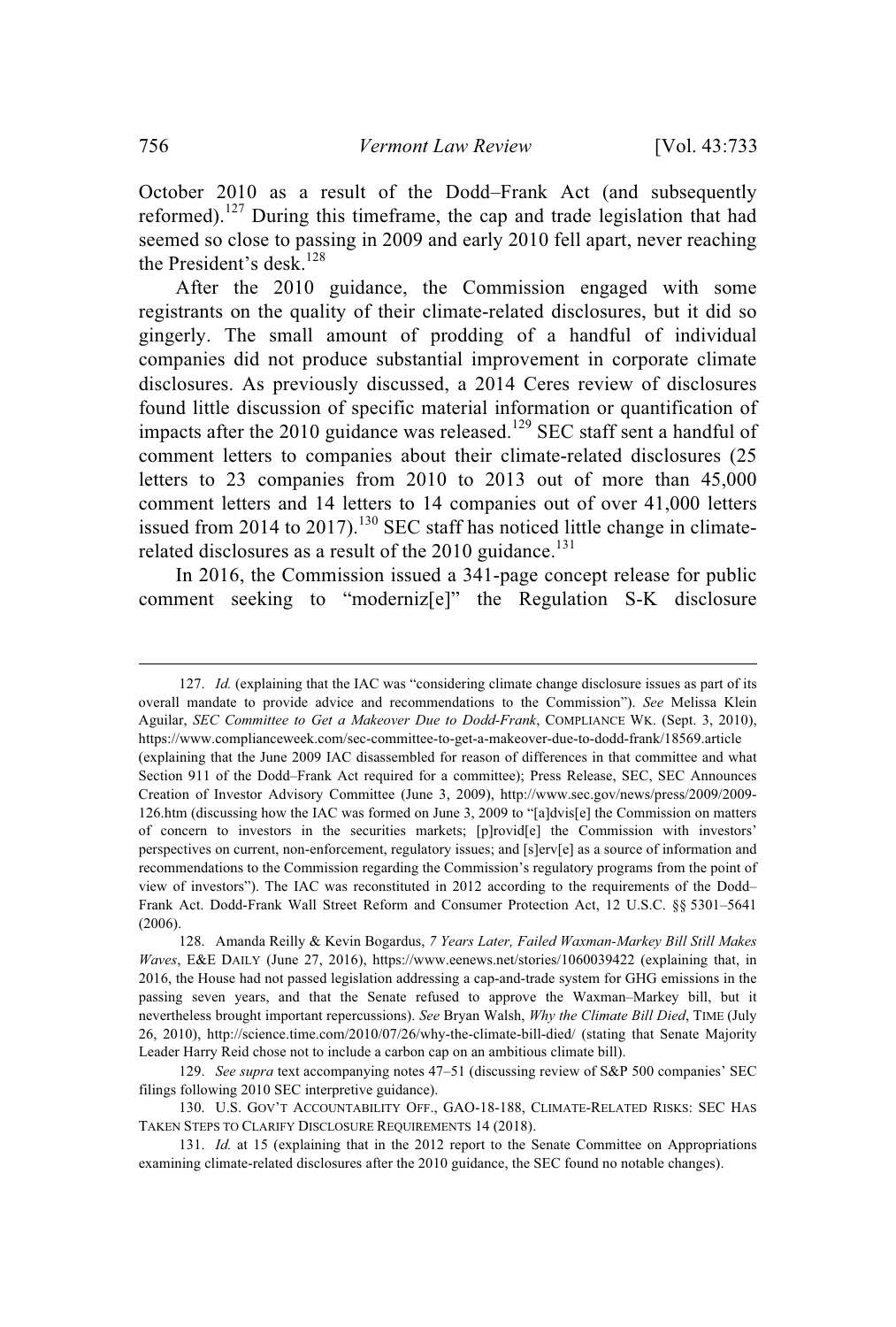requirements.<sup>132</sup> The Concept Release included a section on "Public Policy and Sustainability Matters."<sup>133</sup> The Commission requested feedback on "the importance of sustainability and public policy matters to informed investment and voting decisions," asking what disclosures are needed to understand a business and its financial condition and to inform investment and voting decisions.<sup>134</sup> The release acknowledged the Commission had received comments urging increased ESG disclosure requirements, including several specifically mentioning climate change, as well as a few opposing direct requirements in this area.<sup>135</sup> It included prompts for comment on whether to include ESG and climate in line-item requests, whether the SEC should adopt existing frameworks for disclosure, challenges registrants have in reporting, how disclosure outside of SEC filings impacts comparability, etc.<sup>136</sup>

The 2016 concept release emphasized the role materiality plays in limiting disclosure. It pointed to an SEC conclusion in 1975 that it would only require social and environmental performance disclosure "if such information . . . is important to the reasonable investor—material information"<sup>137</sup> and that not all registrants should have to report on such matters "unless appropriate to further a specific congressional mandate or unless, under the particular facts and circumstances, such matters are material."<sup>138</sup> The SEC acknowledged "[t]he role of sustainability and public policy information in investors' voting and investment decisions may be evolving as some investors are increasingly engaging on certain ESG matters,"<sup>139</sup> but made no assertions about whether this evolution may now warrant required disclosure. The Commission has not developed any

<sup>132.</sup> *See generally* Business and Financial Disclosure Required by Regulation S–K, Concept Release, 81 Fed. Reg. 23,916 (Apr. 22, 2016) (providing a concept release as part of an initiative, by the Division of Corporation Finance, to facilitate public comment on modernizing business and financial disclosure requirements in Regulation S–K, and to initiate improvement requirement options for investor and registrant benefits).

<sup>133.</sup> *See id.* at 23,969–70 (explaining that Congress recently mandated disclosure requirements to address certain public policy concerns such as conflict minerals, and that investors and interest groups want more disclosure of public policy and sustainability issues, however, in past years, the Commission concluded that registrants are not required to disclose matters relating to the environment unless material or required by a Congressional mandate).

<sup>134.</sup> *Id.* at 23,970.

<sup>135.</sup> *Id.*

<sup>136.</sup> *Id.* at 23,972–73.

<sup>137.</sup> *Id.* at 23,971 n.687.

<sup>138.</sup> *Id.* at 23,970.

<sup>139.</sup> *Id.* at 23,971.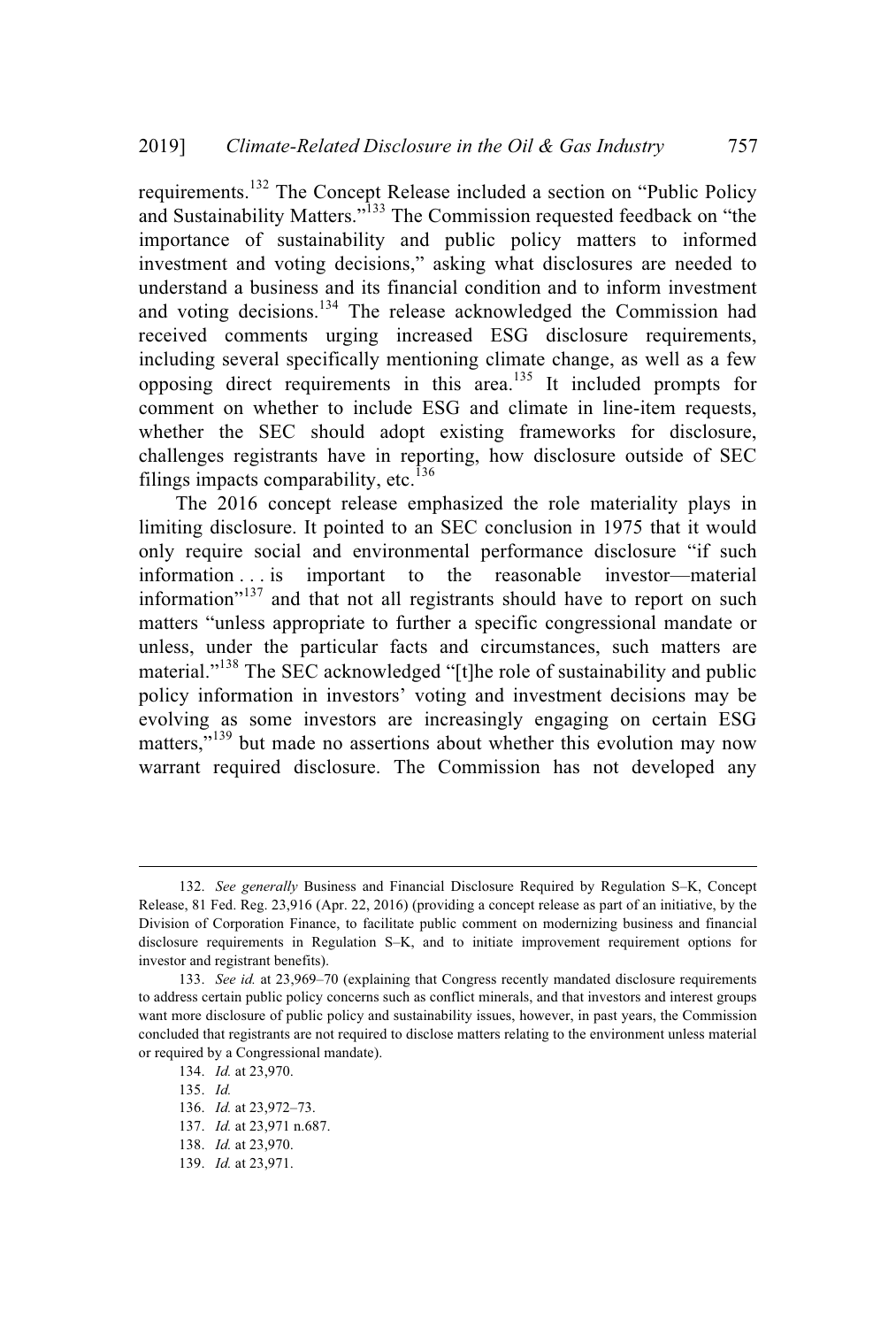proposals that address disclosures of climate information as a result of the concept release. 140

SEC's enforcement role with regard to disclosures is limited by the information it can review.<sup>141</sup> The division of the agency that reviews disclosures for compliance with SEC rules does not have subpoena power, does not have access to the underlying information that companies consider in making their materiality determinations, and has little training in climaterelated disclosure.<sup>142</sup> They can review public information outside of the filings but have to refer potential violations of disclosure requirements to the Division of Enforcement for a formal order of investigation in order for the SEC to subpoena information from the company.<sup>143</sup> Illustrating the unlikelihood that this process will result in a challenge to corporate statements on climate is the fact that the SEC reviewed Peabody Energy's filings after the New York Attorney General initiated an investigation into misleading climate disclosures (discussed in more detail below) but did not issue a comment letter or refer it for further action.<sup>144</sup>

Shareholders themselves can act on misleading disclosures if it rises to the level of fraud.<sup>145</sup> Section 10(b) of the Exchange Act of 1934 and SEC Rule 10b-5 allow shareholders to pursue securities fraud claims.<sup>146</sup> Under

146. 17 CFR § 240.10b-5 (2018).

<sup>140.</sup> In 2017, the SEC released proposed amendments to Regulation S–K, primarily as a response to a mandate Fixing America's Surface Transportation Act but also reflecting "amendments developed as part of a broader review of the Commission's disclosure system." These amendments focused on "reduc[ing] costs and burdens" to companies, implementing staff recommendations included in a November 2016 report of recommendations, but did not address any of potential issues raised regarding ESG reporting in the concept release. Press Release, SEC, SEC Proposes Rules to Implement FAST Act Mandate to Modernize and Simplify Disclosure (Oct. 11, 2017), https://www.sec.gov/news/press-release/2017-192; *see also* FAST Act Modernization and Simplification of Reg. S–K, 82 Fed. Reg. 50,988 (proposed Nov. 2, 2017) (to be codified at 17 C.F.R. pts. 229, 230, 232, 239, 240, 249, 270, 274, 275) (suggesting amendments to modernize and simplify particular disclosure requirements of Regulation S–K to execute the FAST Act); U.S. SEC. & EXCH. COMM'N, REPORT ON MODERNIZATION AND SIMPLIFICATION OF REGULATION S-K (Nov. 23, 2016) (reporting the findings and determinations of the S–K study and suggesting recommendations).

<sup>141</sup>*. See* U.S. GOV'T ACCOUNTABILITY OFF., *supra* note 130, at 17 (explaining that the SEC faces restrictions when evaluating disclosures because it depends on the companies' issuance of information).

<sup>142.</sup> *Id.* at 17, 23.

<sup>143.</sup> *Id.* at 17.

<sup>144.</sup> *Id.*

<sup>145</sup>*. See* The Securities Exchange Act of 1934, 15 U.S.C. § 78j(a)(1)–(c)(2) (providing the Act's primary anti-fraud provision). *See also* 17 C.F.R. § 240.10b (2018) (prohibiting the use of any "device, scheme, or artifice to defraud," and also imposing liability for any misstatement or omission of material fact).

It shall be unlawful for any person, directly or indirectly, by the use of any means or instrumentality of interstate commerce, or of the mails or of any facility of any national securities exchange, (a) To employ any device, scheme, or artifice to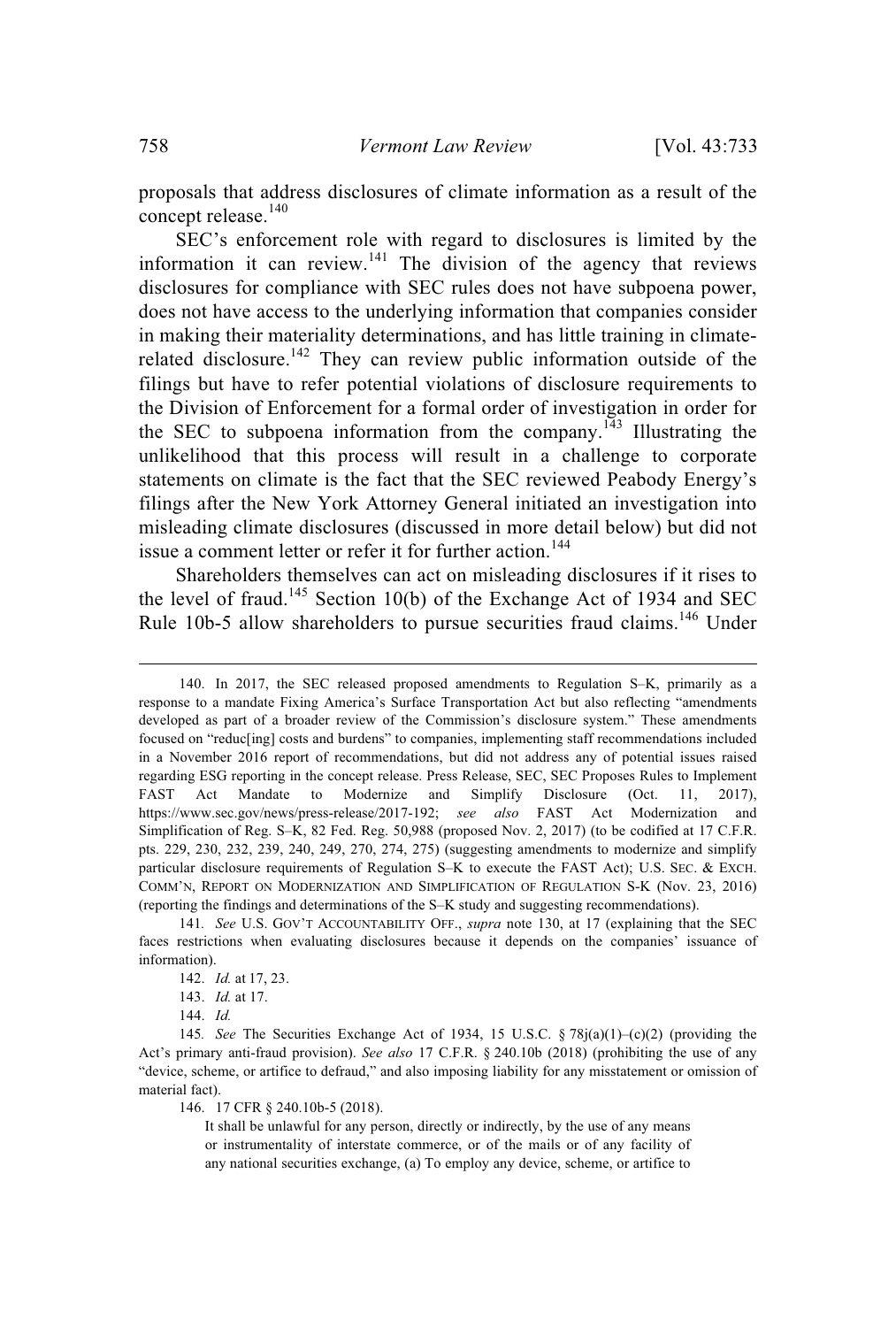10b-5, the shareholder must show the company made a material misrepresentation or omission known to the company in connection with the purchase or sale of a stock and that the shareholder, relying on it, suffered an economic loss that can be tied to the representation or omission—a steep hill to climb.<sup>147</sup> Fraud actions related to environmental concerns have generally arisen after serious environmental incidents, such as BP after the Macondo oil spill.<sup>148</sup> These actions cannot take the place of regular compliance reviews and enforcement by the Commission, instead providing a backstop after the fact.

Lax enforcement by the SEC has allowed for significant variability and lack of precision on climate and environmental concerns in financial filings and the barriers to shareholder enforcement are steep. Lax enforcement and minimal guidance by the SEC has allowed for significant variability and a lack of precision in disclosure. There is also a dearth of case law clearly establishing where the *reasonable investor* sits on the spectrum of concern for climate information. Companies are left without much guidance as to how new demands for more detailed climate-related disclosure fit into the materiality determination.The SEC and shareholders, however, are not the only actors that can challenge corporate disclosures. The next Part discusses the significant role that state AGs can play in this space.

### IV. ATTORNEY GENERAL ENGAGEMENT WITH CORPORATE CLIMATE DISCLOSURE

Although federal securities law is the most direct avenue down which to pursue concerns regarding disclosure of climate-related risks, states also share in this responsibility. States have the power to pursue securities fraud actions via enforcement powers granted state AGs or a corporation commissioner in some states (or shared between the two) by state blue sky or consumer protection laws.<sup>149</sup> AGs have increasingly coordinated on

*Id.*

147. *Id.*; *See* BG Litig. Recovery I, LLC v. Barrick Gold Corp., 180 F. Supp. 3d 316, 322 (S.D.N.Y. 2016).

148*. See In re* BP P.L.C. Sec. Litig., 922 F. Supp. 2d 600, 609 (S.D. Tex. 2013) (discussing the impact of misrepresentations on BP investors in the wake of the oil spill).

149*.* Joanne Spalding & Alejandra Núñez, *Statutory Framework Underlying Exxon Investigations by the Attorneys General of New York and Massachussetts*, 14 ENVTL. DISCLOSURE COMMITTEE NEWSL., no. 3, Aug. 2017, at 12, https://www.americanbar.org/content/dam/aba/

defraud, (b) To make any untrue statement of a material fact or to omit to state a material fact necessary in order to make the statements made, in the light of the circumstances under which they were made, not misleading, or (c) To engage in any act, practice, or course of business which operates or would operate as a fraud or deceit upon any person, in connection with the purchase or sale of any security.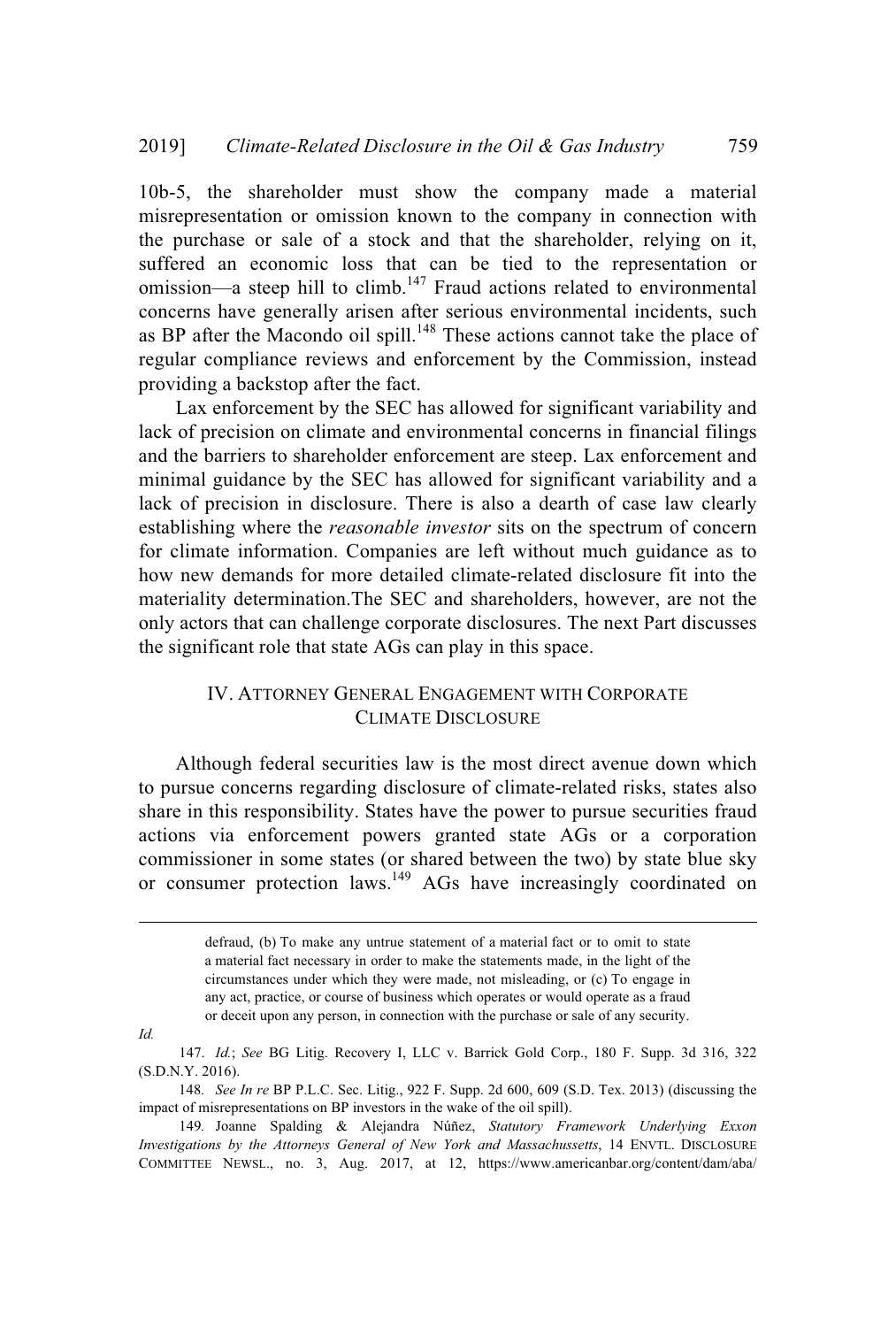multi-state litigation and inserted themselves into national environmental law policy discussions in the last few decades.

In recent years, AGs have relied on their enforcement and investigatory powers to fill the gap left by lackluster SEC enforcement by investigating nondisclosure of climate-related risks by energy companies. Although still the purview of a small number of AGs, these investigations could have lasting impacts. AG interest in disclosure is now merging with the increasing tendency to coordinate multi-state litigation campaigns designed to influence federal policy on the environment and climate. Along the way, the purpose and approach to state securities investigations have shifted over time, raising new questions about how they will influence policymaking. The most recent efforts by AGs on climate-related disclosures are coinciding with increasing allegations of climate liability brought by individuals, cities, and at least one state.<sup>150</sup> As will be discussed in the Conclusion, this trend could hinder the ongoing efforts by the financial community to encourage more expansive disclosure of climate risks.

### *A. The Role of State Attorneys General in Environmental Law*

State AGs' relationship with federal environmental policy has evolved over time as their involvement in national policymaking has increased.<sup>151</sup> Paul Nolette of Marquette University has tracked the rise of multi-state, coordinated litigation efforts by AGs and found it falls into three categories: "(1) *policy-creating litigation* that seeks settlements with national corporations establishing new regulatory responsibilities not otherwise required by law, (2) *policy-forcing litigation* that challenges regulatory inaction by federal agencies, and (3) *policy-blocking litigation* that attempts to thwart regulatory actions by federal policymakers."<sup>152</sup> He observes that political polarization among AGs has increased in recent years, paralleling trends in Congress, and that their involvement in national policymaking via litigation has reflected this trend. AGs now use all three types of litigation

152*. Id.* at 13–14.

publications/nr\_newsletters/ed/201708-ed\_joint.pdf (listing state consumer protection statutes authorizing state AGs to investigate unfair or deceptive acts or practices in the conduct of business).

<sup>150.</sup> *See* David Hasemyer, *Fossil Fuels on Trial: Where the Major Climate Change Lawsuits Stand Today*, INSIDECLIMATE NEWS (Jan 6, 2019), https://insideclimatenews.org/news/04042018/ climate-change-fossil-fuel-company-lawsuits-timeline-exxon-children-california-cities-attorney-general (explaining that there is a "wave of legal challenges that is washing over the oil and gas industry, demanding accountability for climate change").

<sup>151</sup>*. Cf.* PAUL NOLETTE, FEDERALISM ON TRIAL: STATE ATTORNEYS GENERAL AND NATIONAL POLICYMAKING IN CONTEMPORARY AMERICA 3 (2015) (tracing the rise of AG involvement in national policymaking through multi-state litigation and its impact on a number of significant policy areas, including environmental law).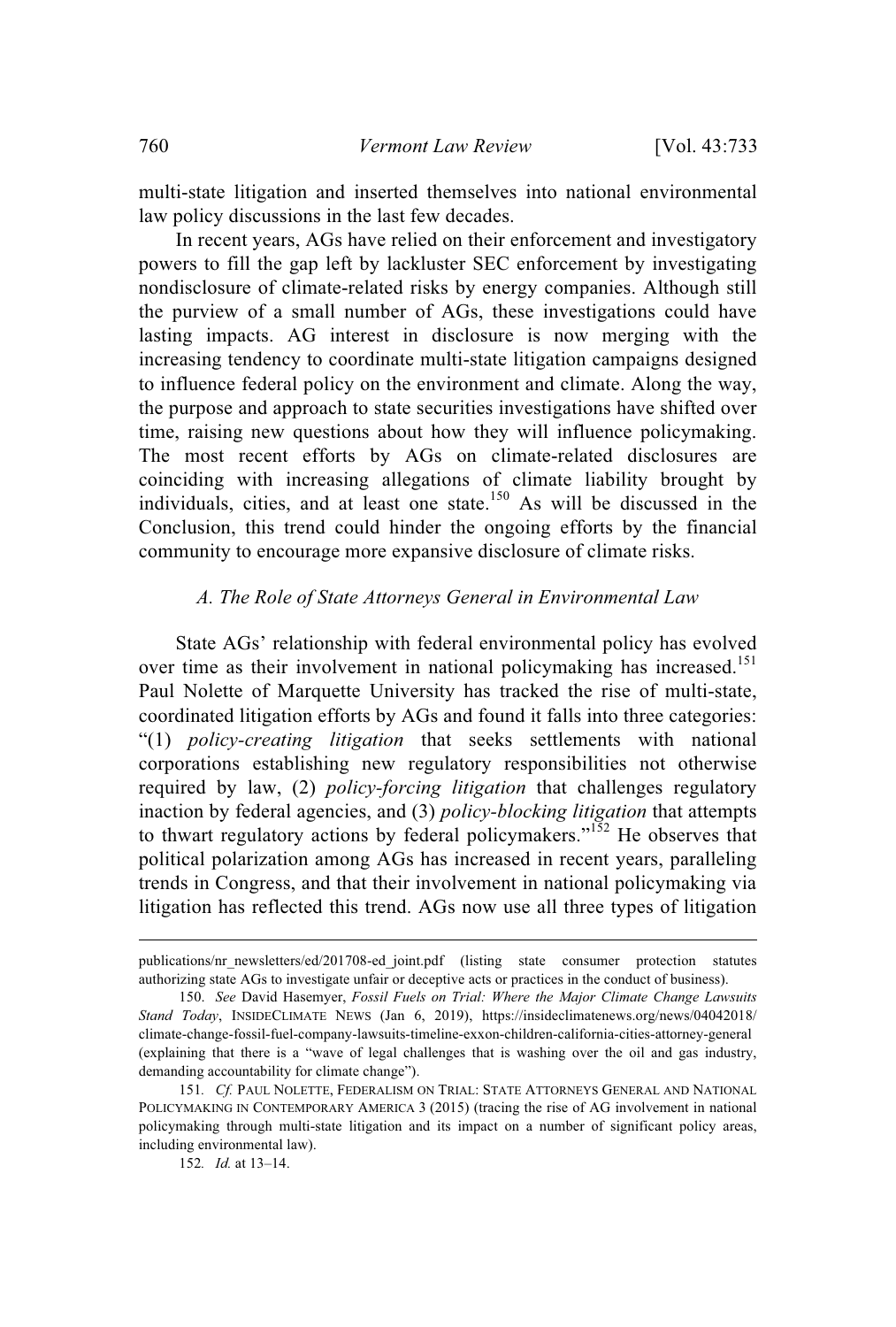(policy-creating, policy-forcing, and policy-blocking) to insert themselves in environmental policymaking with national impacts.

Modern environmental law, birthed in the late 1960s and early 1970s, expressly authorizes state involvement. Federal and state authorities share enforcement powers and program design responsibilities in a cooperative federalism model.<sup>153</sup> But this modern environmental law is not without "historical legal roots."<sup>154</sup> Prior to the burst of lawmaking in the 1970s, "environmental enforcement had been the nearly exclusive domain of state and local governments,"<sup>155</sup> who made efforts to control pollution through zoning and other local regulatory efforts<sup>156</sup> as well as "enforcement based on nuisance and other common law theories."<sup>157</sup>

The environmental statutes of the 1970s were "markedly different" from "earlier natural resources laws."<sup>158</sup> The Clean Air Act, Clean Water Act, and other environmental statutes that still govern our environmental law regime were partially a response to the slow pace of state action.<sup>159</sup> They established a primary role for the federal government but also invited states to actively participate in the management of environmental law.<sup>160</sup>

<sup>153.</sup> *See* RICHARD LAZARUS, THE MAKING OF ENVIRONMENTAL LAW 91–94 (Univ. of Chi. Press 2004) (discussing the beginnings of the federalism debate in environmental law).

<sup>154.</sup> *Id.* at 44, 50 (noting the "oft-repeated fiction that environmental law spontaneously began in the late 1960s and early 1970s" and that the roots of these laws were "at least as likely to be found in the widespread social, urban justice movements concerned with public health in the United States, which led to the enactment of state and local legislation throughout the nineteenth and twentieth centuries" as to be found in natural resources law that developed over the eighteenth and nineteenth centuries).

<sup>155.</sup> Hubert Humphrey III & LeRoy C. Paddock, *The Federal and State Roles in Environmental Enforcement: A Proposal for a More Effective and More Efficient Relationship*, 14 HARV. ENVTL. L. REV. 7, 7 (1990).

<sup>156.</sup> *See* LAZARUS, *supra* note 153, at 51 (describing early 19th and early 20th century local efforts to control pollution and improve sanitation).

<sup>157.</sup> Humphrey & Paddock, *supra* note 155, at 11.

<sup>158.</sup> LAZARUS, *supra* note 153, at 50 (explaining these prior laws were based in property law principles).

<sup>159.</sup> *Id.* (explaining these statutes relied on the "sovereign's police power to regulate private activities that adversely affect public health and welfare because of the impact of those activities on the natural environment notwithstanding property claims"); Humphrey & Paddock, *supra* note 155, at 11– 12 (describing the states' difficulty in making progress on environmental concerns due to the limitations of their authorities under common law and state and local regulation).

<sup>160.</sup> Humphrey & Paddock, *supra* note 155, at 12–14. By 1990, some AGs felt the 1970s legislation "lack[ed] any principled determination of the appropriate roles of the federal and the state governments" and that such allocation was "based largely on factors such as the lack of federal resources and the expanding number of regulated entities." *Id*. at 8.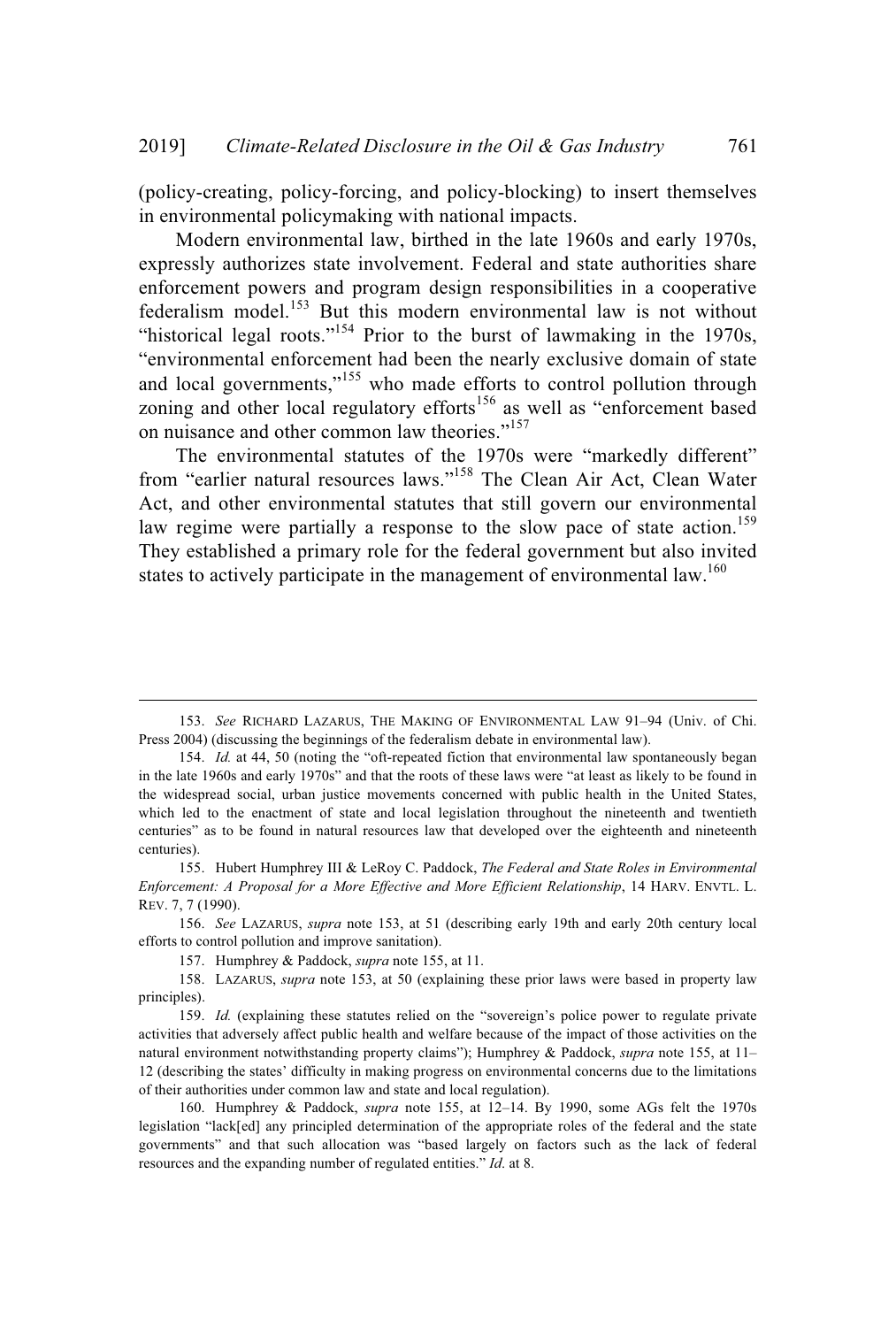States began to coordinate on multi-state environmental litigation in the 1980s to address concerns over acid rain.<sup>161</sup> These efforts largely broke down on regional lines with downwind, Northeastern states asking the federal government to enforce stricter emissions controls on upwind, Midwestern states whose pollution made it difficult for Northeastern states to comply with air quality standards.<sup>162</sup> New York AG Robert Abrams led the way with policy-forcing litigation.<sup>163</sup> By the mid- to late-1980s, new environmental laws that developed in the wake of President Reagan's failed deregulatory agenda<sup>164</sup> more strongly emphasized state enforcement roles.<sup>165</sup> This reflected a general professionalization of state enforcement programs at the time that provided both state agencies as well as state AGs with more manpower to pursue enforcement agendas.<sup>166</sup>

AG involvement in environmental law has shifted in a partisan direction—pursuing policy-forcing and policy-creating litigation during the George W. Bush Administration and policy-blocking litigation during the Obama Administration.<sup>167</sup> The National Association of Attorneys General, founded in 1907 in part to improve the quality of AG litigating, <sup>168</sup> has since been joined by partisan associations. The Republican Attorneys General

165. *See* Humphrey & Paddock, *supra* note 155, at 25, 31 (noting "a dramatic federalization of enforcement in the 1970's and early 1980's and an apparent reversal of this trend in the last half of the 1980's"). In 1990, at least one AG lamented the lack of principles in the allocation of enforcement responsibilities between federal and state governments, calling it "haphazard" and "erratic" and called for explicit principles for divvying up enforcement responsibilities that carved out substantial state enforcement roles. *Id.* at 31, 36–44.

166. *Id.* at 36 ("[I]n the twenty years since the federal government began assuming a heightened role in environmental enforcement, many state programs have been significantly strengthened. State budgets for environmental programs have increased substantially since 1982, even in the face of declining levels of federal grant assistance."); LAZARUS, *supra* note 153, at 115 (By the end of the 1980s, "[m]ost large municipalities also began to hire in-house environmental law experts, as did state agencies and federal agencies.").

167. NOLETTE, *supra* note 151, at 117 ("During both the more pro-regulatory Clinton administration and the return of a deregulatory approach during the George W. Bush era, AGs created new avenues for pursuing stricter air pollution requirements on American industry. This included new policy-creating strategies building on the approach that had proved so successful in the tobacco litigation of the late 1990s."); *id.* at 31 (noting policy-blocking litigation became "particularly prominent during the Obama administration, with examples including the challenges to the Affordable Care Act and greenhouse gas regulations described in chapter 9 as well as a variety of challenges to federal financial policies and other environmental regulations").

168. *Id.* at 33–34.

<sup>161</sup>*.* NOLETTE, *supra* note 151, at 111 (describing, in Chapter 6, the multistate air pollution control cases of the 1980s and how with President Reagan's deregulatory agenda and regional interests in Congress split there was little hope for a legislative fix to the problem).

<sup>162.</sup> *Id.* at 111.

<sup>163.</sup> *Id.* at 110–11.

<sup>164.</sup> *See* LAZARUS, *supra* note 153, at 98–113 (describing the impact of President Reagan's deregulations on environmental law).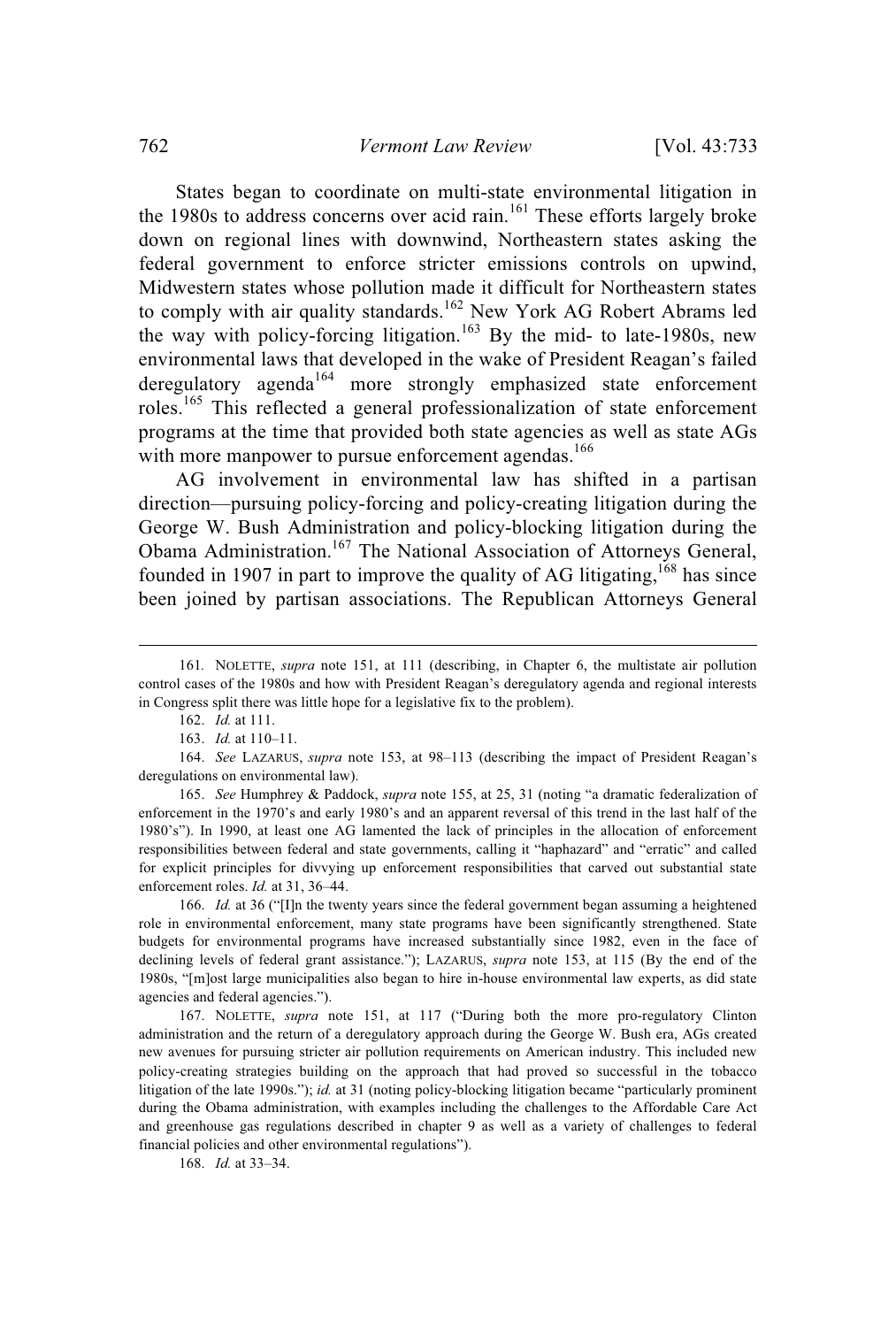Association (RAGA) was formed in 1999 as GOP AGs soured on working with their Democratic colleagues due to their differences in opinion over the tobacco lawsuits of the late 1990s.<sup>169</sup> The creation of RAGA was a natural outgrowth of the aggressively partisan approach to politics ushered in by Newt Gingrich's 1994 "Republican Revolution" and "Contract With America," and the "trickle-down polarization" that emerged from it to infect state politics and policy-making.<sup>170</sup> Democrats eventually responded in kind, forming their own Democratic Attorneys General Association in 2002.<sup>171</sup>

States whose interests align (generally on partisan lines) relative to a federal rulemaking now often team up to challenge actions to regulate or deregulate on environmental issues at the federal level.<sup>172</sup> Groupings of conservative and liberal states have continued to self-organize to further broaden environmental regulatory or deregulatory agendas, increasingly so during the Obama Administration.<sup>173</sup> Such political divides are

171. NOLETTE, *supra* note 151, at 34, 191.

172. *Id.* at 160, 168–69 (discussing the various partisan AG collaborations under both the Reagan and the Obama Administrations).

173. *See* Eric Lipton, *Energy Firms in Secretive Alliance with Attorneys General*, N.Y. TIMES (Dec. 6, 2014), https://www.nytimes.com/2014/12/07/us/politics/energy-firms-in-secretive-alliancewith-attorneys-general.html. Conservative AGs aggressively organized to push back against President Obama's environmental regulatory effects, often in tandem with the regulated industries. *Id.* One of the most prominent leaders of this effort was Oklahoma AG Scott Pruitt, who begame President Trump's first EPA Administrator. *Id. See also* NOLETTE, *supra* note 151, at 188, 202 ("[L]itigation during the Obama administration . . . was both broader and more partisan."). AGs have also increasingly teamed up with like-minded interests such as environmental groups and corporate interests. *See id.* at 202 ("With AGs pursuing policy goals increasingly divorced from state prerogatives, they have increasingly coordinated their efforts with other actors seeking similar policy goals."); *See also* Michelle Cottle, *Golden State Warrior: California's New Attorney General, Xavier Becerra, Prepares to Battle Trump*, ATLANTIC (May 2017), https://www.theatlantic.com/magazine/archive/2017/05/golden-state-warrior/ 521457/ ("During the Obama presidency, Texas Attorney General (now Governor) Greg Abbott and his successor, Ken Paxton, sued the federal government over everything from the Affordable Care Act to

<sup>169</sup>*. Id.* at 34, 191.

<sup>170</sup>*. Cf.* McKay Coppins, *The Man Who Broke Politics*, ATLANTIC (Oct. 17, 2018), https://www.theatlantic.com/magazine/archive/2018/11/newt-gingrich-says-youre-welcome/570832/

<sup>(&</sup>quot;During his two decades in Congress, he pioneered a style of partisan combat—replete with namecalling, conspiracy theories, and strategic obstructionism—that poisoned America's political culture and plunged Washington into permanent dysfunction."); NOLETTE, *supra* note 151, at 190 ("AG activism has reflected intensifying polarization apparent elsewhere in the political system. Although polarization increased after Republicans captured control of Congress in 1994, there has been a considerable surge in polarization throughout the political system since 2000. State governments have been no exception, as state-level political conflicts increasingly mirror national-level partisan splits. As late as George W. Bush's second term, one could speak of a distinction between the polarized national environment and a less polarized state-level politics. Reflecting a similar development among governors and other statelevel institutions, however, the polarization on the national level has trickled down to the AGs. This trickle-down polarization is apparent in the way the national electoral patterns have become more apparent in the results of state level elections.").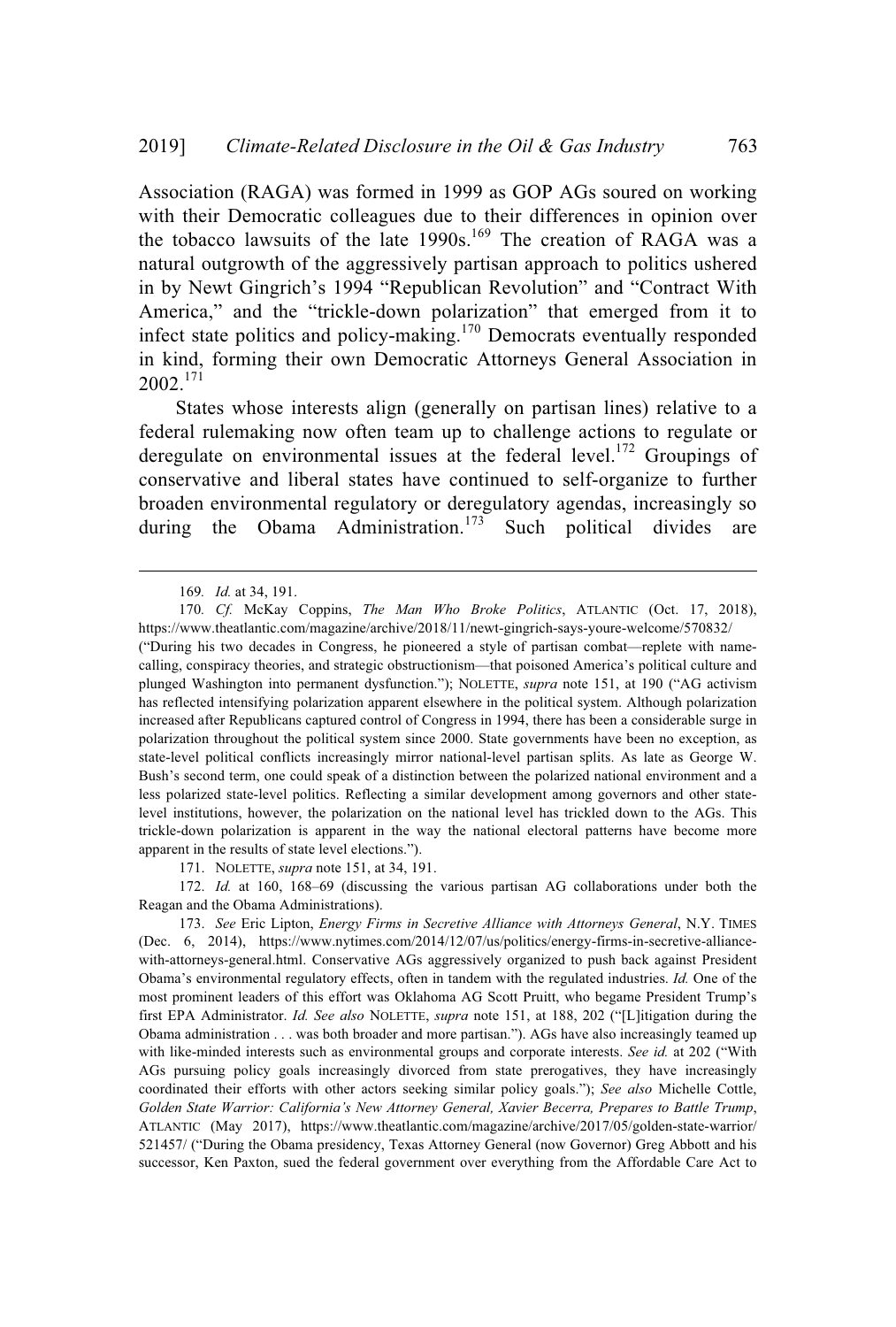understandably present when dealing with inherently political positions whose officials are subject to elections, particularly as partisan polarization moved into state governance. As Nolette noted: "By widening the entrepreneurial space available for AGs, federal institutions have encouraged the growth of national policymaking rivals whose actions frequently complicate the operation of national policy."<sup>174</sup> AGs have filled this entrepreneurial space with policy-creating, policing-forcing, and policy-blocking litigation, all of which are active tools in the contemporary AG's toolbox.

Partisan organization among AGs has intensified in the wake of Trump's election,<sup>175</sup> as have efforts to address climate change through litigation. A coalition of states announced the formation of "AGs United for Clean Power" in 2016, committing to "aggressively protecting the recent progress the US has made in combatting climate change."<sup>176</sup> The group of 25 jurisdictions announced it would pursue investigations into whether energy companies mislead the public about the dangers of climate change as well as efforts to encourage the EPA to limit carbon emissions.<sup>177</sup> In August 2017, New York University (NYU) School of Law launched the State Energy & Environmental Impact Center "dedicated to helping state attorneys general fight against regulatory roll-backs and other actions that undermine key clean energy, climate change, and environmental values and protections."<sup>178</sup> The State Energy  $\&$  Environmental Impact Center appears to have built upon, and perhaps largely absorbed, the coordinating duties for the 2016 coalition, providing additional support for states attempting to coordinate on environmental matters against the Trump Administration's

175. Nolette & Provost, *supra* note 173.

the president's transgender-bathroom directive to environmental regulations. Abbott once quipped that his job entailed going into the office, suing the federal government, and going back home. All told, Texas sued the Obama administration nearly 50 times—including a farewell filing on the president's second-to-last day in office."); *See also* Paul Nolette & Colin Provost, *Change and Continuity in the Role of State Attorneys General in the Obama and Trump Administrations*, 39 PUBLIUS: J. OF FEDERALISM, no. 3, 2018, at 469 (discussing how partisan groups have only increased under the Trump Administration, as compared to the Obama Administration).

<sup>174.</sup> NOLETTE, *supra* note 151, at 203.

<sup>176.</sup> Press Release, Climate Reality Project, Al Gore and New York Attorney General Eric Schneiderman Launch AGs United for Clean Power Coalition (Mar. 30, 2016), https://www.climaterealityproject.org/blog/al-gore-and-new-york-attorney-general-eric-schneidermanlaunch-ags-united-clean-power-coalition.

<sup>177.</sup> *Id.*

<sup>178.</sup> Press Release, New York University, NYU Law Launches New Center to Support State Attorneys General in Environmental Litigation (Aug. 17, 2017), https://www.nyu.edu/about/newspublications/news/2017/august/nyu-law-launches-new-center-to-support-state-attorneys-general-i.html [hereinafter Press Release, N.Y.U.].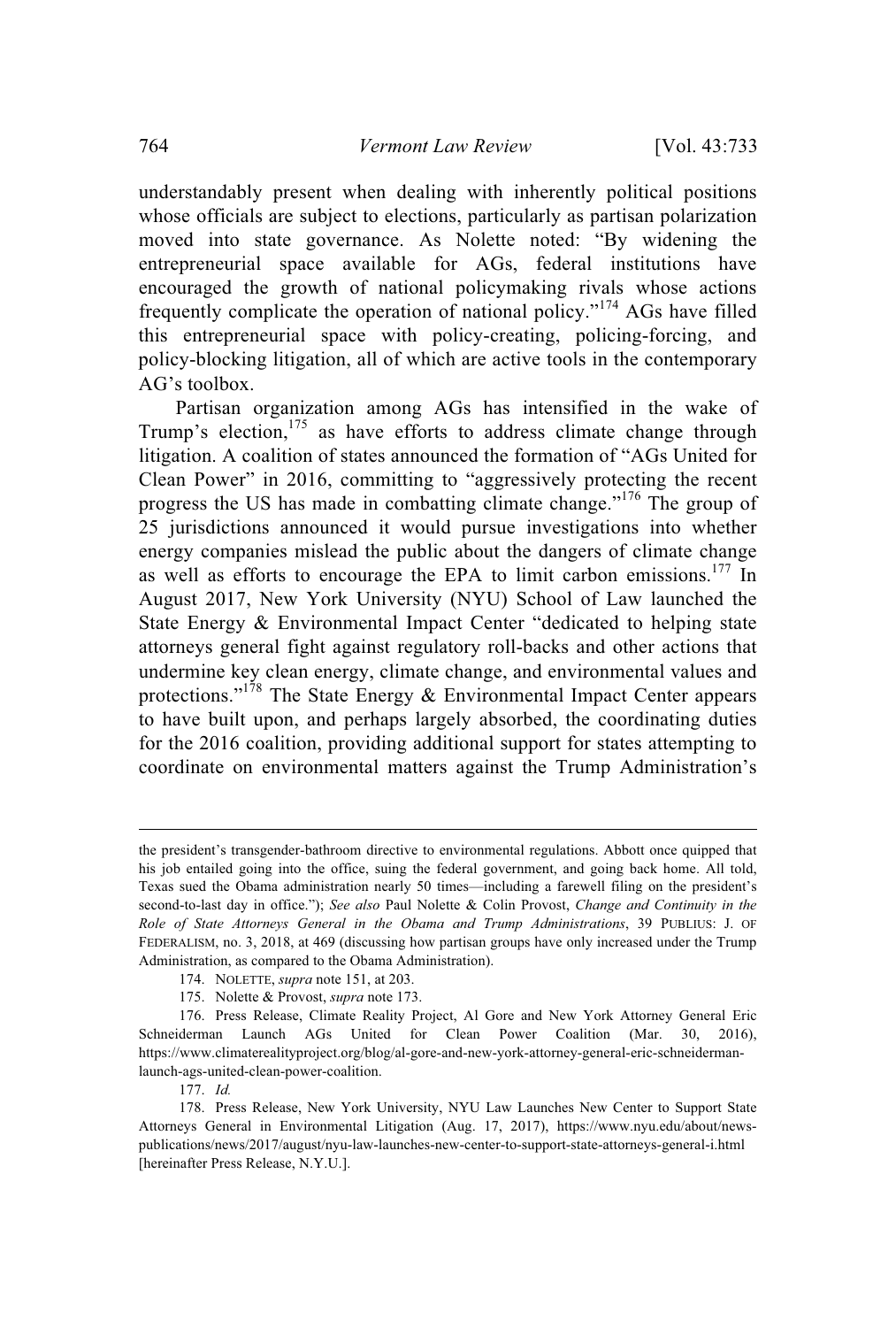policies.<sup>179</sup> As we see below, these larger trends of increasingly partisan approaches to multi-state litigation and efforts to impact national policy can be seen in AG involvement with climate-related disclosure litigation as well.

## *B. AGs Now Targeting Environmental Outcomes with Non-Environmental Law*

The ascension of Trump to the White House and the expectation of climate policy shifts prompted state actors of a certain political stripe to publicly commit to taking up the mantle of combating climate change and pursuing environmental enforcement after the 2016 elections. State and local leaders promised to make progress on environmental policymaking, combating climate change, and engaging with world leaders in the absence of federal leadership and have actively pursued such efforts.<sup>180</sup> State AGs prominently participated in these public commitments, vowing not to shy away from challenging administration actions and have aggressively pursued environmental and climate action in addition to myriad other responses to the Trump Administration.<sup>181</sup>

<sup>179.</sup> *See id.* (explaining how the center funds environmental law fellowship positions in individual state AG offices, provides "legal, analytic, and communications support," and "facilitat[es] coordination across multiple offices of state attorneys general" on environmental law matters).

<sup>180</sup>*. See, e.g.*, *"We Are Still In" Declaration* (June 5, 2017), https://www.wearestillin.com/weare-still-declaration (showing a declaration made by multiple parties to support the Paris Agreement); Press Release, Global Climate Action Summit, Governor Brown Closes Global Climate Action Summit: "We're Launching Our Own Damn Satellite" (Sep. 14, 2018), https://www.globalclimateactionsummit.org/governor-brown-closes-global-climate-action-summitwere-launching-our-own-damn-satellite/ (announcing that California is planning on using satellite technology to "track climate change-causing pollutants with unprecedented precision and help the world dramatically reduce these destructive emissions"); Leslie Hook, *Bloomberg Flies US Flag for Climate Change Action*, FIN. TIMES (Dec. 3, 2018), https://www.ft.com/content/fcc16d5a-f49f-11e8-938a-543765795f99 (discussing Michael Bloomberg's role in starting We Are Still In); Rebecca Hersher, *Mayors and Governors Rebut Trump Administration Position at Climate Summit*, NPR (Dec. 12, 2018), https://www.npr.org/2018/12/12/676001283/mayors-and-governors-rebut-trump-administrationposition-at-climate-summit (describing how multiple leaders from the U.S. have decided to coordinate with other countries to work on efforts of the Paris Agreement).

<sup>181</sup>*. See, e.g.*, Cottle, *supra* note 173 ("Democratic attorneys general across the country are stepping up—and joining forces with one another—to act as a legal barricade against Trump's policies. Immediately upon being appointed, Becerra was welcomed to the fight by a number of his new colleagues, most notably New York Attorney General Eric Schneiderman, who is said to be picking apart Trump's business dealings. An effort of this magnitude requires 'teamwork,' Becerra says, with different states taking the lead on different issues."); Patrick McGreevy, *California Has Sued the Trump Administration 38 Times. Here's a Look at the Legal Challenges*, L.A. TIMES (July 22, 2018), https://www.latimes.com/politics/la-pol-ca-california-sues-trump-20180722-story.html ("With California leading the move from coal and oil to cleaner energy sources, it is no surprise that the most lawsuits filed by the attorney general — 21 so far — have challenged Trump administration proposals to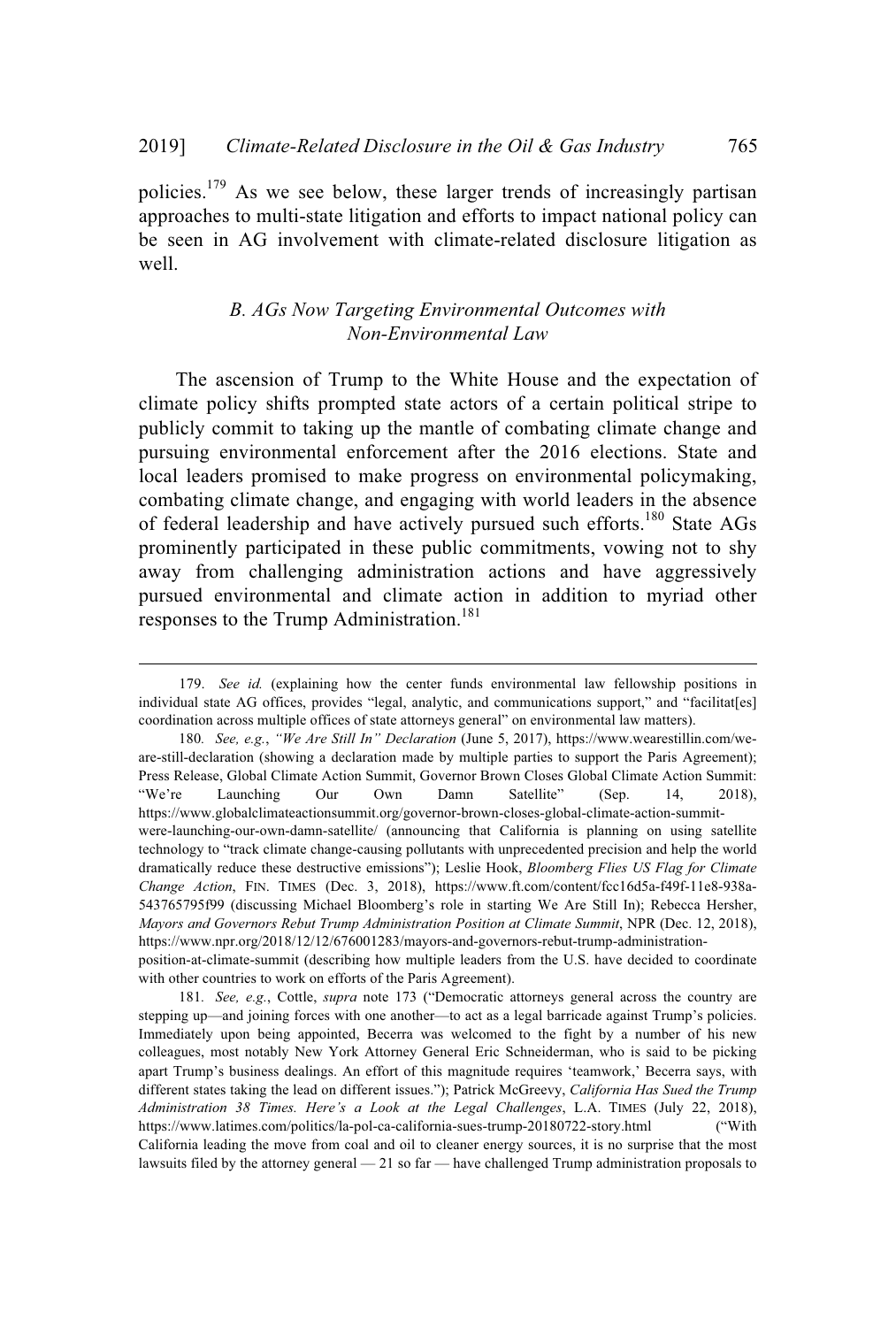In addition to litigating the current Administration's deregulatory agenda, AGs are reaching for legal tools outside of the environmental statutes—such as state fraud, consumer protection, and "blue sky"<sup>182</sup> laws—to investigate energy company nondisclosures of climate risks and pursue corporate liability for climate change.<sup>183</sup> By turning up the pressure on companies, particularly energy companies, they hope to influence private sector actors' environmental stewardship and contribute to efforts to combat climate change.

New York has largely led state efforts to pursue energy companies for their climate risk disclosures, or lack thereof, due to the strength of its Martin Act.<sup>184</sup> In place for nearly a century (it is a 1921 law, predating The Securities and Exchange Acts and creation of the SEC), the Martin Act grants broad authority to the New York AG to investigate and prosecute securities fraud.<sup>185</sup> The Martin Act is the strongest of the country's "blue" sky" laws—lacking an intent to deceive requirement, allowing for both civil and criminal charges, using an expansive definition of "fraud," and granting the AG broad investigatory and subpoena powers.<sup>186</sup> The strength of the law combined with the presence of the stock exchange in New York City places the New York AG in perhaps the strongest position to enforce U.S. securities law outside of the SEC.<sup>187</sup> New York's Martin Act provides the most expansive role for state enforcement, but New York is not alone in its ability to investigate. Other states' consumer protection and securities and

185. Frank Razzano, *The Martin Act: An Overview*, 1 J. BUS. & TECH. L. 125, 125 (2006).

roll back environmental protections."); Annie Karni & Jennifer Medina, *Trump Administration Wants California to Pay Back \$2.5 Billion for High-Speed Rail*, N.Y. TIMES (Feb. 19, 2019), https://www.nytimes.com/2019/02/19/us/trump-cancels-california-high-speed-rail-grant.html ("Xavier Becerra, the California attorney general, has been a vociferous critic of the administration and has filed 46 lawsuits against it so far.").

<sup>182.</sup> Jonathan Macey & Geoffrey Miller, *Origin of the Blue Sky Laws*, 70 TEX. L. REV. 347, 348–49 (1991) (explaining that "blue sky" laws refer to state statutes passed to deter and prosecute securities fraud, responding to early sales of worthless shares in non-existent or valueless entities).

<sup>183</sup>*. See, e.g.*, Press Release, N.Y. Att'y Gen., A.G. Schneiderman Secures Unprecedented Agreement with Peabody Energy to End Misleading Statements and Disclose Risks Arising from Climate Change (Nov. 9, 2015) [hereinafter Press Release, Agreement with Peabody], https://ag.ny.gov/press-release/ag-schneiderman-secures-unprecedented-agreement-peabody-energyend-misleading (publicizing investigation of energy corporation for violation of New York's blue sky and anti-fraud laws).

<sup>184.</sup> N.Y. GEN. BUS. §§ 352–359-H.

<sup>186.</sup> *See* Nina Hart, *Moving at a Glacial Pace: What Can State Attorneys General Do About SEC Inattention to Nondisclosure of Financially Material Risks Arising from Climate Change?*, 40 COLUM. J. ENVTL. L. 99, 127–30 (2015) (explaining the New York AG's powers under the Martin Act, that the author states is known as "the most powerful [blue sky law] in the nation").

<sup>187.</sup> *Id.*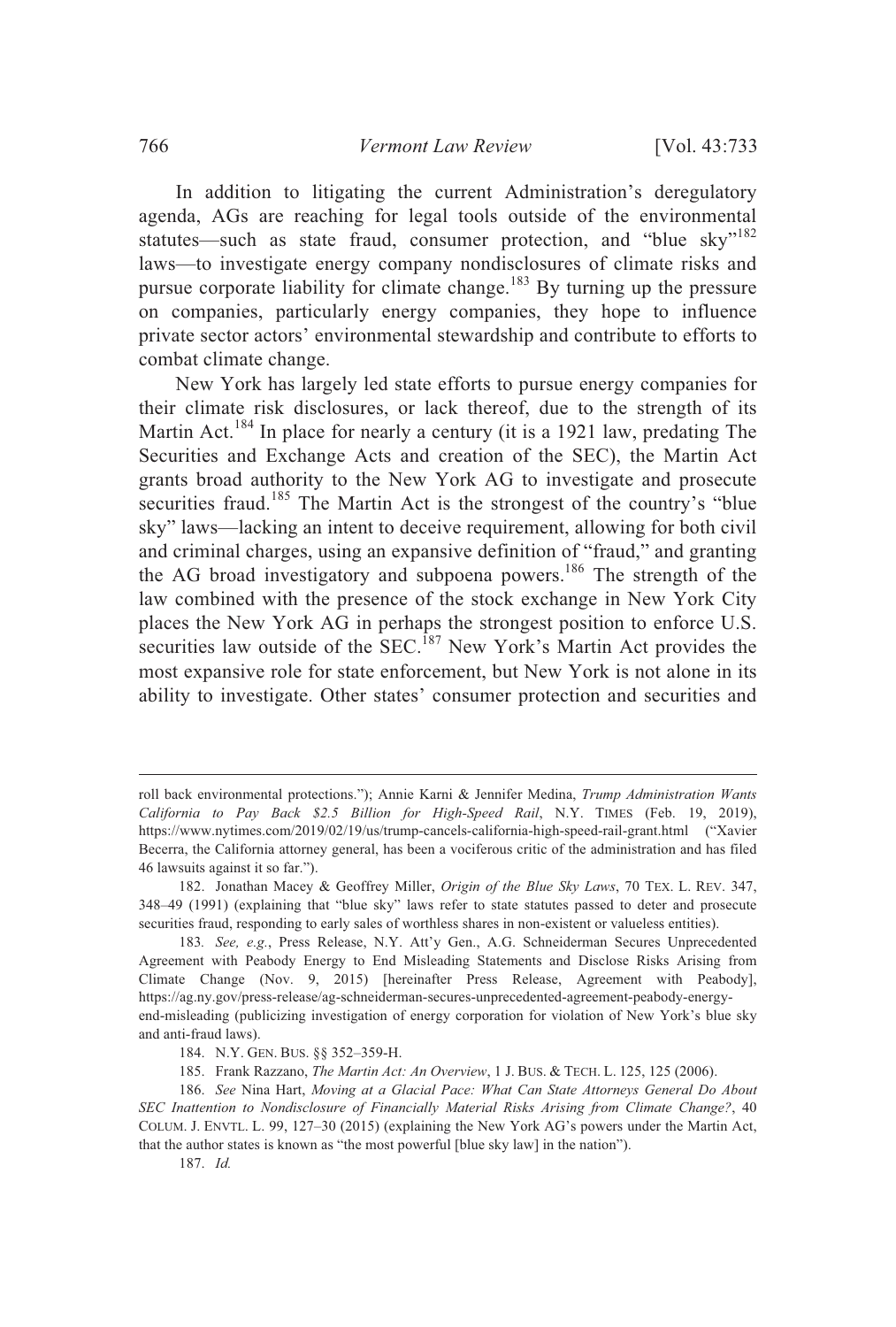financial fraud laws provide varying degrees of investigatory and prosecutorial powers. 188

Currently, the highest profile energy company climate investigations target ExxonMobil.<sup>189</sup> New York filed suit against ExxonMobil on October 24, 2018, after three years of investigation, alleging a scheme to defraud investors.<sup>190</sup> In the same month that the AGs United for Clean Power coalition emerged, Massachusetts invoked its consumer protection statute, Massachusetts General Laws Chapter 93A, to launch an investigation of ExxonMobil, and the U.S. Virgin Islands initiated an investigation as well.<sup>191</sup> California AG Kamala Harris was reportedly investigating Exxon in 2016 and unconfirmed rumors continued of an investigation under AG Xavier Becerra. 192

ExxonMobil is not the only company whose environmental disclosures have become the target of state AGs. Martin Act investigations into disclosures have been en vogue across multiple New York AG terms and well before the 2016 elections. Former AG Andrew Cuomo initiated investigations in 2007 into the disclosures of four power producers and a coal producer as part of an effort to pressure the SEC into updating its guidance on environmental disclosures in mandatory financial filings.<sup>193</sup> The AG who proceeded Cuomo, Eliot Spitzer, aggressively pursued

<sup>188</sup>*. See supra* note 149 (citing an article that lists state consumer protection statutes authorizing state AGs to investigate unfair or deceptive acts or practices in the conduct of business).

<sup>189</sup>*. See infra* text accompanying notes 190–92 (describing state investigations into ExxonMobil's climate disclosures).

<sup>190.</sup> Press Release, N.Y. Att'y Gen., A.G. Underwood Files Lawsuit Against Exxonmobil for Defrauding Investors Regarding Financial Risk the Company Faces from Climate Change Regulations (Oct. 24, 2018), https://ag.ny.gov/press-release/ag-underwood-files-lawsuit-against-exxonmobildefrauding-investors-regarding-financial.

<sup>191.</sup> *See* Press Release, Mass. Att'y Gen., Attorney General's Office Exxon Investigation (Apr. 19, 2016), https://www.mass.gov/lists/attorney-generals-office-exxon-investigation (announcing the creation of a website with related documents to the court fights involved). Phil McKenna, *Virgin Islands and Exxon Agree to Uneasy Truce Over Climate Probe*, INSIDECLIMATE NEWS (July 7, 2016), https://insideclimatenews.org/news/06072016/virgin-islands-exxon-agree-climate-probe-subpoenaclaude-walker-schneiderman-healey (explaining the U.S. Virgin Islands announced an investigation but ultimately withdrew a subpoena of ExxonMobil records); *see* Hasemyer, *supra* note 150 (providing more information on state probes into energy company climate disclosures).

<sup>192.</sup> Ivan Penn, *California to Investigate Whether Exxon Mobil Lied About Climate-Change Risks*, L.A. TIMES (Jan. 20, 2016), https://www.latimes.com/business/la-fi-exxon-global-warming-20160120-story.html; Jennifer Dorroh, *Becerra Will Not Confirm Climate Probe, Is 'Fully Aware of the Exxon Matter*,*'* CLIMATE LIABILITY NEWS (Feb. 28, 2018), https://www.climateliabilitynews.org/ 2018/02/28/xavier-becerra-exxon-climate-investigation/.

<sup>193.</sup> *See* Hart, *supra* note 186, at 104–06 (explaining the Cuomo investigation and his unprecedented use of the state Martin Act to investigate nondisclosures related to climate change).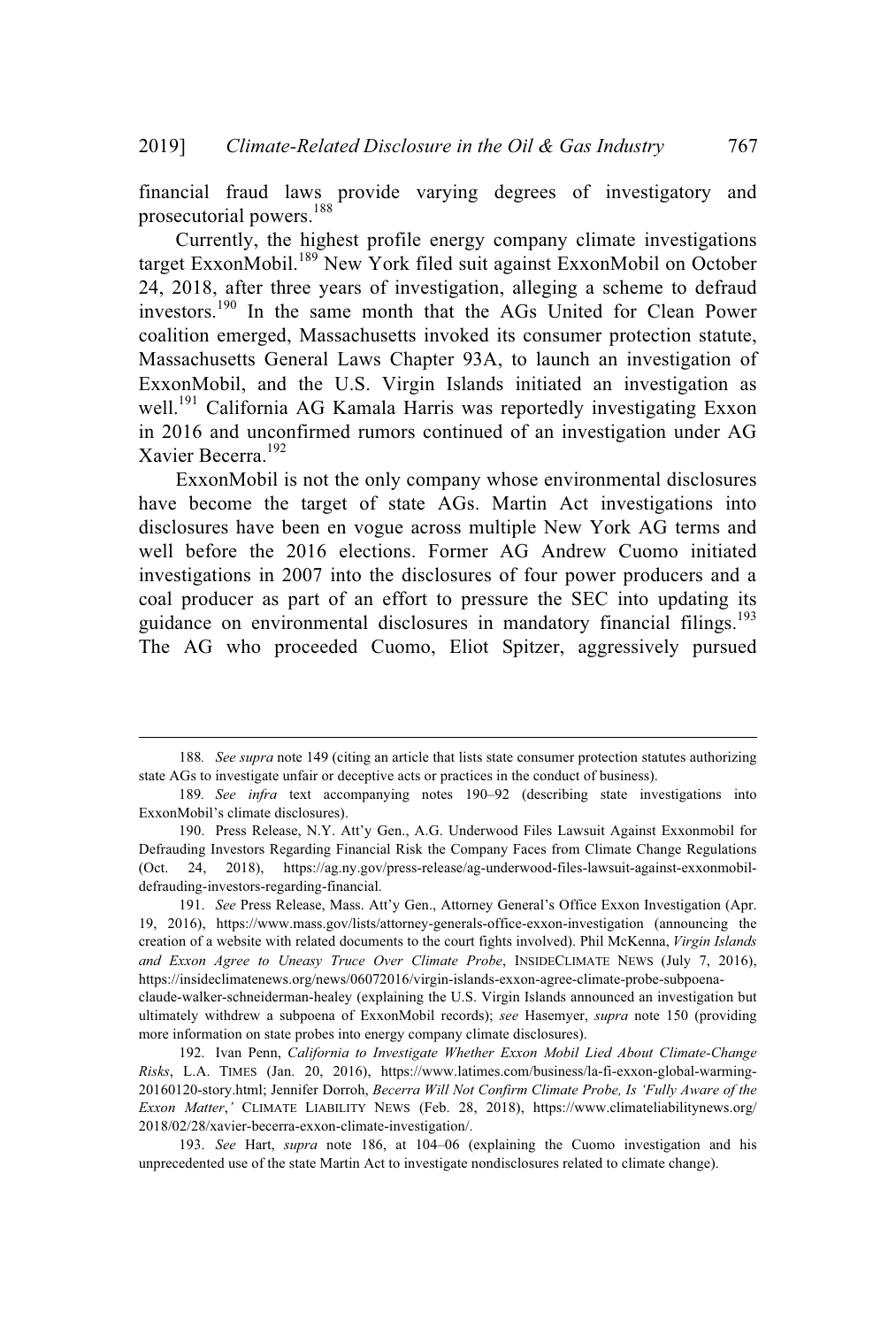financial firms for financial fraud via the Martin Act but it was Cuomo who made the leap to energy company climate disclosures.<sup>194</sup>

Cuomo settled with Xcel in August and Dynegy in October of 2008, discontinuing his investigations in exchange for additional disclosure of material financial risks of climate change in the companies' 10-K filings, including information about regulation and legislation, litigation, and the physical impacts of climate change as well as committing to disclosures of carbon emissions and projected increases, climate strategies, and corporate governance.<sup>195</sup> Cuomo reached a similar agreement with AES Corporation in November of 2009.<sup>196</sup>

The investigations into Peabody Coal and Dominion Resources, the last two of the five companies Cuomo targeted in 2007, did not result in swift conclusions. In 2013, then-New York AG Eric Schneiderman revived Cuomo's investigation into Peabody Coal with a new round of document requests, not agreeing to discontinue his investigation until 2015.<sup>197</sup> Distinct from the prior agreements, the Peabody deal required the company to file revised disclosures with the SEC to correct those Schneiderman thought misled investors regarding the impact of climate change on its business.<sup>198</sup> Peabody had previously stated it could not predict the impact on its business, despite contracting consultants to make such internal predictions.<sup>199</sup> Schneiderman also argued Peabody presented an overly rosy

<sup>194.</sup> *See id.* at 106–07 (explaining that Spitzer aggressively used the Martin Act to investigate corporations, obtaining large settlements against institutions like Merrill Lynch amongst other large financial organizations, and that before Spitzer's energetic use, the Martin Act was largely unutilized).

<sup>195.</sup> *See id.* at 108–09 (explaining Cuomo's initial settlement with energy companies including settlement with Xcel Energy, which was among five other energy companies subpoenaed for allegedly failing to disclose climate change risks, and settlement with Dynegy, Inc., a producer and seller of electric energy). *See also* Press Release, N.Y. Att'y Gen., Cuomo Reaches Landmark Agreement with Major Energy Company, Xcel Energy, to Require Disclosure of Financial Risks of Climate Change to Investors (Aug. 27, 2008), https://ag.ny.gov/press-release/cuomo-reaches-landmark-agreement-majorenergy-company-xcel-energy-require-disclosure (discussing the August 2008 settlement between Cuomo and Xcel); Press Release, N.Y. Att'y Gen., Attorney General Cuomo, Joined by Vice President Gore, Announces Agreement with Major Energy Company, Dynegy Inc. (Oct. 23, 2008), https://ag.ny.gov/press-release/attorney-general-cuomo-joined-vice-president-gore-announcesagreement-major-energy (discussing the October 2008 settlement between Cuomo and Dynegy).

<sup>196.</sup> Press Release, N.Y. Att'y Gen, Attorney General Cuomo Announces Agreement with AES to Disclose Climate Change Risk to Investors (Nov. 19, 2009) [hereinafter Press Release, Agreement with AES], https://ag.ny.gov/press-release/attorney-general-cuomo-announces-agreement-aes-discloseclimate-change-risks-investors.

<sup>197.</sup> *See* Press Release, Agreement with Peabody, *supra* note 183 (outlining the history and settlement between Schneiderman and Peabody).

<sup>198.</sup> Assurance of Discontinuance, *In re* Peabody Energy Co., No. 15-242 (N.Y. 2015) [hereinafter Peabody Investigation 15-242], http://ag.ny.gov/pdfs/Peabody-Energy-Assurancesigned.pdf.

<sup>199.</sup> *Id.*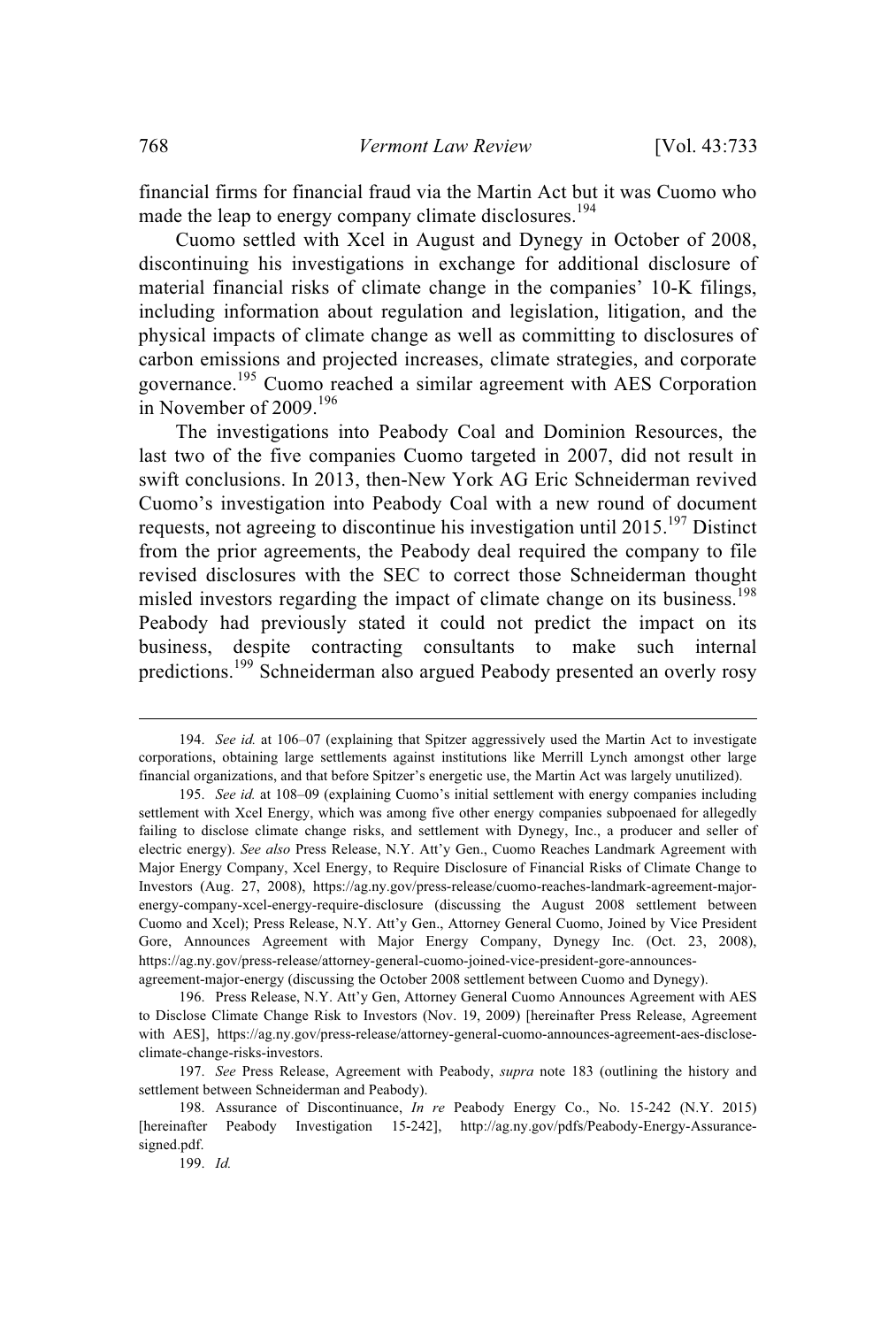view of the future for coal by only referring to a single IEA scenario in its disclosures. Schneiderman announced the settlement a few days after issuing a subpoena to ExxonMobil.<sup>200</sup> The state has yet to announce an agreement with Dominion Resources, the last of the five companies.<sup>201</sup> In addition to the climate disclosure cases, Schneiderman pursued oil and gas producers for their failure to disclose financial risks related to environmental impacts of hydraulic fracturing.<sup>202</sup>

New York's Martin Act investigations of energy companies have evolved over time. AG Cuomo's disclosure investigations served as a lever to pressure the SEC to encourage more robust disclosures of climate-related information. He joined investor and environmental groups in petitioning the SEC to provide guidance on disclosing climate change risks under existing 2007 requirements while simultaneously flexing his enforcement muscle by opening investigations into corporate nondisclosure of such risks.<sup>203</sup> Cuomo's petition also urged the SEC to make clear registrants needed to base their materiality assessments on data and calculations.<sup>204</sup> Cuomo's 2008 and 2009 power company settlements attempted to establish a baseline for disclosures in the companies' 10-Ks on climate risks.<sup>205</sup> These agreements were substantially the same, although the AES agreement, completed a year after the others, does offer additional materiality references and a clarification that physical impacts are those identified by the Intergovernmental Panel on Climate Change.

Schneiderman's later agreements have notable distinguishing features from Cuomo's earlier efforts. Schneiderman entered into agreements in October 2014 with Anadarko and EOG, both of which use hydraulic

203. Hart, *supra* note 186, at 104–09 (noting Cuomo followed up with additional petitions in 2008 and 2009).

<sup>200.</sup> Bob Simison, *New York Attorney General Subpoenas Exxon on Climate Research*, INSIDECLIMATE NEWS (Nov. 5, 2015), https://insideclimatenews.org/news/05112015/new-yorkattorney-general-eric-schneiderman-subpoena-Exxon-climate-documents.

<sup>201.</sup> Dan Zegart, *Peabody Settles with NY Attorney General, Will Disclose More on Climate – But Not Much*, CLIMATE INVESTIGATIONS CTR. (Nov. 9, 2015), https://climateinvestigations.org/ peabody\_energy\_investigtion\_in\_late\_stages\_new\_york\_attorney\_general\_probe/.

<sup>202.</sup> *See* Ashley Poon, *An Examination of New York's Martin Act as a Tool to Combat Climate Change*, 44 B.C. ENVTL. AFF. L. REV. 115, 125–26 (2017) (explaining that New York AG Eric Schneiderman utilized the Martin Act for financial matters including settlements with Bank of New York Mellon, JPMorgan Chase, and BlackRock, as well as environmental issues that include investigations into natural gas firms like Anadarko Petroleum Corp., EOG Resources, and ExxonMobil); Press Release, N.Y. Att'y Gen., A.G. Schneiderman Reaches Agreement with Natural Gas Developers to Increase Disclosure of Fracking Risks to Investors (Oct. 3, 2014) [hereinafter Press Release, Agreement with Anadarko & EOG], https://ag.ny.gov/press-release/ag-schneiderman-reachesagreement-natural-gas-developers-increase-disclosure-fracking.

<sup>204.</sup> *Id.* at 104.

<sup>205</sup>*. See supra* note 195 and accompanying text.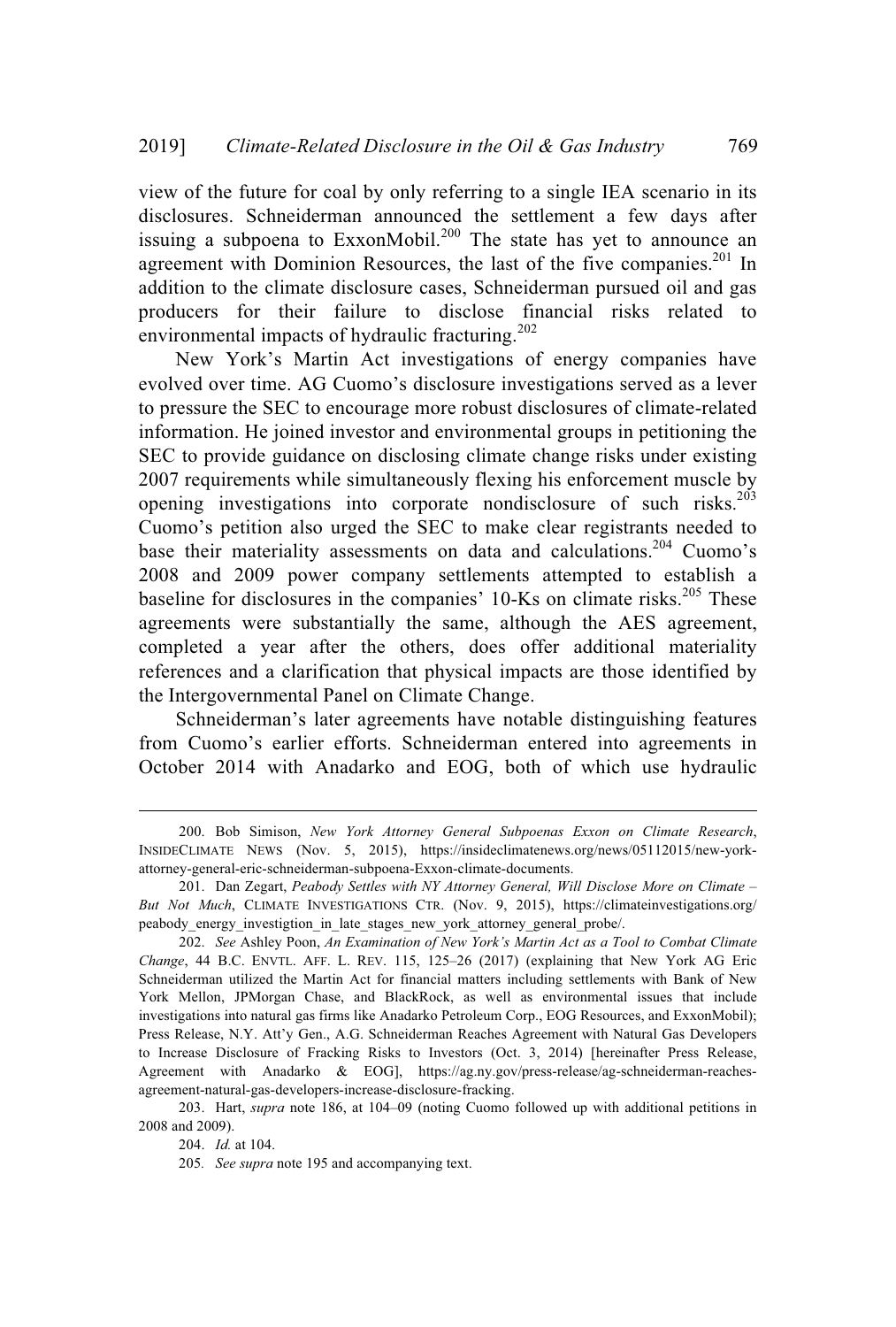fracturing in the process of developing unconventional natural gas fields.<sup>206</sup> These agreements required more detailed disclosure than Cuomo's agreements. Cuomo's agreements limited the required disclosure of climate change impacts to that which the company found resulted in material financial risks, including a handful of examples such as sea level rise and changes in weather conditions that could lead to such material impact.<sup>207</sup> Schneiderman's unconventional gas agreements outlined much more detailed environmental impacts companies must consider in their materiality determination, listing four specific areas: aquifer protection (risks associated with well construction of hydraulically fractured wells and efforts to reduce such risks through well integrity practices); chemical use, handling, and disclosure; water use and wastewater handling and disposal; and air emissions.<sup>208</sup> They also mandated disclosure of information whether or not it represented a material financial risk, that is, information outside the SEC disclosure requirements.<sup>209</sup> This was a significant change from Cuomo's earlier agreements focused on encouraging disclosure within the limits of SEC requirements.

Cuomo's efforts could be considered policy-forcing—pursuing more stringent enforcement than the federal enforcement agency in an effort to encourage stricter federal enforcement and guidelines. Schneiderman's efforts, however, are more akin to policy-creating litigation like the tobacco and pharmaceutical lawsuits described in Nolette's book because they potentially require companies to disclose more than required under current law.

The differences likely owe to the distinct goals of the two AGs and differences in federal administrations at the time. In 2008–2009, Cuomo's effort on disclosures fit into a multi-pronged approach intended to pressure the SEC into providing guidance on disclosure of climate risks and more

<sup>206.</sup> Press Release, Agreement with Anadarko & EOG, *supra* note 202.

<sup>207.</sup> Assurance of Discontinuance at 3, *In re* Xcel Energy, No. 08-012 (N.Y. 2008), https://ag.ny.gov/sites/default/files/press-releases/archived/xcel\_aod.pdf; Assurance of Discontinuance at 2, *In re* Dynegy, Inc., No. 08-132 (N.Y. 2009), https://ag.ny.gov/sites/default/files/pressreleases/archived/dynegy\_aod.pdf; Assurance of Discontinuance, *In re* AES Corp., No. 09-159, https://ag.ny.gov/sites/default/files/press-releases/archived/AES%20AOD%20Final%20fully%20 executed.pdf.

<sup>208.</sup> Assurance of Discontinuance at 3–4, *In re* EOG Resources, Inc., No. 14-182 (N.Y. 2014), http://www.ag.ny.gov/pdfs/EOG%20AOD%20Final%2010-1-14%20Signed.pdf; Assurance of Discontinuance at 3–4, *In re* Anadarko Petroleum Corp., No. 14-183 (N.Y. 2014) [hereinafter Anadarko Investigation 14-183], http://www.ag.ny.gov/pdfs/Anadarko%20AOD%20signed.pdf.

<sup>209</sup>*.* Anadarko Investigation 14-183, *supra* note 208 (requiring disclosure outside of SEC filings of aquifer protection efforts, information on chemical use and handling, information on water use and wastewater disposal, and efforts to minimize air emissions even if not financially material).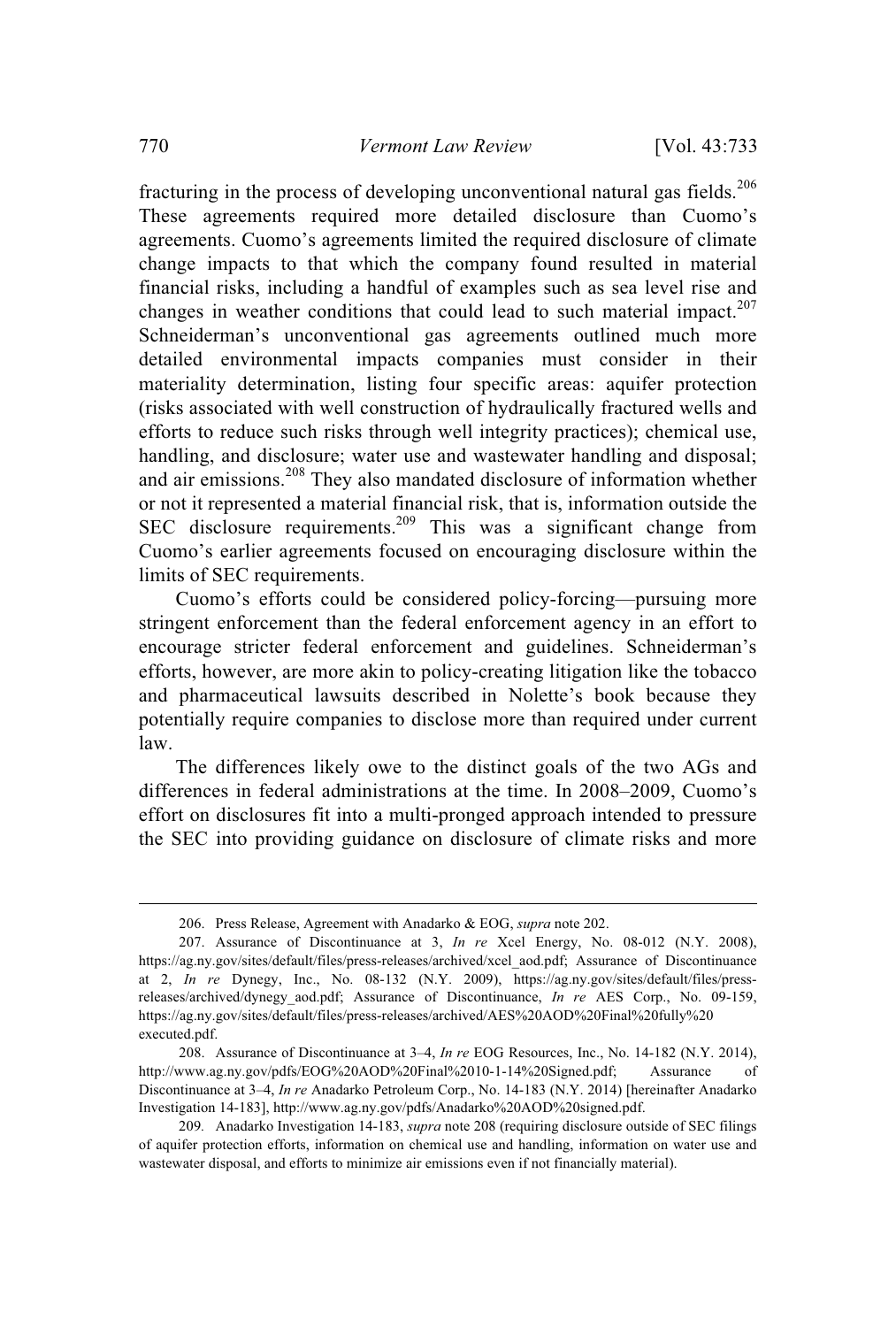effectively enforce their disclosure requirements.<sup>210</sup> Schneiderman addressed disclosures four years after the SEC issued its guidance on climate risk disclosures, a period in which the SEC showed minimal interest in encouraging more expansive disclosure through enforcement.<sup>211</sup>

The Peabody agreement a year later went even further than Schneiderman's fracking agreements. In the Peabody agreement, the AG included findings (not admitted to by Peabody) of Peabody's alleged wrongdoing.<sup>212</sup> Schneiderman found the company made market predictions for various legislative scenarios that predicted serious negative impacts on coal and the company, while it stated in its 10-Ks that it could not predict the impact of potential GHG regulation on its business.<sup>213</sup> The AG also found Peabody misrepresented IEA projections on the future demand for coal by referencing only IEA's Current Policy Scenario, which noted a potential worldwide increase in coal demand, but not discussing the drop in coal demand reflected in IEA's other scenarios.<sup>214</sup> These statements not only occurred in the company's filings with the SEC but also in statements in earnings calls, public statements, and statements to investors. $2^{15}$  In the earnings call, Peabody further misrepresented the meaning of IEA's scenario by stating "IEA and other observers project that coal will surpass oil as the world's largest energy source in the coming years" fundamentally misunderstanding, or misrepresenting, scenario analysis as a tool (what a single scenario represents).<sup>216</sup> The litigation against ExxonMobil initiated by New York AG Barbara Underwood (based on the investigation conducted by Schneiderman) is the first such climate disclosure case to reach the litigation stage. It includes detailed allegations of securities fraud and misleading investors regarding its management of climate change risks. $217$ 

The more aggressive stance AG Schneiderman took with Peabody reflects the company's cavalier attitude towards climate-related disclosures in presenting information devoid of context in the most favorable light

<sup>210.</sup> *See supra* notes 184–88, 195–96, 203–05 and accompanying text (discussing the impact of New York's Martin Act and Cuomo's pressure on the SEC to give guidance on environmental disclosures).

<sup>211</sup>*. See supra* notes 117–27 and accompanying text (overviewing the SEC guidance from 2010).

<sup>212.</sup> Peabody Investigation 15-242, *supra* note 198, at 2–3.

<sup>213.</sup> Press Release, Agreement with Peabody, *supra* note 183.

<sup>214</sup>*.* Peabody Investigation 15-242, *supra* note 198, at 3–7.

<sup>215</sup>*. Id.* at 7.

<sup>216.</sup> *Id*.

<sup>217</sup>*.* Complaint at 22–80, New York v. Exxon Mobil Corp., No. 452044/2018 (N.Y. Sup. Ct.

Oct. 24, 2018), https://iapps.courts.state.ny.us/nyscef/ViewDocument?docIndex= j8vnhlprwzUg9Gnh5wTIIw==.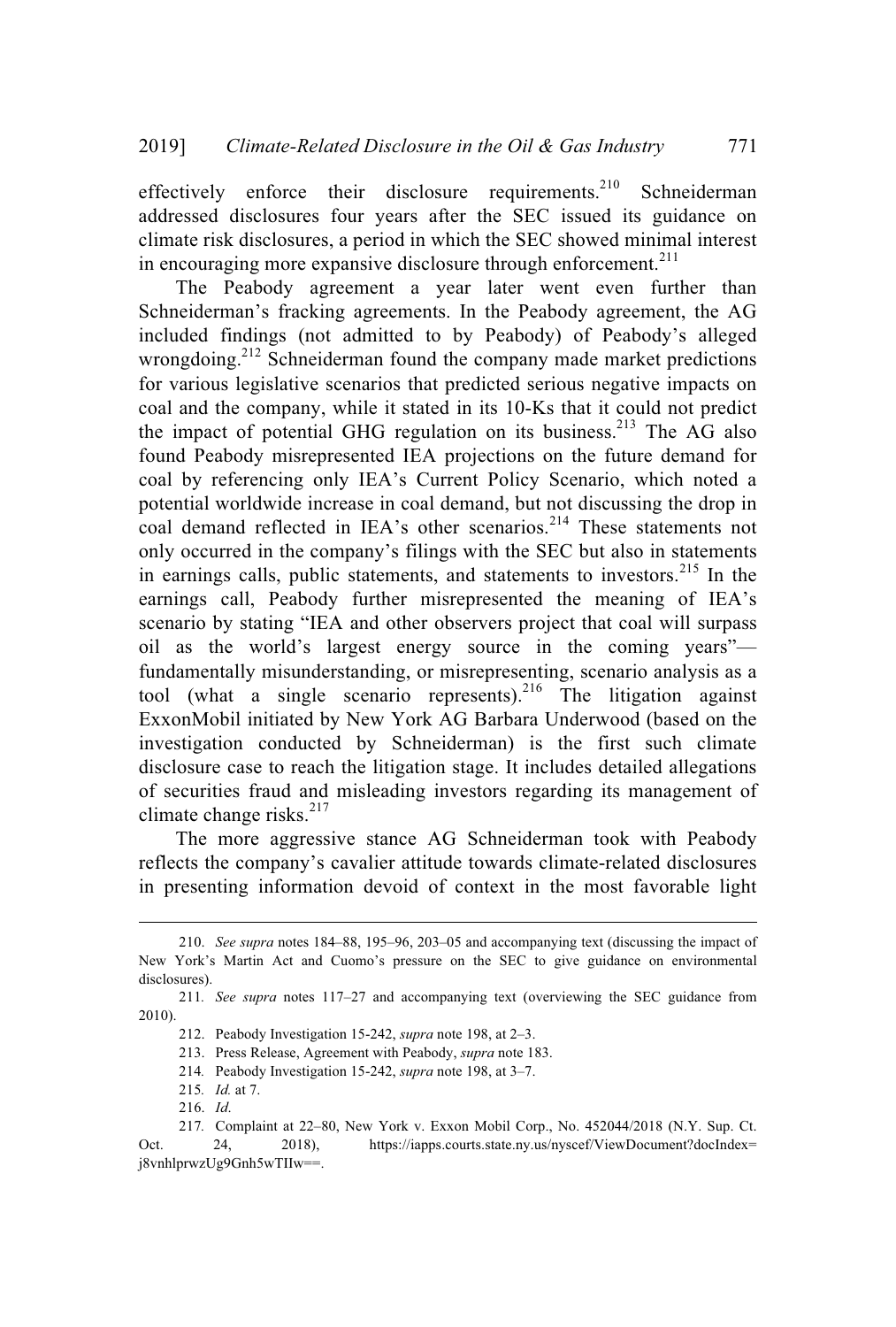possible. However, the trend reflected in the changes in approach from the Cuomo disclosure investigations to those under Schneiderman and Underwood is one of increasingly aggressive approaches and a shift towards policy-creation. The Schneiderman and Underwood efforts aim to change the industry's response to climate change, not just improve its disclosures. The choice to move to litigation with Exxon is likely influenced by the current Administration as well as the company's defensive stance in reaction to climate-related lawsuits and investigations.

These myriad state efforts do not operate in silos. AGs often work together to share legal approaches and efforts like NYU's State Energy & Environmental Impact Center foster increased cooperation among AGs.<sup>218</sup> The suit against Exxon could lead to additional publicly disclosed materials, which may encourage the spread of litigation. Massachusetts's investigation may yet lead to an agreement or litigation. As past experience shows, one AG's successful settlement or decision in court can cause a cascade of multi-state litigation.

The threat of litigation with civil and criminal liability potentially complicates companies' decision making process about what, where, and how to disclose climate-related information.<sup>219</sup> It also emphasizes the importance of consistency across public communication platforms; information included in 10-K filings with the SEC should not contradict information included in separate sustainability or climate reports or any other public communications. AG's efforts to hook discrepancies between public disclosure and internal deliberations to corporate liability could create a perverse incentive for minimal disclosure, running counter to the investment community who is urging a *the more the better* approach to climate-related disclosures.

### CONCLUSIONS: CONFLICT POTENTIAL IN PARALLEL INVESTOR AND ATTORNEY GENERAL EFFORTS

The two tracks pursued by the investment community and state AGs represent distinct approaches to improving the breadth and detail of information disclosed by oil and gas companies regarding the changing climate. In concert with external players, the investment community has pursued a policy of direct engagement, public pressure, and the occasional

<sup>218</sup>*. Health and Environmental Settlements Project*, N.Y.U. SCH. L.: ST. ENERGY & ENVTL. IMPACT CTR., https://www.law.nyu.edu/centers/state-impact/settlements-project (last visited Apr. 27, 2019).

<sup>219</sup>*. See supra* text accompanying notes 195–202 (discussing various settlements companies entered with the threat of litigation looming).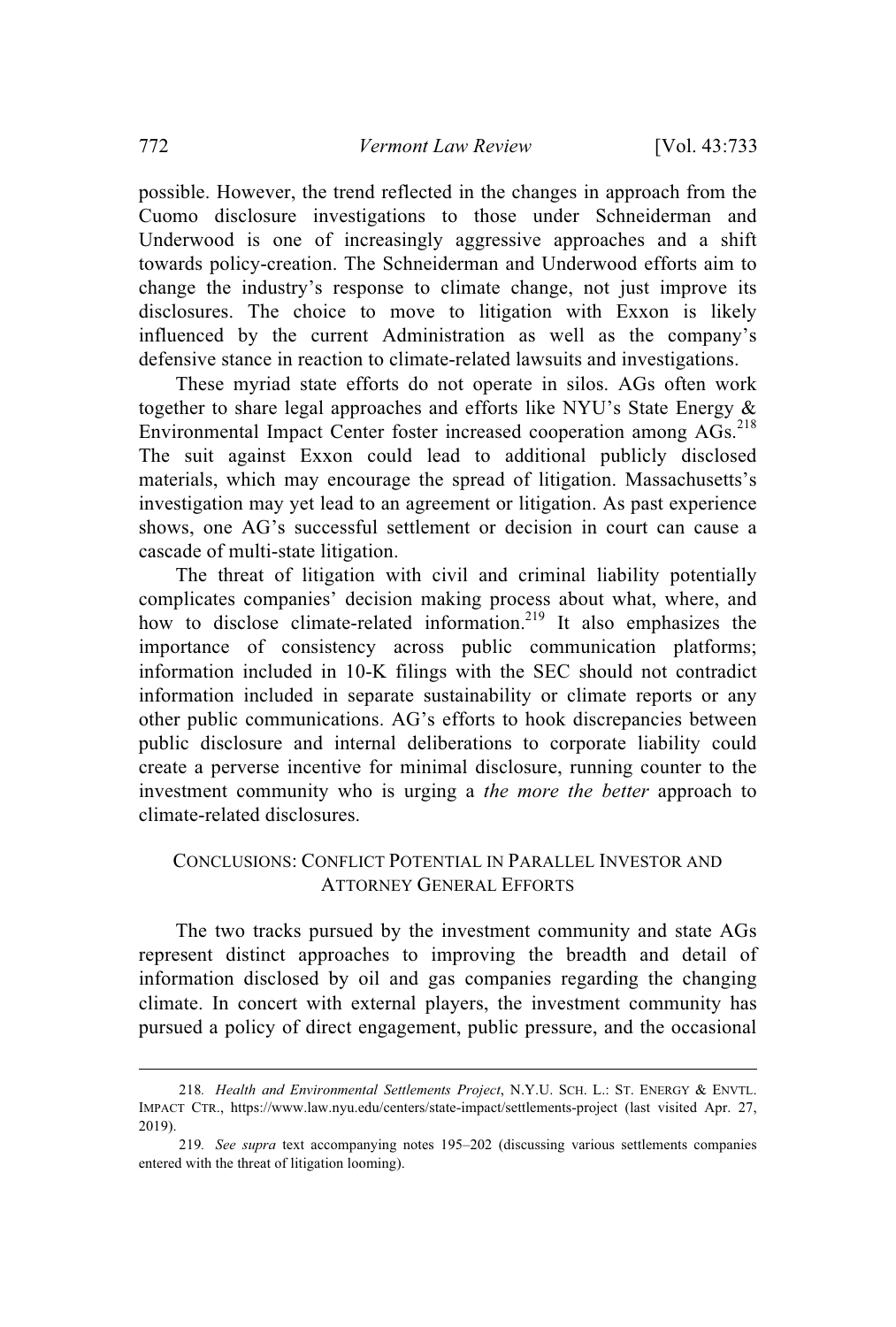shareholder initiative to encourage and sometimes demand more extensive information.<sup>220</sup> Although this process can at times be tense, the dialogue between shareholders and asset managers and corporate management ostensibly serves the purpose of improving corporate decision making and governance to the benefit of all involved.<sup>221</sup> In contrast, state AGs are not constrained by concern for a company's financial health or a fiduciary duty to its shareholders.<sup>222</sup> Rather, they are motivated by their duty to protect their citizens from fraud and savings lost to imprudent investments.

Beyond protective motivations, AGs also seek to further broader policy goals. <sup>223</sup> But litigation as policymaking is a blunt instrument that often has unintended consequences as it skips the deliberative, collaborative information-gathering process of regulatory or legislative efforts.<sup>224</sup> Investors have had success in influencing energy company disclosure practices.<sup>225</sup> Aggressive litigation could undermine the ongoing, collaborative process that has evinced progress.<sup>226</sup> But targeted AG efforts can also support successful shareholder engagement on climate disclosure.

As we have seen, a significant amount of ambiguity and uncertainty exists in how federal securities law applies to the type of disclosures sought by the investment community. Complicating the matter, the investment community itself has not coalesced around a firm set of guidelines for what oil and gas companies should disclose.<sup>227</sup> Given the current lack of alignment, companies independently consider approaches and engage in ongoing dialogue with investor representatives, responding to their evolving expressions of need by adjusting disclosure practices year to

<sup>220</sup>*. See supra* Part I (discussing the disclosure techniques the investment community uses).

<sup>221</sup>*. See supra* Part II (discussing the benefit of improving the disclosure requirements and processes).

<sup>222</sup>*. See supra* text accompanying notes 184–88 (discussing state anti-fraud laws impact on disclosure requirements).

<sup>223</sup>*. See supra* Part IV.A (discussing the increasing involvement of AGs in national policy and, in particular, environmental policy).

<sup>224</sup>*. See supra* note 151 at 104 ("[A] fundamental difficulty with the AG's policy-creating litigation. By seeking to reshape the existing national regulatory regime, AGs recalibrated the balance of concerns that propelled the creation of the original federal regulatory regime without consideration of how to deal with uninteded consequences."); *see also supra* Part IV.B (describing different legal tools used by AGs for disclosure requirements against fossil fuel companies).

<sup>225</sup>*. See supra* Part I.B (describing changes in climate disclosure practices by oil and gas companies).

<sup>226</sup>*. See supra* Part IV (describing effects of state investigation and litigation on companies' inclination to disclose information).

<sup>227</sup>*. See supra* text accompanying notes 27–38 (explaining that the investment community has not unified on disclosure requirements and what they mean in practice).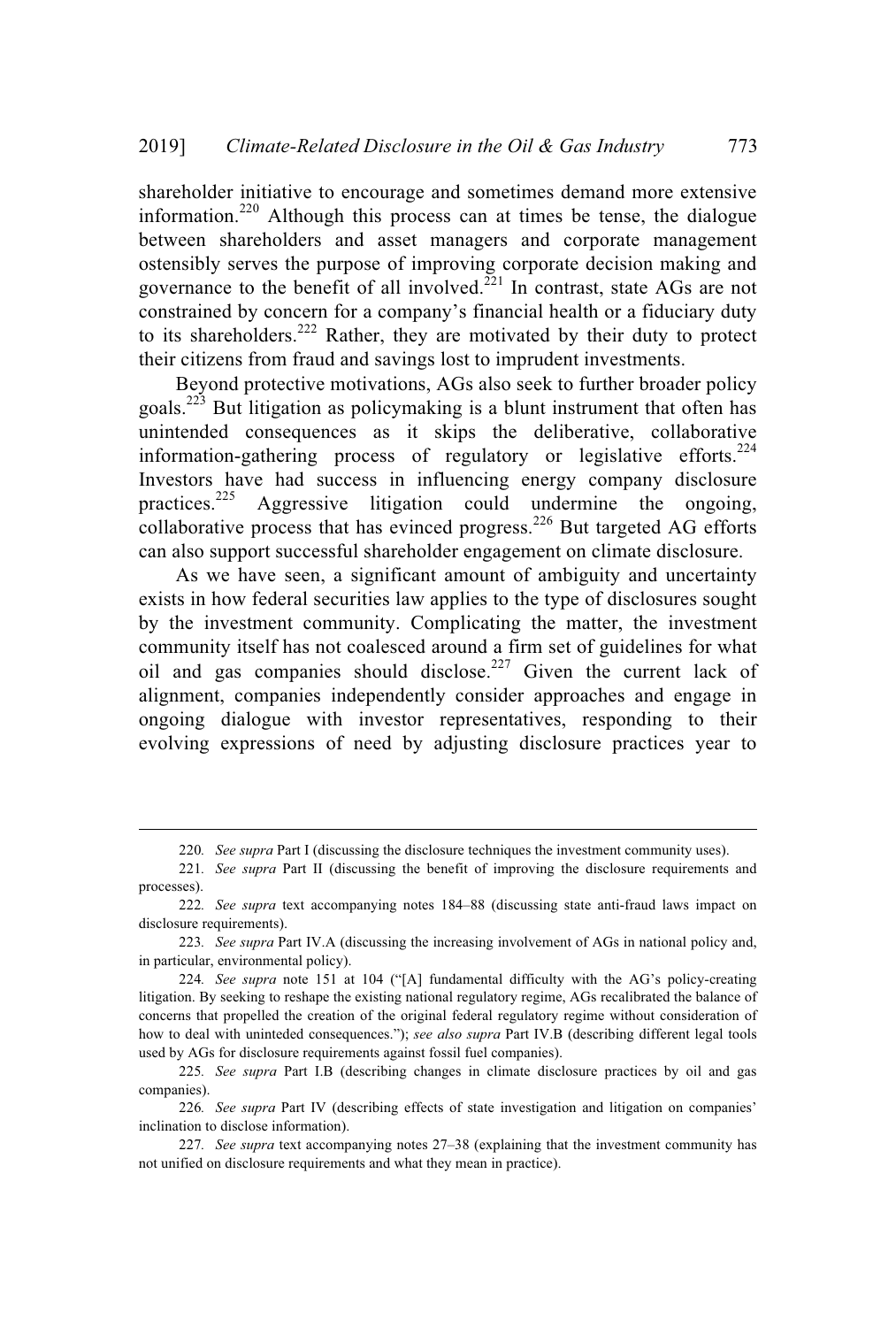year.<sup>228</sup> This iterative process, coupled with increasing efforts to align disclosure and investor needs through efforts like the TCFD, can move the industry towards a cohesive set of best practices that provide the depth and comparability of information sought by investors and flexibility necessary for companies to disclose in accordance with the law.

Investigations that pressure companies to engage in fulsome disclosure practices, account for known trends, and plan for potential impacts are capable of kick-starting regulatory developments or establishing industry baselines, such as Cuomo's efforts in 2007–2009. This type of action could complement investor and NGO assertions that existing SEC rules require more detailed and substantive disclosure from investors, peeling back the materiality analysis curtain just enough to establish a baseline for corporate climate-related disclosure. Such efforts may also clarify how companies can disclose non-material information without conflicting with SEC requirements or risking an accusation of misleading investors.

But the current investigation and litigation trend also may threaten the investor-led iterative process. Not every potential concern or impact on a business that could result from climate change warrants disclosure as a financially material risk. Internal strategic planning should involve consideration of a wide array of potential outcomes, both physical and transitional. This is exactly the purpose of scenario analysis exercises. Those disclosed publicly should be both reasonably plausible and potentially material now or within a relevant timeframe. Otherwise, disclosure could be misleading. State investigations that are not guided by these principles run the risk of distorting the concept of materiality in shareholder communications in a game of gotcha and hindering investor efforts to encourage the next generation of corporate leaders to proactively incorporate climate into their governance.

State investigations that delve into robust internal processes for analyzing climate threats and impacts in order to identify internal documents and data points to compare with public and shareholder statements can be problematic. State Investigators may cherry-pick information on which to rely, and such investigations risk thwarting investor efforts to elicit more substantive details from companies on these issues and to encourage them to think more broadly about climate

<sup>228</sup>*. See supra* text accompanying notes 47–57 (providing examples of companies that are independently responding to investor demands for more expansive disclosure and adjusting their disclosure practices in an adaptive manner).